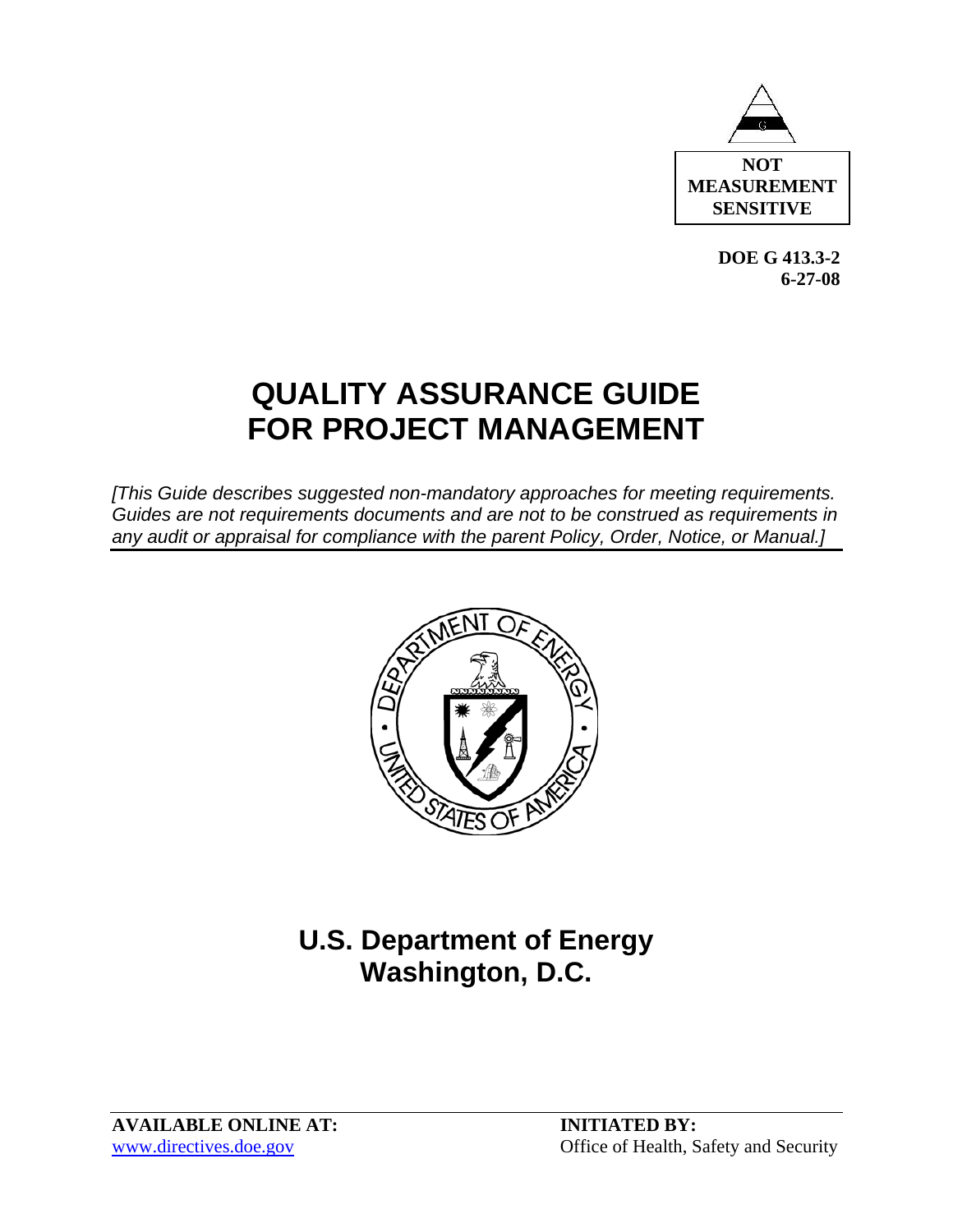DOE G 413.3-2 i (and ii) 6-27-08

#### **PREFACE**

This Department of Energy (DOE) Guide is for use by DOE elements. This Guide provides acceptable approaches for implementing the Quality Assurance requirements and criteria required by DOE O 413.3A, *Program and Project Management for the Acquisition of Capital Assets*, related to the development and implementation of a Quality Assurance program for the project. This Guide describes suggested non-mandatory approaches for meeting requirements. DOE Guides are part of the DOE Directives System and are issued to provide supplemental information regarding the Department's expectations of its requirements as contained in rules, Orders, Notices, and regulatory standards. Guides may also provide acceptable methods for implementing these requirements. Guides are not substitutes for requirements nor do they replace technical standards that are used to describe established practices and procedures for implementing requirements.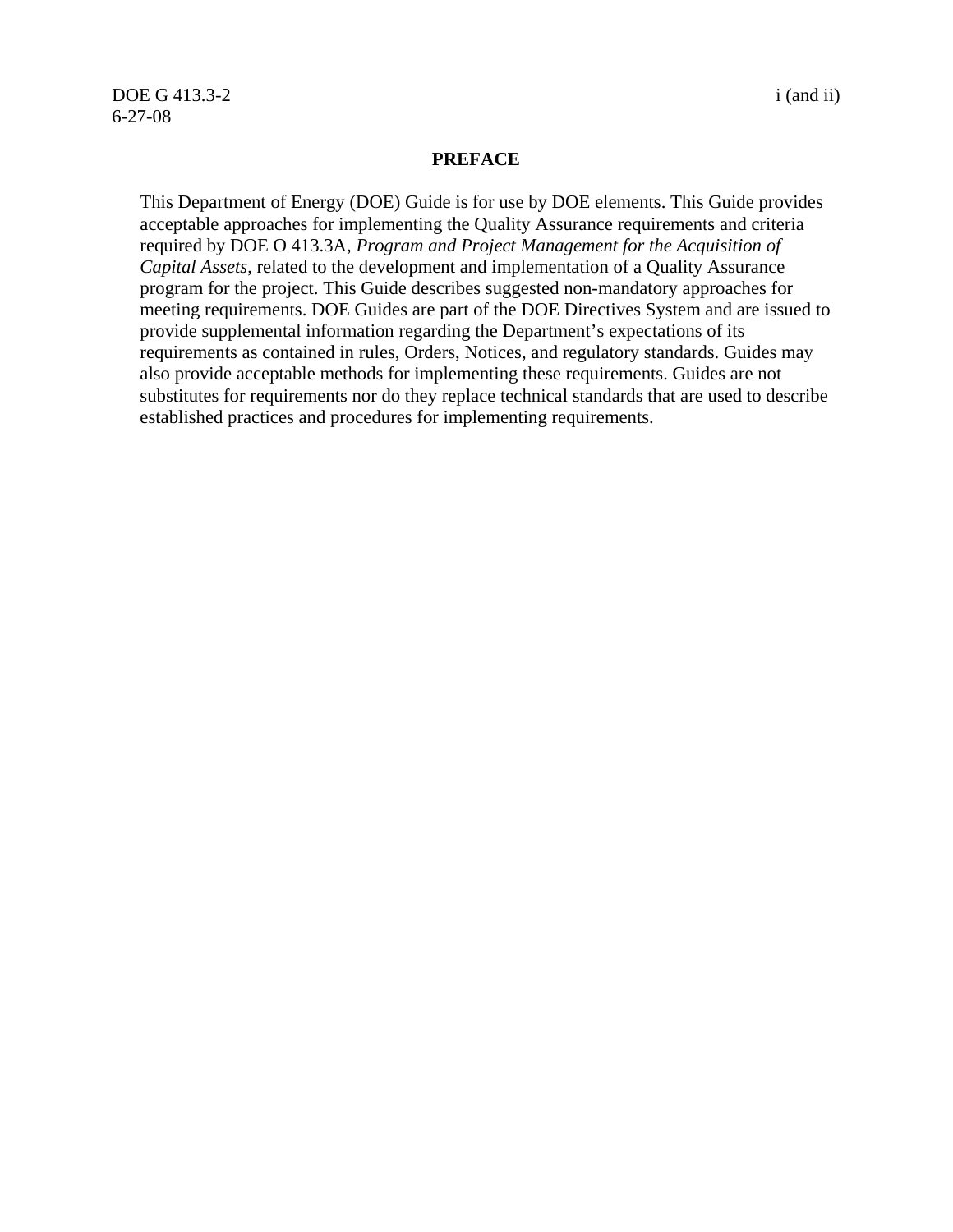#### **TABLE OF CONTENTS**

| 4.1 |       |                                                                  |                                                                          |
|-----|-------|------------------------------------------------------------------|--------------------------------------------------------------------------|
| 4.2 |       |                                                                  |                                                                          |
| 4.3 |       |                                                                  |                                                                          |
|     | 4.3.1 |                                                                  |                                                                          |
|     | 4.3.2 |                                                                  |                                                                          |
|     | 4.3.3 |                                                                  |                                                                          |
| 4.4 |       |                                                                  |                                                                          |
|     |       |                                                                  |                                                                          |
|     | 4.4.1 |                                                                  |                                                                          |
|     | 4.4.2 | QA Guidance for CD-1, Approval of Alternative Selection and Cost |                                                                          |
|     |       |                                                                  |                                                                          |
|     | 4.4.3 | QA Guidance for CD-2, Approval of Performance Baseline  11       |                                                                          |
|     | 4.4.4 |                                                                  |                                                                          |
|     | 4.4.5 | QA Guidance for CD-4, Approve Start of Operations or Project     |                                                                          |
|     |       |                                                                  |                                                                          |
|     |       |                                                                  |                                                                          |
|     |       |                                                                  |                                                                          |
|     |       |                                                                  |                                                                          |
|     |       |                                                                  | Quality Assurance Program Development and Implementation by DOE O 413.3A |

### **LIST OF APPENDICES**

| APPENDIX C. Quality Assurance Attributes/Characteristics, and Identification of  |  |
|----------------------------------------------------------------------------------|--|
|                                                                                  |  |
| APPENDIX D. Suggested QA Activities to Support Critical Decision RequirementsD-1 |  |
|                                                                                  |  |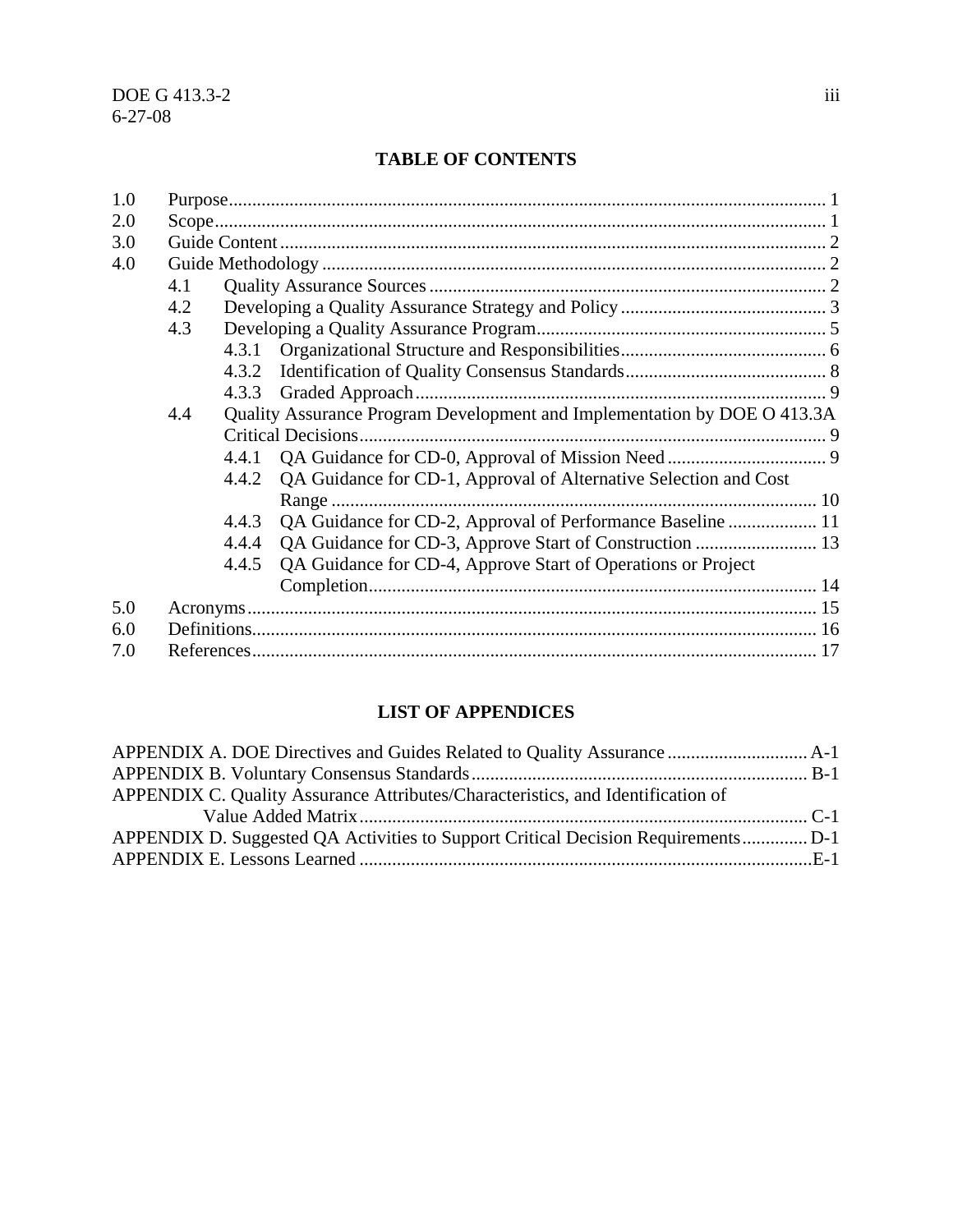#### **LIST OF FIGURES**

|--|--|--|

#### **LIST OF TABLES**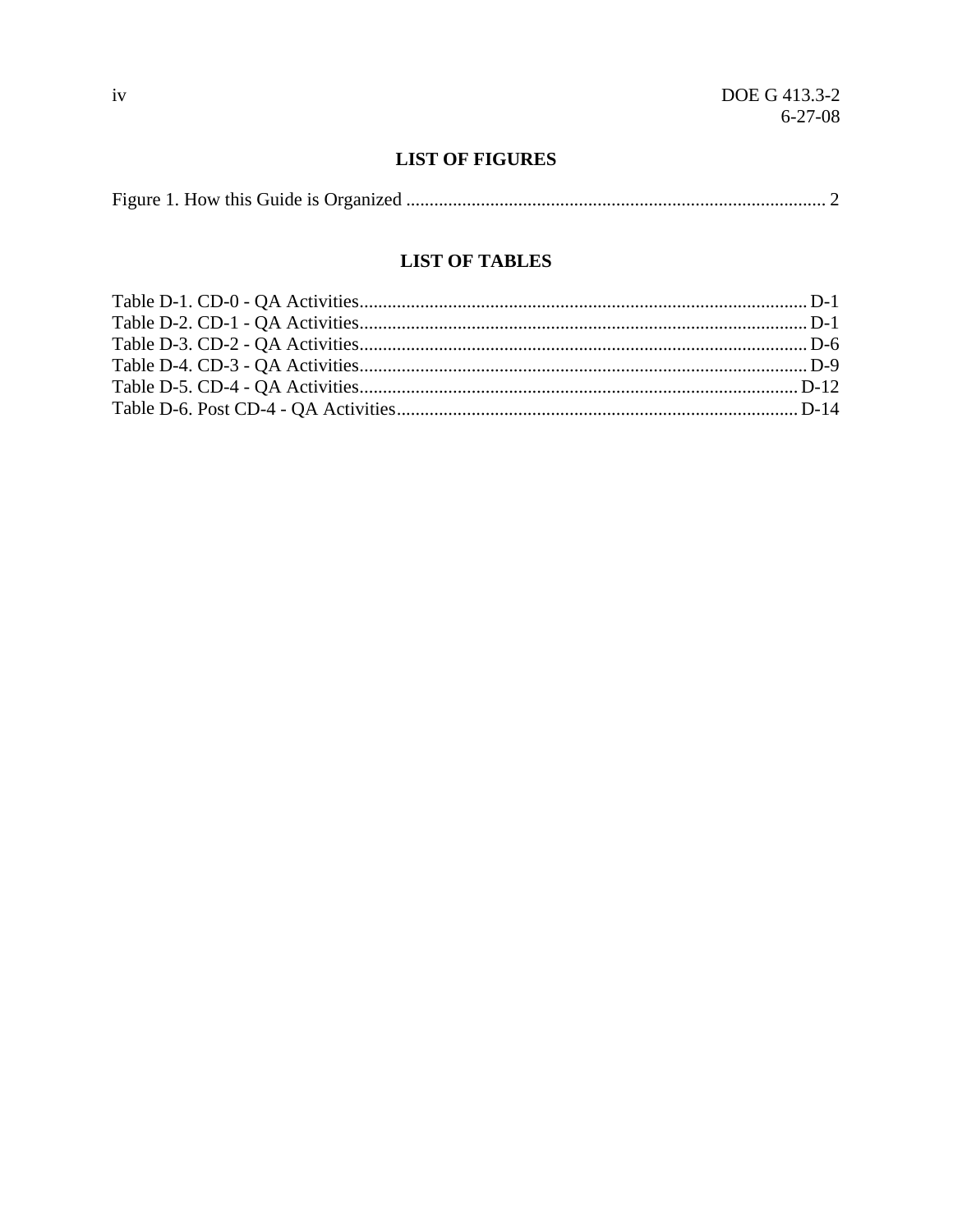#### **1.0 PURPOSE**

This Guide provides information to assist U.S. Department of Energy (DOE) Federal Project Directors (FPD) and their Integrated Project Teams (IPT) in carrying out their Quality Assurance (QA)-related roles and responsibilities. The Guide supplements DOE O 413.3A, *Program and Project Management for the Acquisition of Capital Assets*. It is consistent with DOE O 414.1C (*Quality Assurance*), i.e., DOE QA Order; 10 CFR 830 Subpart A ("Quality Assurance Requirements"), i.e., QA Rule; and 10 CFR 63.142 ("Quality Assurance Criteria").

The Guide identifies key areas in which the FPD's involvement is crucial to QA-related mission success. The Guide helps FPDs plan, develop, and implement a project-specific QA program that satisfies QA requirements throughout the Critical Decision process.

Appendix A of this QA Guide identifies the DOE Directives and Guides related to quality assurance. This QA Guide references applicable guidance and information from these Directives and Guides related to an FPD's QA duties and responsibilities as defined by DOE O 413.3A.

#### **2.0 SCOPE**

This Guide is for use by DOE elements where DOE O 413.3A applies. FPDs can use it to identify and implement their QA-related roles and responsibilities in accordance with DOE O 413.3A*.* This Guide applies to Critical Decisions and projects, including design, design – build, design – bid – build, operations, maintenance, decontamination, decommissioning, and environmental restoration.

The role of the FPD is to develop the overall project strategy; establish requirements and performance expectations; manage the contract; monitor and assess performance; and proactively anticipate and resolve issues that impact project success. While the overall project is executed under the direction of the Federal staff, the contractor typically manages daily execution. Accordingly, this Guide provides contractors insight into the FPD's expectations of them in terms of the FPD's roles and responsibilities.

The methods and references described in this Guide do not add, modify, or delete any requirements identified in the DOE QA Order or QA Rule. Use of this Guide in conjunction with appropriate standards will facilitate development of a QA program compliant with the DOE QA Order and QA Rule. As with any guide, alternative methods can be used as long as the requirements of the DOE QA Order and QA Rule are satisfied.

Note: A QA program is a management system to help an organization "do work correctly." The QA Plan is the document describing the QA program the project will implement. Per DOE O 413.3A, the project's application of QA is documented in either the organization- or project-specific QA Plan. Existing site-wide QA programs may be used, but should be referenced in the project's project execution plan (PEP).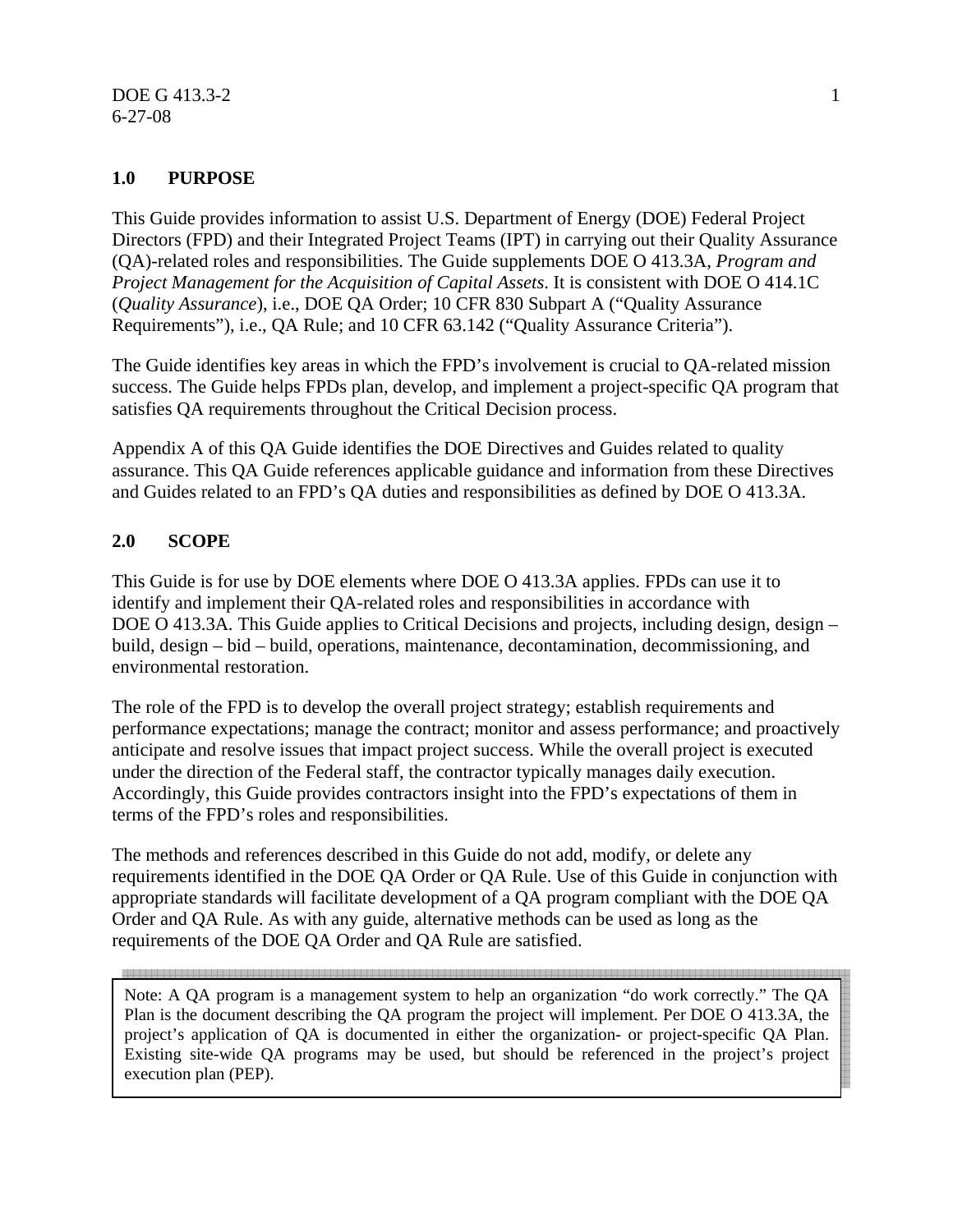#### **3.0 GUIDE CONTENT**

Figure 1 shows how this Guide is organized. The Guide provides information organized by each Critical Decision.

| 4.1                                                                              | 4.2                                                                   |
|----------------------------------------------------------------------------------|-----------------------------------------------------------------------|
| 0A<br><b>Sources</b>                                                             | Developing a<br>QA Strategy & Policy                                  |
| 4.3                                                                              | 4.4                                                                   |
| <b>Essential Steps in</b><br>Developing a<br>QA Program                          | QA Program<br>Development &<br>Implementation<br>by Critical Decision |
| Organizational<br>Structure (4.3.1)<br>Selecting a Consensus<br>Standard (4.3.2) | CD-0 (4.4.1)<br>CD-1 (4.4.2)<br>CD-2 (4.4.3)                          |
| Graded Approach<br>(4.3.3)                                                       | CD-3 (4.4.4)<br>CD-4 (4.4.5)                                          |

**Figure 1. How this Guide is Organized** 

This Guide also contains five appendices to assist the FPD in establishing their project-specific QA program:

- Appendix A. DOE Directives and Guides Related to Quality Assurance
- Appendix B. Voluntary Consensus Standards
- Appendix C. Quality Assurance Attributes/Characteristics, and Identification of Value Added Matrix
- Appendix D. Suggested QA Activities to Support Critical Decision Requirements
- Appendix E. Lessons Learned

#### **4.0 GUIDE METHODOLOGY**

#### **4.1 Quality Assurance Sources**

DOE QA requirements are contained in the DOE QA Order and the QA Rule. For nuclear projects, the FPD should ensure implementation of a QA program compliant with 10 CFR 830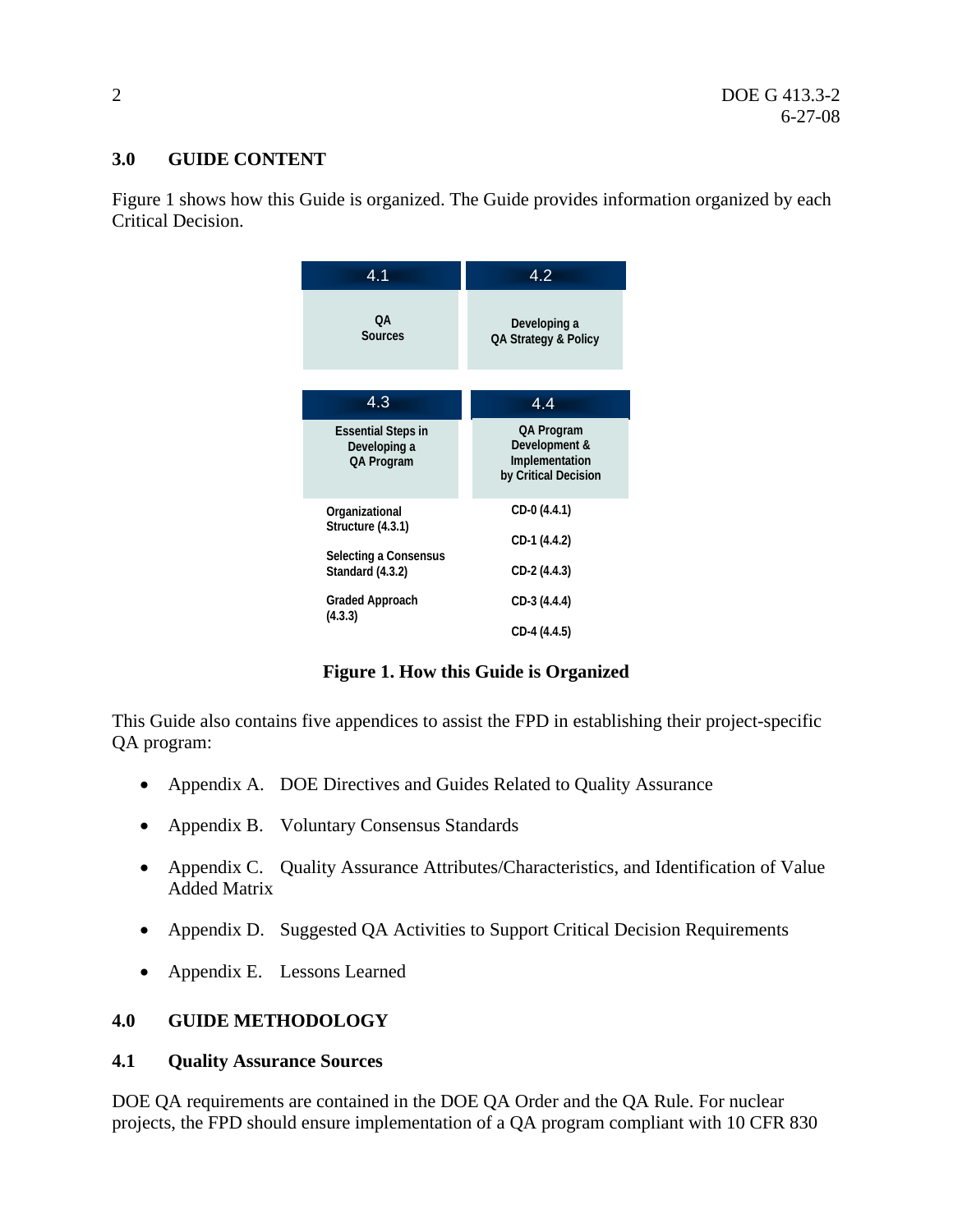$DOE G 413.3-2$  3 6-27-08

Subpart A (i.e., QA Rule), and the DOE QA Order. For other non-nuclear projects, the FPD should ensure application of a QA program compliant with the DOE QA Order covering the activities of the project. For a Work for Others project, any client-specific QA requirements should also be identified.

and the contract of the contract of the contract of the contract of the contract of the contract of the contract of the contract of the contract of the contract of the contract of the contract of the contract of the contra Note: DOE O 414.1C, (3.a) states: "Where a work activity, process or item is specifically identified as within the scope of a QA regulation (e.g., 10 CFR 830 or 10 CFR 63), that regulation prevails. In the event of a conflict [such that compliance with both sets of requirements cannot be met because of contradictory requirements] between this Order (414.1C) and any regulation, the regulation prevails."

The DOE Directives System contains the QA Order and its accompanying Guides, which specify requirements and provide guidance respectively and information on principles and practices to establish and implement effective QA programs. These directives and guides are identified and summarized in Appendix A. Voluntary consensus standards also provide "how to" information. Quality Assurance related voluntary consensus standards are summarized in Appendix B.

Note: In the past many contractor QA programs were solely based on the ten (10) DOE QA criteria without the benefit of the "how to" information made available through voluntary consensus standards. This approach can result in QA programs with insufficient details and controls.

Note: When using voluntary consensus standards, the project-specific QA program may vary from the 10 DOE QA-criteria format. While this variation is acceptable, the FPD should understand the relationship between the project-specific QA program and the 10 DOE QA criteria. For example, quality improvement and management assessment are not addressed in American Society of Mechanical Engineers (ASME) Nuclear Quality Assurance (NQA)-1.

#### **4.2 Developing a Quality Assurance Strategy and Policy**

As early in the acquisition process as practicable, the FPD should:

• Decide whether to use an existing site-wide QA program, use the contractor's corporate QA program, or develop a project-specific QA program.

Note: Wherever practicable, it is desirable to use existing QA programs to meet the needs of new projects. This approach maximizes the use of Federal resources while minimizing overlapping QA programs that are complex and expensive to implement and maintain. Using an existing QA program may not be viable for exceptionally large, complex, or unique projects. In these cases, the contractor should be encouraged to develop a standalone, projectspecific QA program.

Note: FPD experience shows performing a gap analysis between existing QA programs (i.e., site-wide and/or contractor) and project QA requirements is essential.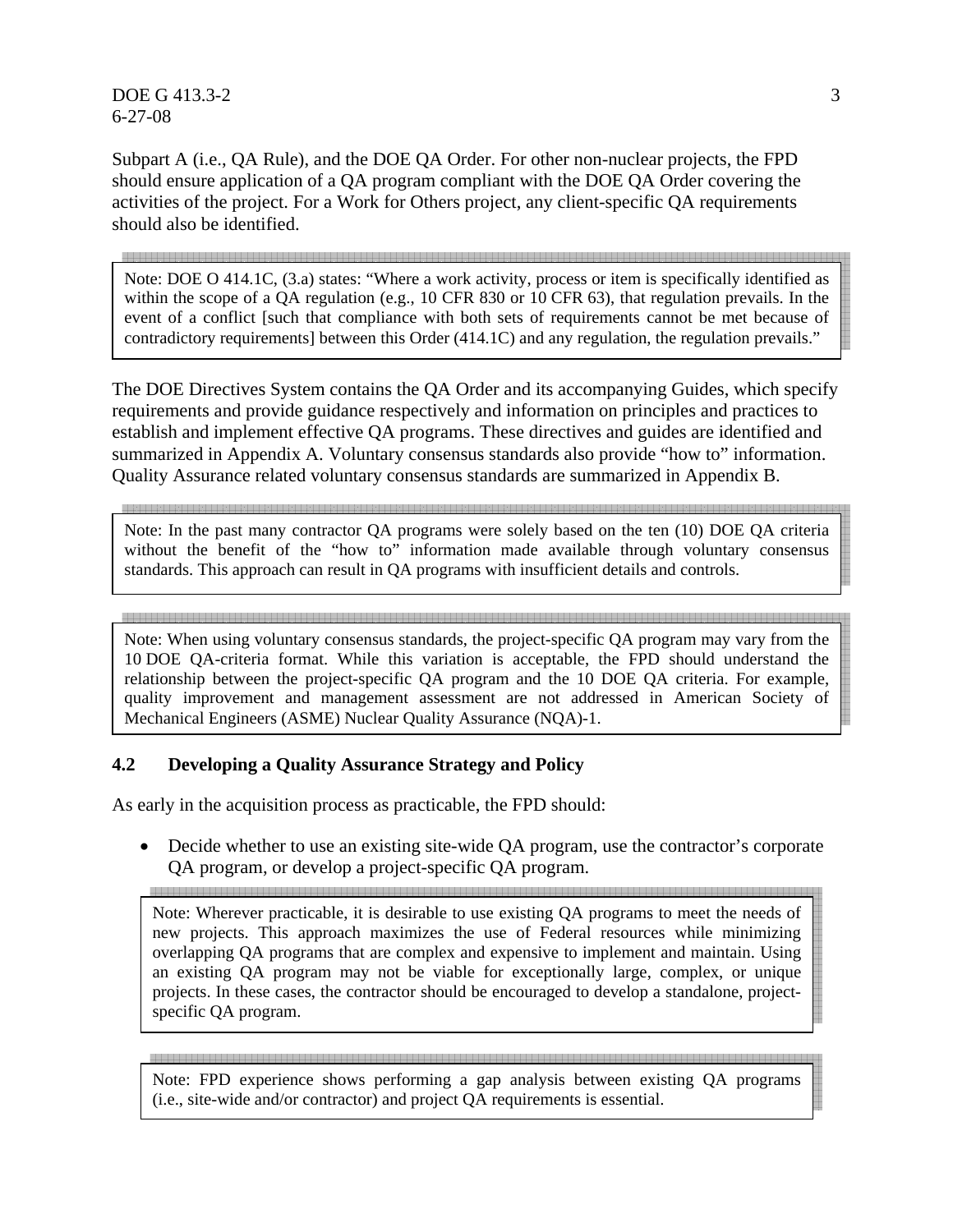- Ensure QA requirements are documented in vendor or subcontractor contracts.
- Address when and where the QA oversight and reporting chain will exist in the project and contractor organizations (i.e., who reports to whom).

Note: For Federal site offices, the QA organization typically has an independent reporting relationship; that is, a relationship that allows the reporting of issues independent of cost and schedule considerations and which normally reports to the most senior person in the organization. The line organization has responsibility for meeting the project's quality requirements within its area of responsibility, and individuals are responsible for the quality of their work. The line organization and the QA organization share the responsibility for the verification of quality.

- Identify the applicable DOE QA requirements from DOE O 414.1C, 10 CFR 830 Subpart A, or 10 CFR 63.142 and applicable voluntary consensus standard or standards, such as NQA-1, International Organization for Standardization (ISO) 9000, etc.
- Ensure implementing procedures are developed and implemented before the requisite work is performed.

Note: Implementing procedures provide direction to personnel doing the work. Without procedures, consistent reliable high quality work is unlikely. For example, on a recent DOE project, unacceptable equipment and services were procured because procedures were not in place.

- Evaluate the adequacy of the project-specific QA program or the corresponding contractor's project-specific QA program.
- Ensure the availability of appropriate personnel resources to support project-specific QA program implementation, including QA oversight.

Note: Many FPDs may not have direct/full-time access to appropriate QA subject matter expertise (e.g., weld inspectors). If this is the case, the FPD may need to ensure that adequate funds are available for these services.

Identify key QA leaders in the DOE and contractor organizations.

assa maa saasa saasa saasa saasa saasa saasa saasa saasa saasa saasa saasa saasa saasa saasa saasa

• Identify document control and records management systems, consistent with applicable codes, regulations, and directives.

Note: It is vitally important that required and expected documentation is clearly identified early in the project, that resources (funding and system owners) are identified early and loaded throughout project closeout, and that activities to collect, review, and control these documents are also started early in the project life.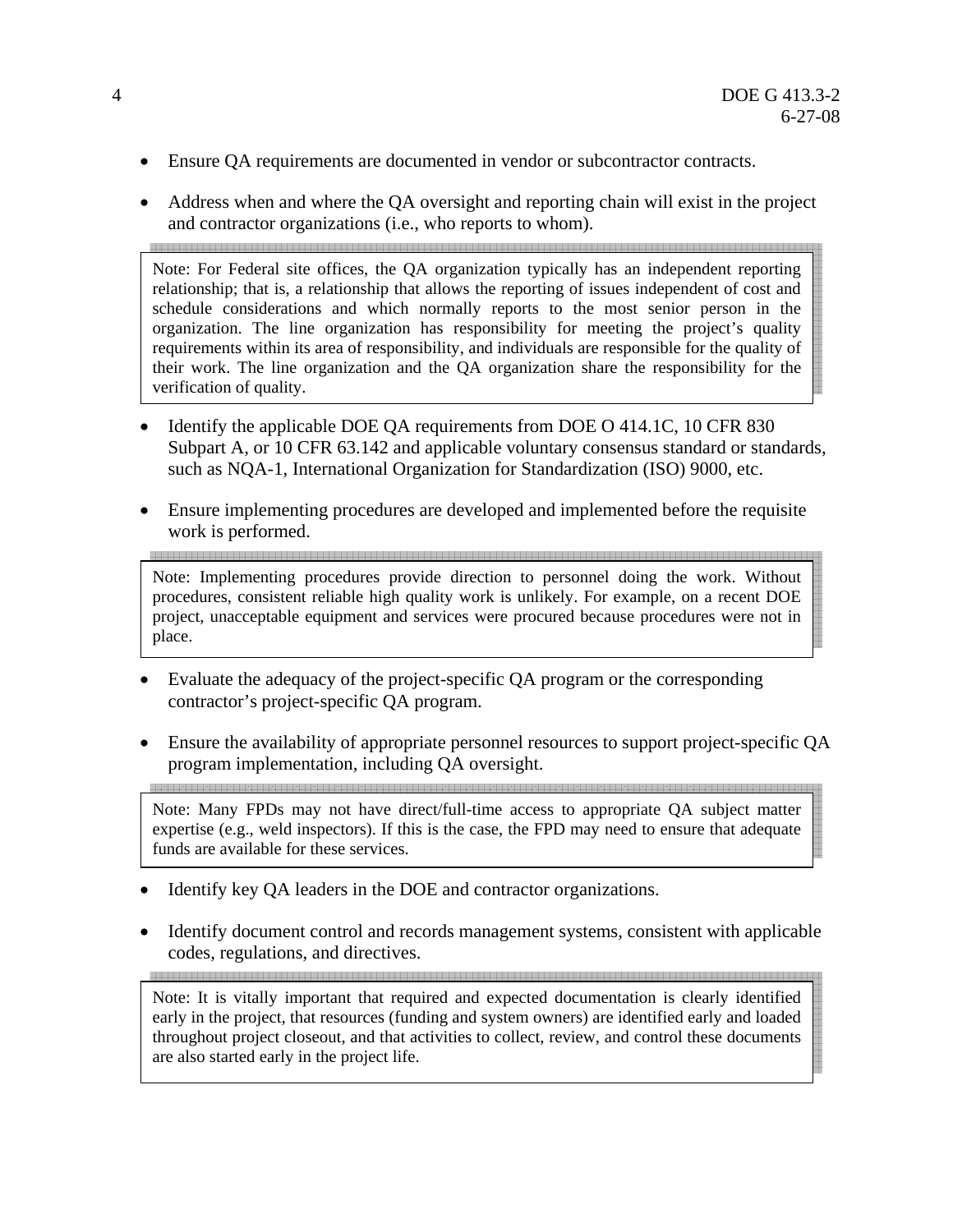$DOE G 413.3-2$  5 6-27-08

Having a QA policy statement for the project is not a DOE QA Order or QA Rule requirement but may be required by the adopted consensus standard and should be considered as a good practice. A project QA policy statement should address:

- Senior management commitment and acknowledgement of ownership for project quality
- Commitment to the QA program as the mechanism to ensure requirements are met
- Commitment to define quality requirements before work starts
- Commitment to comply with project quality requirements
- Commitment to stop work if unable to comply with quality requirements
- Commitment to monitor processes continuously

Appropriate management should endorse the QA Policy in writing.

#### **4.3 Developing a Quality Assurance Program**

The QA program is an organization's quality-related management system to "do work correctly." When developing the QA program, the FPD should, where consistent with contract or regulatory requirements:

- Implement the QA criteria identified in the DOE QA Order using a graded approach (and describe how the criteria and graded approach are applied)
- Use national or international consensus standards and identify the standards used
- Apply additional standards as necessary to address unique/specific work activities (e.g., development and use of safety software or establishing the competence of a testing and calibration laboratory)
- Integrate QA criteria as defined in the DOE QA Order (e.g., the suspect/counterfeit item (S/CI) prevention process and safety software quality requirements) with other QA criteria or management system requirements in DOE directives and external requirements

The criteria of the DOE QA Rule and QA Order are broadly written. This allows the FPD to determine how to best apply these documents to a wide range of projects. How the FPD chooses to implement the criteria depends on a number of factors associated with the project. For example, in nuclear and environmentally significant (regulatory driven) projects, the FPD may impose quality requirements that provide objective evidence (i.e., written documentation) that regulatory requirements are met.

The following sections provide guidance on important aspects of the QA program. They are not intended to provide detailed guidance on how to develop a project-specific QA plan. Additional guidance on developing QA plans can be found in the DOE Directives System and voluntary consensus standards (see Appendices A and B).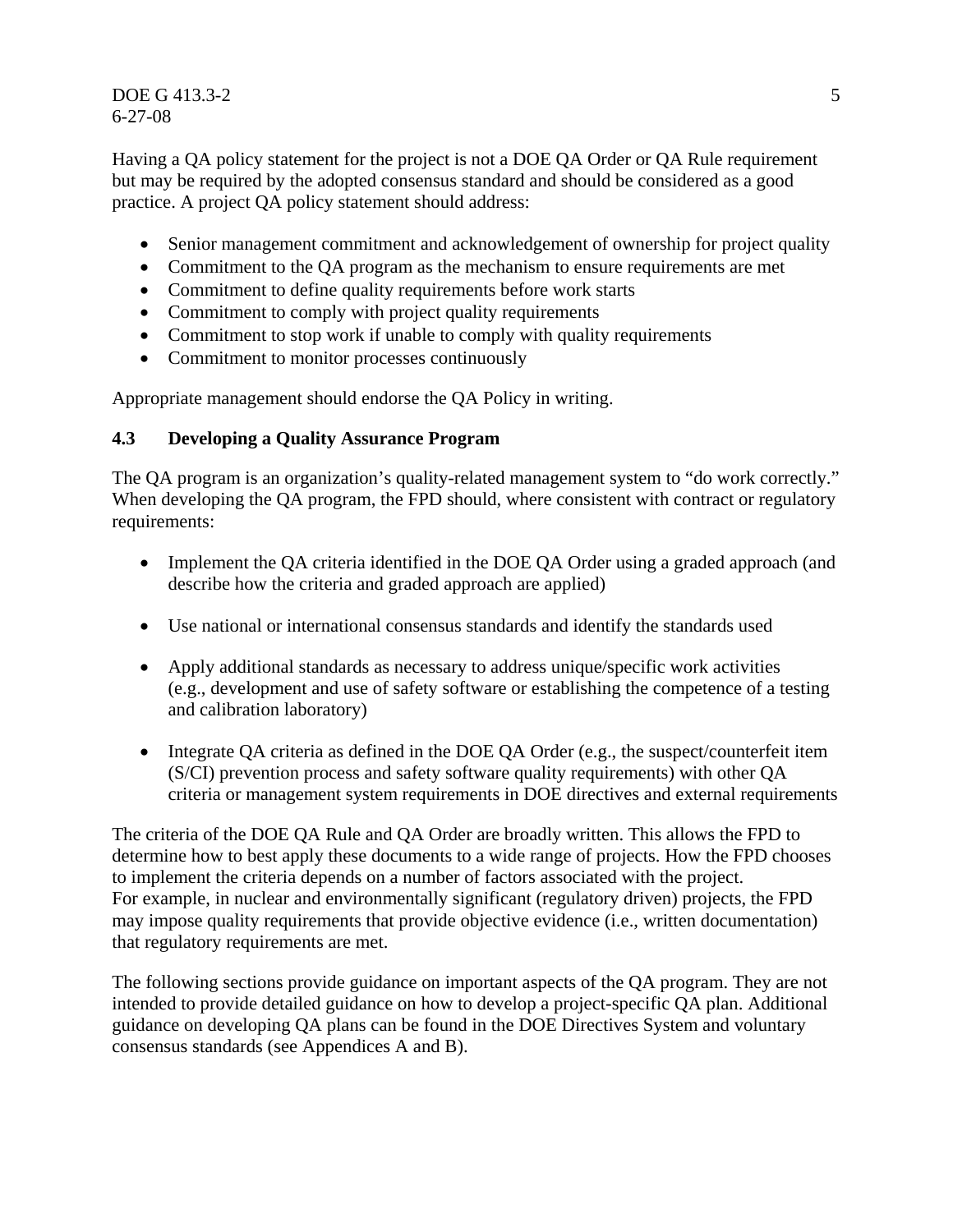#### **4.3.1 Organizational Structure and Responsibilities**

Every project needs to clearly define responsibilities, interfaces, and organizational accountability. The FPD should define how to work with management, the IPT, and other participants, including the contractor(s), to ensure safety and quality.

In most cases, except when Federal staff is responsible for direct execution of work, the contractor will develop and implement a project-specific QA program. The FPD should ensure the contractor has assigned QA roles and responsibilities, which include:

- Identifying key participants in charge of major project activities
- Identifying work assigned to each project participant
- Defining a detailed project organizational structure including interfaces with internal and external organizations
- Defining individuals' responsibilities and authorities, including authority to stop unsafe or unsatisfactory work, and for communicating quality or safety concerns, without fear of reprisal, to a level of management with appropriate authority to resolve concerns
- Defining specific QA oversight responsibilities for each project organizational element

#### 4.3.1.1 Federal Organization

In most cases, the FPD's role in QA focuses on assessing or otherwise verifying that the contractor has executed its QA-related contractual obligations. Typically, these obligations include everything from QA program development and implementation to working-level procedure execution. It is essential that the grading process (see Section 4.3.3) for the project is understood when performing this oversight function. Knowing why a particular item or activity has a higher or lower quality level is essential during the performance of oversight activities.

The FPD should ensure that the staff has the relevant experience, qualifications, certifications, and specialized training to fulfill their responsibilities, including identifying a qualified QA subject matter expert, as required. The following are recommended QA responsibilities and composition of the Federal organization:

Federal Project Director:

- Ensures that design, construction, environmental, safety, security, health, and quality efforts comply with the contract (including List A or B requirements), public law, and regulations
- Ensures that safety, security, environmental, and quality considerations are fully integrated into appropriate phases of the project
- Applies the DOE QA program and recommends approval, modification, or rejection of the contractor's project-specific QA programs to the designated approval authority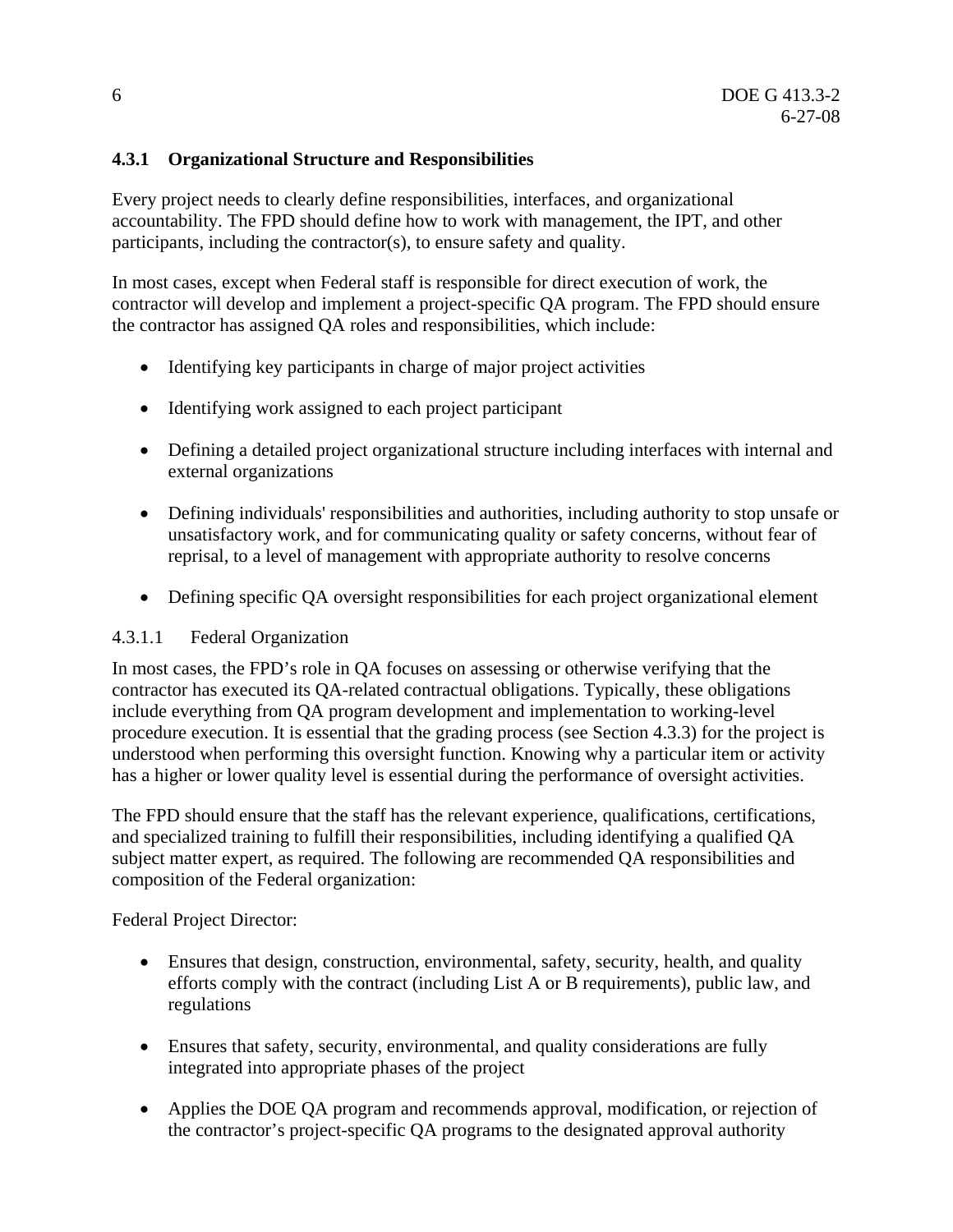#### DOE G 413.3-2 7 6-27-08

Integrated Project Team:

The IPT is an essential element of DOE's acquisition process. It is used during the phases of a project life cycle. The IPT represents diverse disciplines with the specific knowledge, skills, and abilities necessary to support the successful execution of projects. IPT roles and responsibilities encompass quality and performance improvement, including:

- Performing monthly reviews and assessments of project performance and status against established performance parameters, baselines, milestones, and deliverables
- Planning and participating in project reviews, audits, and appraisals
- Reviewing and commenting on project deliverables (e.g., drawings, specifications, procurement, and construction packages)
- Reviewing change requests and supporting change control boards

Note: Some FPDs may choose to include the contractor on their IPT. For more information on Integrated Project Teams, refer to additional DOE Directives.

#### 4.3.1.2 Contractor Organization

The FPD through the contracting officer imposes requirements on the contractors, including QA, as defined in the contractor requirements document (CRD). Regardless of who performs the work for the contractor (e.g., subcontractor, vendor, etc.), the contractor is ultimately responsible for complying with the requirements of the CRD as included in the contract. The contractor is responsible for flowing down CRD requirements to subcontractors at any tier, to the extent necessary to ensure compliance. The project contractor lead and the FPD should have wellestablished communication protocol including understanding expectations, interfaces, chain of command, etc.

The FPD should also consider whether the project requires having and defining the roles (generally in the contractor's organization) of:

- Quality Assurance Function—Assists with the interpretation of the project-specific QA program requirements, verifies program implementation, and evaluates effectiveness by surveillances and assessments
- Quality Control Function—Responsible for quality verification, inspection, documentation, and surveillance of hardware, including structures, systems, and components (SSC) and services
- Quality Engineering Function—Responsible for verification of the design, procurement, installation, test, inclusion of appropriate inspection acceptance criteria, and turnover control system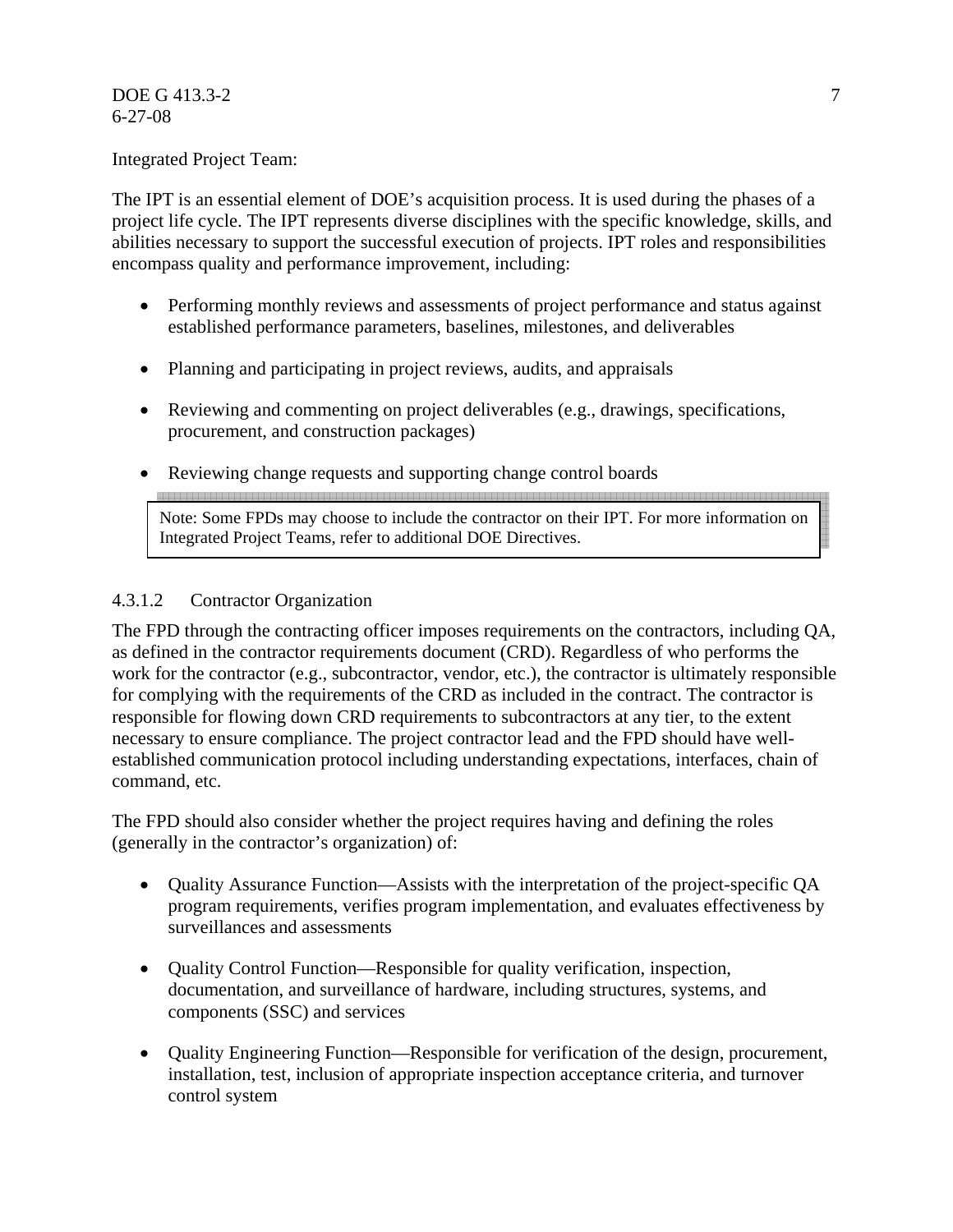#### **4.3.2 Identification of Quality Consensus Standards**

The QA Order requires that each DOE organization "uses national or international consensus standards where practicable and consistent with contractual or regulatory requirements." Appropriate standards are discussed in Appendix B.

A project's application of QA is documented in either the organization- or project-specific QA program. If the decision is made not to use the existing organizational QA program, the FPD, based on input from the contractor where appropriate, may select a nationally or internationally recognized quality-related consensus standard to be incorporated into project contracts. The selection should occur as early as possible, but no later than the beginning of conceptual design. Consensus standards reflect practices that have "withstood the test of time," often decades of successful application, yet are revised on a three- to five-year cycle to ensure incorporation of emerging technology and practices. 

Note: DOE O 414.1C, Attachment 2, paragraph 2a (3) states: "These standards are sometimes referred to as 'voluntary standards.' However, once the practicable standard(s) is adopted through regulation, code, contract, QA plan, or procedure, compliance with the standard is required and is not voluntary."

The FPD should ensure the contractor selects a consensus standard that meets project-specific quality requirements and closely reflects the anticipated work. In some cases, the selected consensus standard may differ from existing site practice and contractual agreements. The FPD should request that the selection be formally documented and have an appropriate quality professional and higher level of management endorse the selection.

If the FPD is not using the existing organizational QA program, the FPD and IPT should develop and document in a QA plan a project-specific QA program that addresses the criteria of the DOE QA Order and/or QA Rule, as applicable.

Some sites may be involved in both nuclear and non-nuclear project activities. In such instances, an organization may have an established QA program based on one or more of the consensus standards (e.g., ISO 9001 for nonnuclear activities or NQA-1 for nuclear-related activities) and need to modify it for an additional nuclear or non-nuclear need. While some requirements are unique to each standard, there are many common requirements (see Appendix B). This enables an existing QA program based on one standard to be applied with little or no modification to satisfy specific requirements of an additional standard.

<u> 1989 - Johann Stoff, Amerikaansk politiker (\* 1958)</u>

Note: For construction of facilities that include nuclear-related activities, it is acceptable and appropriate to apply NQA-1 on a graded basis to the entire facility.

Appendix C shows the value added by elements of a QA Program. It also illustrates the similarities and differences between DOE's QA requirements contained in 10 CFR 830 Subpart A (QA Rule) and DOE Order 414.1C (DOE QA Order), and two voluntary consensus standards.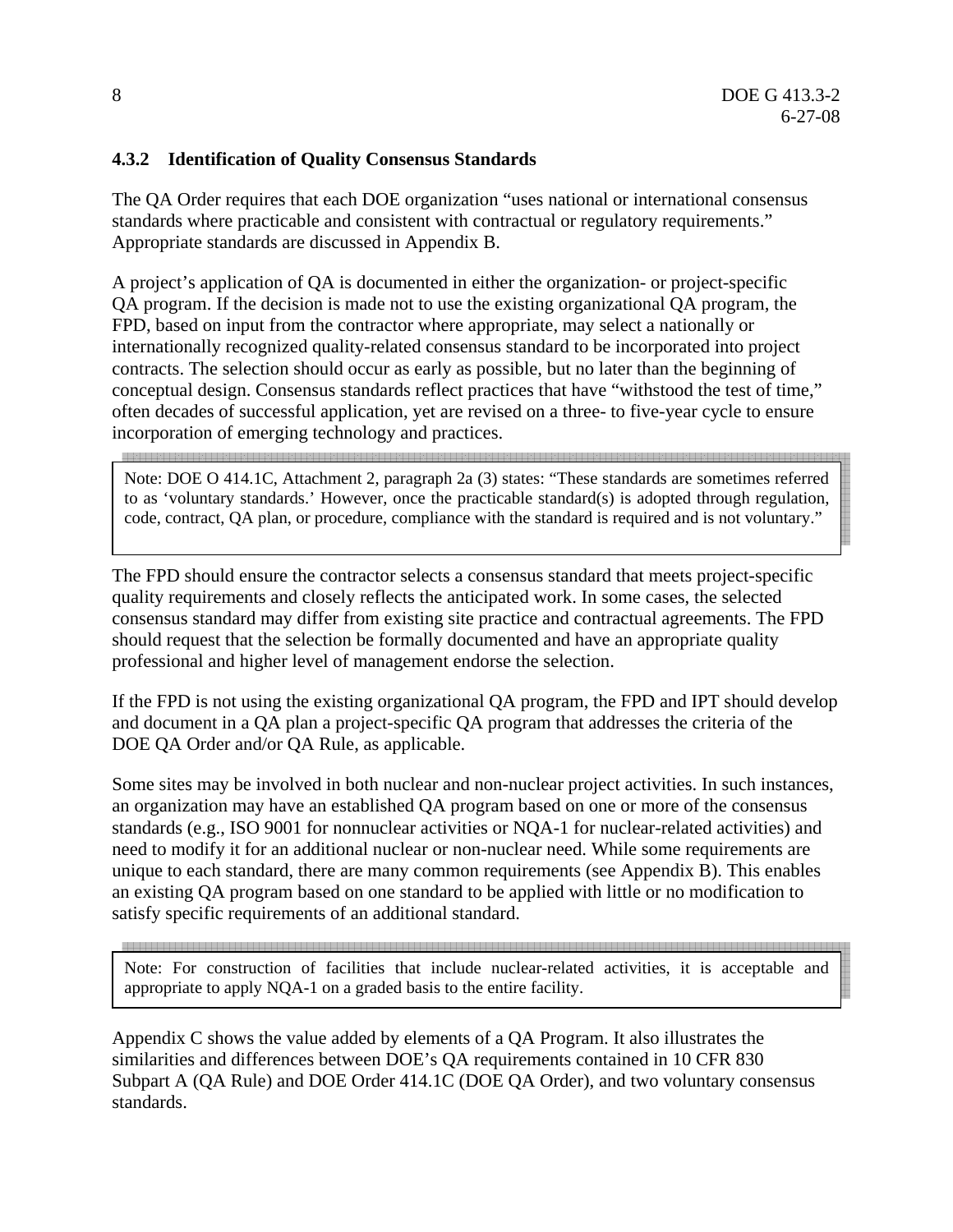#### DOE G 413.3-2 9 6-27-08

#### **4.3.3 Graded Approach**

The FPD should use a graded approach for developing the project's QA program. The level of QA required varies with the project's complexity and risks. It is therefore essential that the FPD realize the grading process may raise the required QA level depending on the risk. The challenge for the FPD is to ensure the level of detail and resources are sufficient to meet the project's objectives.

At the point when SSCs are known, the FPD should develop a list of items and activities and determine the significance of the item or activity to the success of the project. Things to consider in assigning significance include, but are not limited to:

- Relative importance to safety, safeguards, and security
- Magnitude of any hazard involved
- Life-cycle stage of a facility or item
- Programmatic mission of a facility
- Potential radiological or industrial safety impact to the public and worker
- Potential to impact the environment
- Potential to impact the acceptability to the customer
- Regulatory significance

Grading is accomplished by determining the relative importance of an item or activity to the success of the project considering the list of characteristics defined above. Although many different approaches are used, a typical approach is to establish a Quality Level (e.g., 1, 2, 3, and 4), with Quality Level 1 being the most risk sensitive classification, requiring the most rigorous application of QA requirements.

The graded approach process should not be used to "grade to zero" (i.e., eliminate requirements). Even in the least stringent application of the graded approach process, compliance with the applicable requirements is mandatory.

#### **4.4 Quality Assurance Program Development and Implementation by DOE O 413.3A Critical Decisions**

The following sections summarize important QA-related considerations for the FPD at each Critical Decision (CD) as identified in DOE O 413.3A. Appendix D contains tables for each CD that can be used by FPDs as checklists against which to conduct independent assessments of work. The FPD should apply their judgment regarding the actual applicability of each to their project.

#### **4.4.1 QA Guidance for CD-0, Approval of Mission Need**

**DOE O 413.3A, Table 2, CD-0 Requirement**—**No project-specific QA program is needed.** (At CD-0, an FPD has not been selected; however, the following QA activities should be considered.)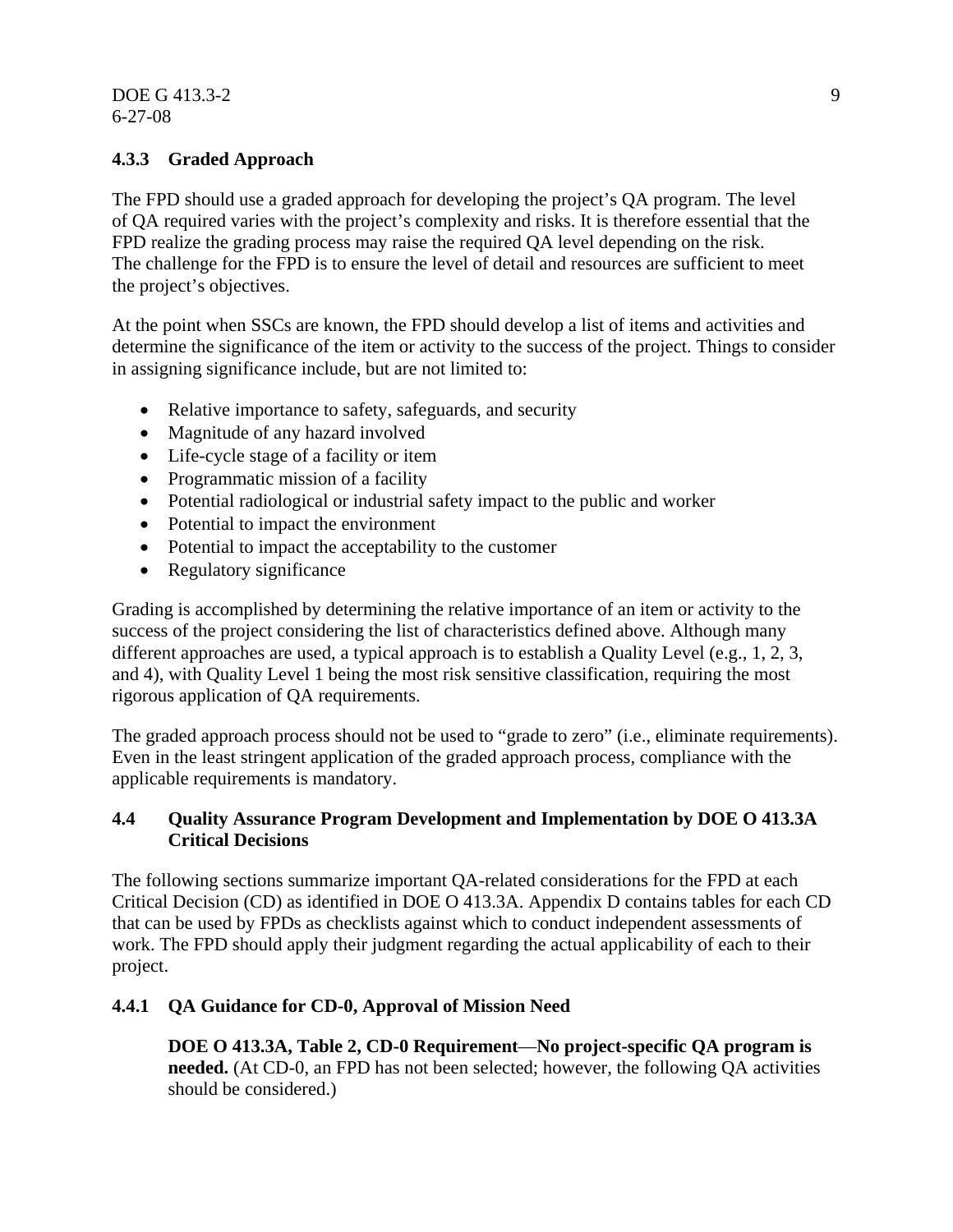Quality of Mission Need products should be controlled by the site or program office QA Program. See additional DOE Guides for developing mission need products.

Appendix D – Table D-1 presents a crosswalk of key products and activities supporting CD-0 requirements (DOE O 413.3A – Table 2) and suggested QA activities and QA criteria (from DOE O 414.1C, 10 CFR 830 Subpart A, and 10 CFR 63.142).

#### **4.4.2 QA Guidance for CD-1, Approval of Alternative Selection and Cost Range**

**DOE O 413.3A, Table 2, CD-1 Requirement - Determine that the QA program is acceptable and continues to apply**. The QA program must fully address all applicable QA criteria as defined in 10 CFR 830 Subpart A (QA Rule) and the DOE QA Order.

With regard to QA program development, there are instances where the FPD develops the QA program. However, it is more typical for the FPD to oversee the contractor's development of the QA program prior to CD-1 submittal. In either event, the following should be performed:

- Develop a project-specific QA program that includes portions of the existing site QA program, as appropriate, with emphasis on:
	- − Building quality into design prior to starting work (in preparation for CD-2)
	- − Defining roles and responsibilities, including interfaces, of project, contractor, and subcontractor personnel, in detail
	- − Ensuring that records management and document control processes are consistent with applicable codes, regulations, and directives

Note: It is important that required documents and records are identified/defined early in the project and activities to identify, collect, review, maintain, and control these records, as well as a processes to determine if any records are to be dispositioned as permanent or life-time QA records, are developed early in the project's life.

- − Design activities, including: constructability, vendor capability, component and system attainability, testability/acceptability, maintainability, and sustainability
- − Designing QA/Quality Control (QC) processes and procedures (and management systems) to control the design and changes (see Section 6.0, "Definitions")
- − Software control, especially safety software
- − S/CI control
- − Personnel training and qualification
- Ensure independence of the QA organization (QA organization is independent from the line organization and has the ability to raise issues independent of cost and schedule)
- Determine how and where to address QA in the PEP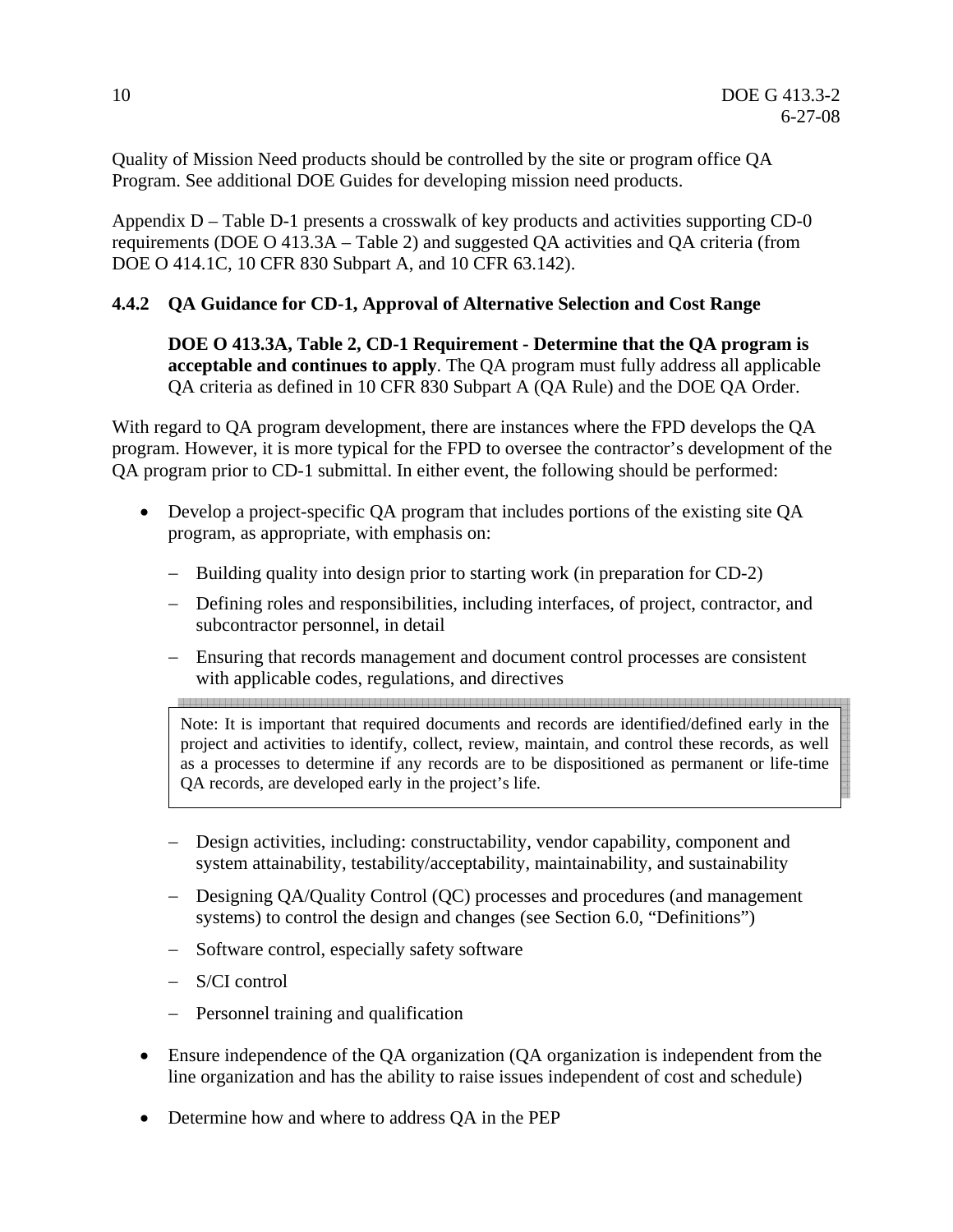#### **DOE G 413.3-2** 11 6-27-08

- Investigate the project acquisition strategy and quality levels (grading process) and ensure consistency between the acquisition strategy and QA Program
- Confirm there are adequate numbers of trained and qualified QA organization staff

Appendix D – Table D-2 presents a crosswalk of key products and activities supporting CD-1 requirements (DOE O 413.3A – Table 2) and suggested QA activities and QA criteria (from DOE O 414.1C, 10 CFR 830 Subpart A, and 10 CFR 63.142).

#### **4.4.3 QA Guidance for CD-2, Approval of Performance Baseline**

**DOE O 413.3A, Table 2, CD-2 Requirement - Determine that the QA program is acceptable and continues to apply**. The QA program must fully address all applicable QA criteria as defined in 10 CFR 830 Subpart A (QA Rule) and the DOE QA Order.

Either the cognizant FPD and their IPT or the contractor performs the following to refine the QA program prior to CD-2 submittal:

- Further refine the existing comprehensive project-specific assessment program that includes the levels of Federal and contractor activities
- Ensure that work processes covered by the QA Program are established and documented in procedures

Note: It is possible for the project to lose configuration control of their procedures and/or design documents (i.e., procedures or design documents can be changed based upon internal or external commitments). Over time, the reasons for the changes are lost and the change is "undone" in a subsequent revision. An experienced QA individual can assist by providing simple tools such as an implementation matrix for maintaining and referencing a revision history to help the project avoid these problems.

- Review and revise the QA program based on improved knowledge of the project
- Ensure the Federal and contractor organizations have the correct balance of qualityrelated expertise (i.e., individuals with requisite training and qualifications)
- Ensure there is appropriate OA organization representation during the development of and subsequent revisions to the PEP
- Ensure there is appropriate QA organization representation during safety reviews

Either the cognizant FPD or contractor should understand:

- Flowdown of requirements and expected implementation (including oversight activities)
- SSCs and associated quality levels
- National standard design and construction tolerance relationships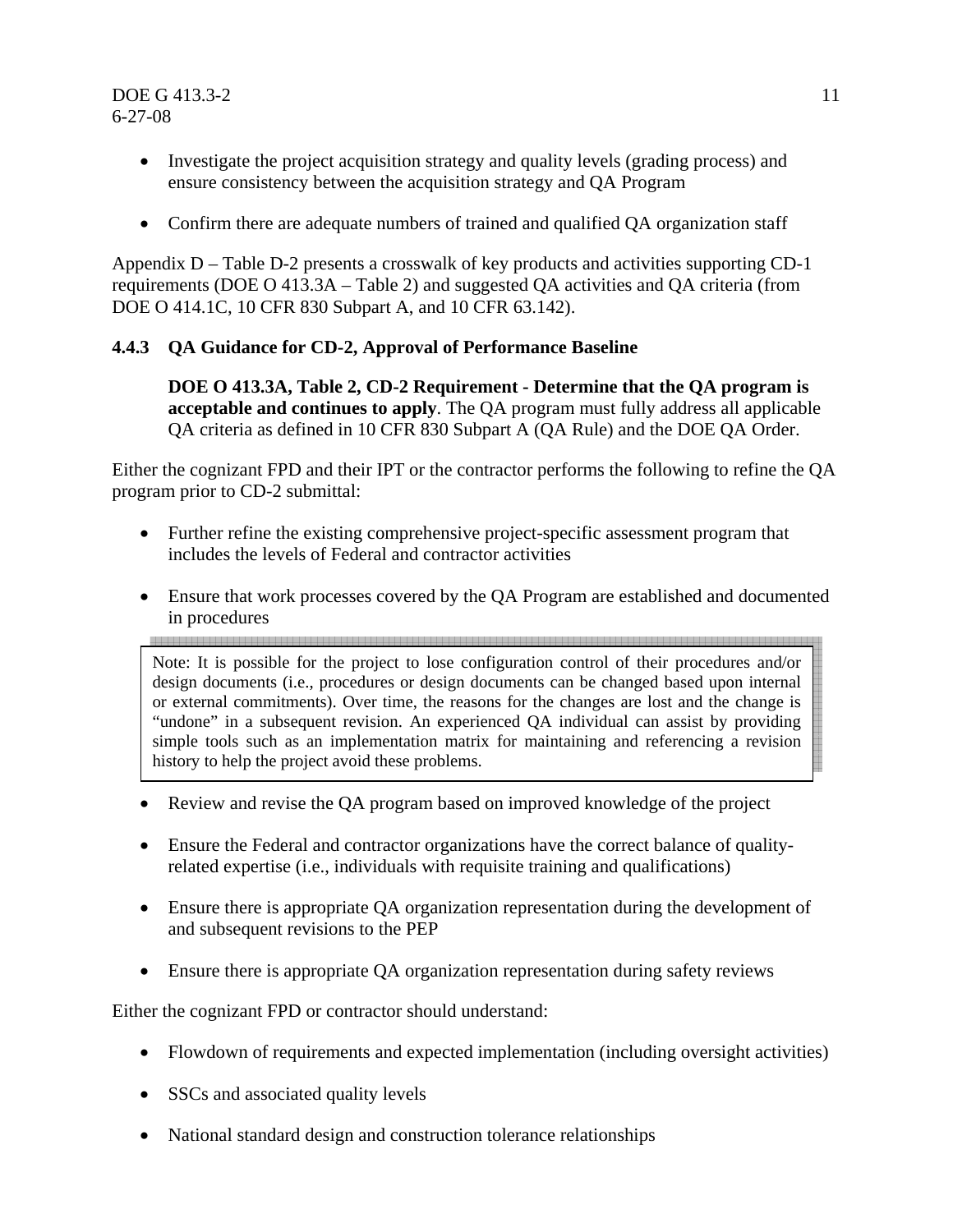Example: During design, one project placed unrealistically close tolerances on building construction. This caused significant constructability issues and resulted in many change notices and nonconformance reports. FPDs need to consider constructability carefully during all phases of the design and resist attempts to rush project designs to meet unrealistic time/cost. expectations.

• Design philosophy (identification and flowdown of requirements into the design/performance specifications) to ensure it is coordinated with the acquisition strategy and QA strategy

The FPD may need to assign funding from the contractor baseline to ensure independent assessment is conducted as required (possibly by applying directly to a support contractor). If an FPD does not have the necessary in-house QA support, they may need to request funds to conduct assessments.

Note: Often the requirements for external/internal oversight, assessments, and surveillances are not adequately covered in the baselines (both in terms of cost and schedule) of contractors (including Maintenance and Operations contractors), subcontractors, vendors, etc. It is essential that the FPD ensures these requirements are clearly defined and flowed down in contractual language of all types; especially when fixed-price subcontracting is used. In addition to the flowdown of requirements, it is essential that contractors/vendors clearly understand the requirements. This is especially true for such things as nuclear grade construction and design where the contractor pool may not truly understand the costs for implementing an effective QA program (which includes an oversight function). The FPD should ensure that during procurement evaluation these requirements are included in contractor technical approach, cost, and schedule. Weighted procurements should be strongly considered when high or unusual quality levels are required for a project.

For projects with a significant construction component, the FPD should understand and consider the following during CD-2 preparation:

- Ensure the IPT and the contractor have a common understanding of the QA requirements established in the latest versions of applicable DOE Orders, 10 CFR 830 Subpart A, and the contract and have qualified personnel in place to manage, perform, and assess work activities
- Ensure the IPT and the contractor have a common understanding of the acquisition strategy/plan and how the QA requirements are going to be identified, allocated, and implemented
- Ensure the IPT, the contractor, and the contractor procurement manager have a common understanding of the technical and programmatic risks associated with implementing the stated QA requirements within the acquisition strategy/plan and initiate the necessary mitigating activities to ensure the industry/market that will be solicited or performing the work clearly understands the expectations/requirements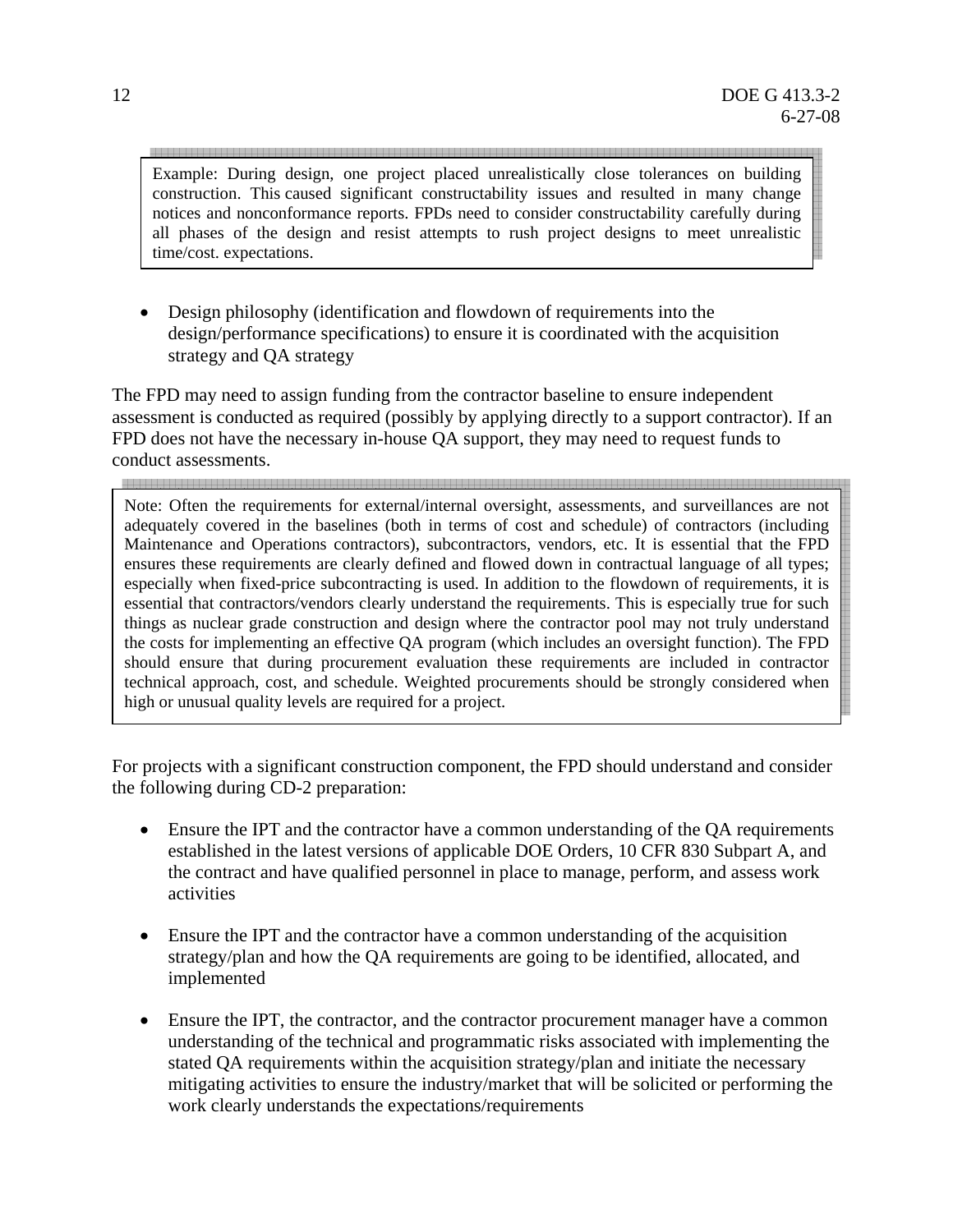- Ensure proper organizational QA processes and implementing procedures are developed, and assigned personnel are properly trained and qualified
- Ensure QA resources are defined, communicated to management, and incorporated into project budget requests

Appendix D – Table D-3 presents a crosswalk of key products and activities supporting CD-2 requirements (DOE O 413.3A – Table 2) and suggested QA activities and QA criteria (from DOE O 414.1C, 10 CFR 830 Subpart A, and 10 CFR 63.142).

#### **4.4.4 QA Guidance for CD-3, Approve Start of Construction**

#### **DOE O 413.3A, Table 2, CD-3 Requirement - Update the Quality Assurance program for construction, field design changes, and procurement activities.**

Either the cognizant FPD and their IPT or the contractor performs the following prior to CD-3 submittal:

- Ensure the QA program is updated prior to the submittal of CD-3
- Ensure acquisition documents (e.g., construction Request for Proposal, etc.) include appropriate QA requirements
- Ensure the technical evaluation is supported by experienced QA individuals
- Ensure design interfaces are reviewed and approved
- Ensure the use of qualified vendors
- Ensure in-depth oversight of the QA program(s) of the prime contractor and key subcontractors (if applicable) is conducted
- Ensure SSCs are properly graded
- Ensure adequate systems, processes, implementing procedures are in place and mature, and supported by experienced personnel
- Ensure integrated oversight/assessment/surveillance/inspection plans and schedules are developed, implemented, and maintained
- Ensure proper contractor performance metrics are established
- Ensure IPT and project meetings include a QA representative and a review of QA activities
- Ensure there is appropriate QA organization representation during revisions to the PEP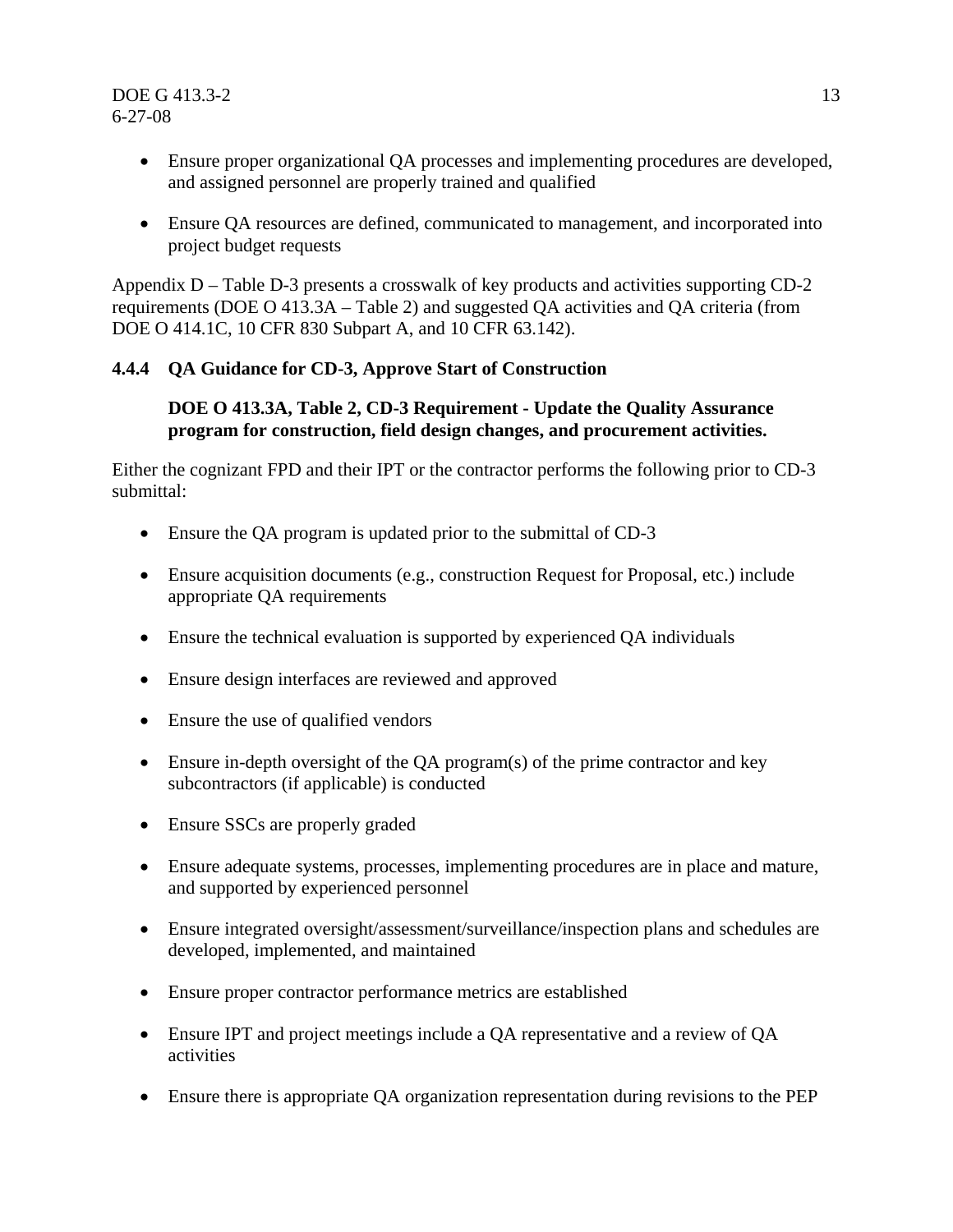- Ensure there is appropriate QA organization representation during external independent reviews for construction or execution readiness
- Ensure there is a process in place to integrate the results of project oversight programs
- Ensure the distribution of oversight is adjusted based on the level of maturity of the contractor's oversight programs
- Ensure the quality-related activities (e.g., hold points, assessments, oversight, etc.) are reflected in the integrated project schedule and work breakdown structure (WBS)
- Ensure documents and records (objective evidence) for in-process and completed qualityrelated items and activities are maintained and readily retrievable, consistent with applicable codes, regulations, and directives
- Ensure, through independent assessments, that quality is being incorporated into the work processes (e.g., design, construction, etc.) – not inspected in (i.e., not relying on oversight to find and fix issues)
- Evaluate/accommodate changes in skills mix and specific disciplines (e.g., electrical, civil, mechanical) as the project progresses through the construction phase.

Appendix D – Table D-4 presents a crosswalk of key products and activities supporting CD-3 requirements (DOE O 413.3A – Table 2) and suggested QA activities and QA criteria (from DOE O 414.1C, 10 CFR 830 Subpart A, and 10 CFR 63.142).

#### **4.4.5 QA Guidance for CD-4, Approve Start of Operations or Project Completion**

#### **DOE O 413.3A, Table 2, CD-4 Requirement: Issue an updated QA Plan to address testing, identified deficiencies, startup, transition, and operation activities.**

Either the cognizant FPD and their IPT or the contractor performs the following prior to CD-4 submittal:

- Ensure continuous improvement; execution, oversight, feedback from oversight, and modification
- Ensure, through observation, oversight, the use of QA representatives, and independent assessments, that quality is being incorporated into the work processes and activities (e.g., design, construction, etc.) – not inspected in
- Evaluate/accommodate changes in skills mix and specific disciplines (e.g., electrical, civil, mechanical) as the project progresses through the construction phase
- Routinely evaluate QA organization performance and make staffing adjustments as necessary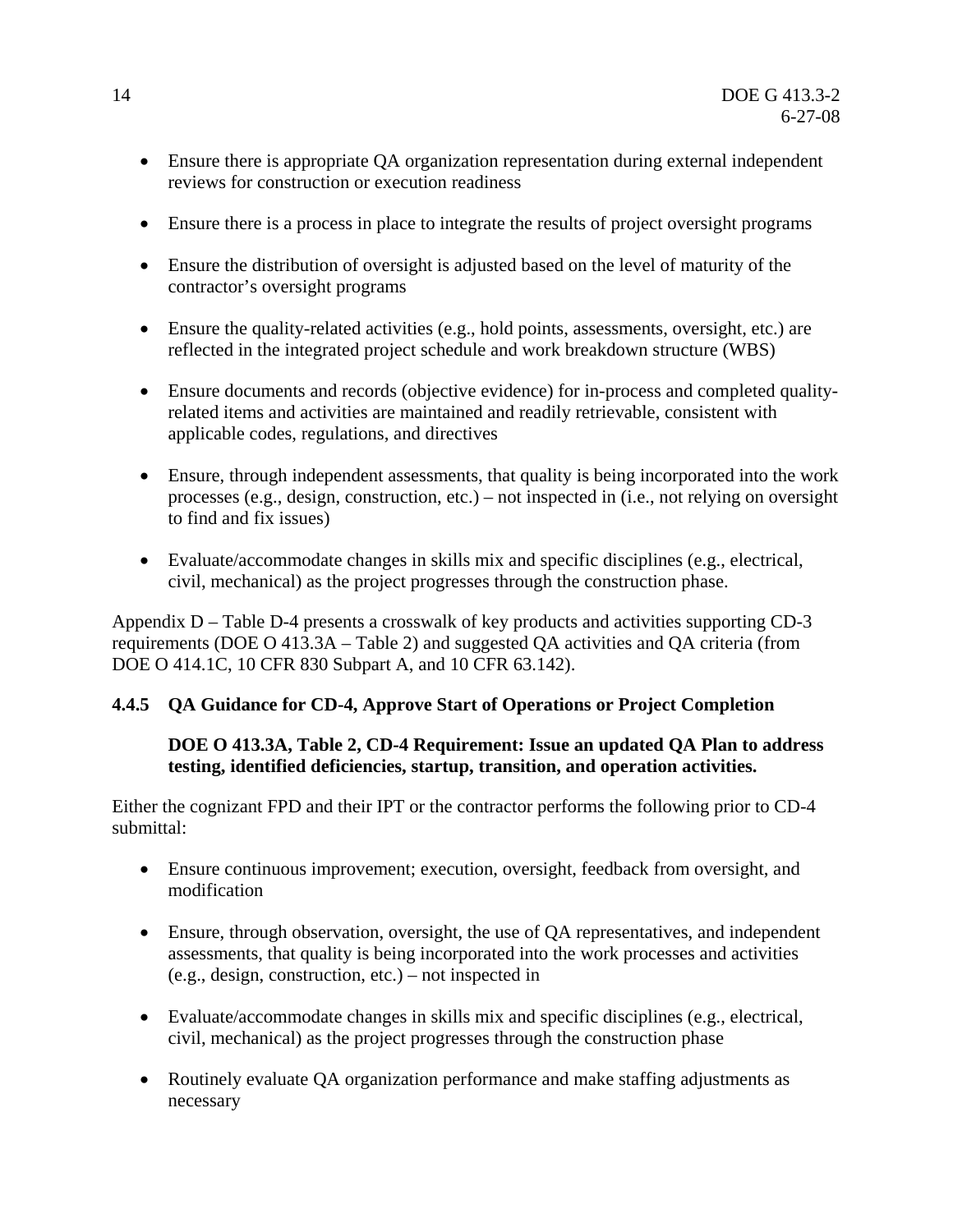- Ensure project lessons learned (positive and negative) are produced
- Ensure complex wide lessons learned are analyzed and project changes are implemented, as necessary
- Ensure as-builts are developed, including maintaining plant configuration

<u> 1989 - Jan Barat da Barat da Barat da Barat da Barat da Barat da Barat da Barat da Barat da Barat da Barat d</u> Note: Like oversight, the FPD may have to "set aside" funding to ensure this important activity occurs.

- Ensure the project is implementing an effective issues management system
- Provide an updated QA program plan and lessons learned to operations as a source for updating existing operational QA program plans and other operational-related documentation
- Ensure records validation/authentication and turnover, consistent with applicable codes, regulations, and directives

Appendix D – Table D-5 presents a crosswalk of key products and activities supporting CD-4 requirements (DOE O 413.3A – Table 2) and suggested QA activities and QA criteria (from DOE O 414.1C, 10 CFR 830 Subpart A, and 10 CFR 63.142).

Some FPD responsibilities at CD-4 will vary depending on project type. For example, new construction will require preparations for readiness reviews, systems checks, etc. Cleanup projects may require communications with the DOE Office of Legacy Management.

Appendix D – Table D-6 presents a crosswalk of key products and activities supporting post CD-4 requirements (DOE O 413.3A – Table 2) and suggested QA activities and QA criteria (from DOE O 414.1C, 10 CFR 830 Subpart A, and 10 CFR 63.142).

### **5.0 ACRONYMS**

| <b>ANSI</b> | American National Standards Institute     |
|-------------|-------------------------------------------|
| <b>ASME</b> | American Society of Mechanical Engineers  |
| <b>ASO</b>  | <b>American Society for Quality</b>       |
| <b>CD</b>   | <b>Critical Decision</b>                  |
| <b>CFR</b>  | Code of Federal Regulations               |
| <b>CRD</b>  | contractor requirements document          |
| <b>DOE</b>  | U.S. Department of Energy                 |
| ES&H        | environmental safety and health           |
| <b>FPD</b>  | <b>Federal Project Director</b>           |
| <b>IAEA</b> | <b>International Atomic Energy Agency</b> |
|             |                                           |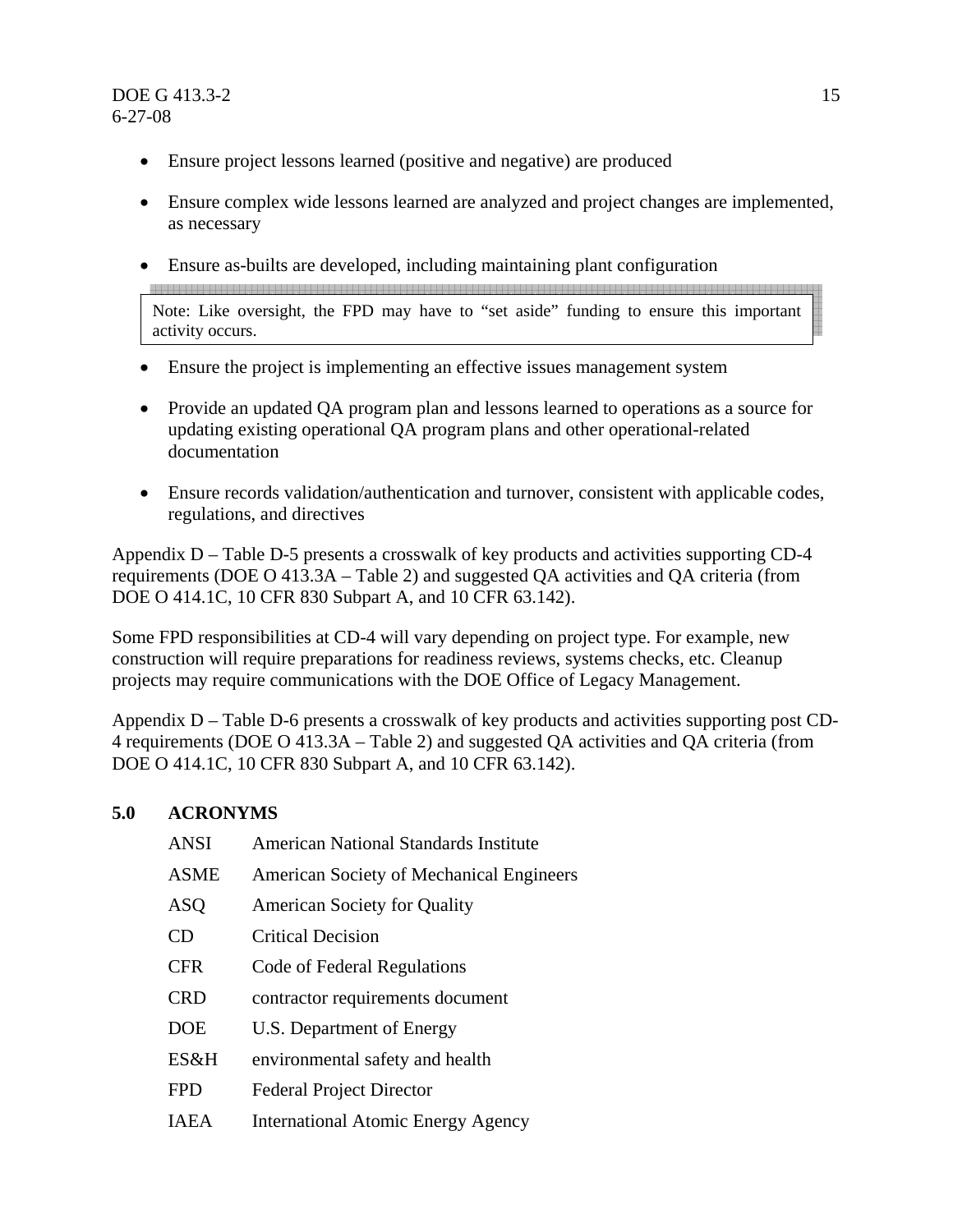| <b>IPT</b>   | <b>Integrated Project Team</b>                    |
|--------------|---------------------------------------------------|
| <b>ISMS</b>  | <b>Integrated Safety Management System</b>        |
| <b>ISO</b>   | International Organization for Standardization    |
| M&TE         | measuring and test equipment                      |
| <b>NDE</b>   | <b>Non-Destructive Examination</b>                |
| <b>NEPA</b>  | National Environmental Policy Act of 1969         |
| <b>NQA</b>   | <b>Nuclear Quality Assurance</b>                  |
| <b>OECM</b>  | Office of Engineering and Construction Management |
| <b>OMB</b>   | Office of Management and Budget                   |
| <b>PEP</b>   | project execution plan                            |
| <b>PMI</b>   | <b>Project Management Institute</b>               |
| <b>PMBOK</b> | Project Management Body of Knowledge              |
| QA           | quality assurance                                 |
| QAP          | quality assurance plan                            |
| QC           | quality control                                   |
| <b>RIDS</b>  | records inventory and disposal schedule           |
| S/CI         | suspect/counterfeit item                          |
| <b>SMS</b>   | <b>Safety Management System</b>                   |
| SQA          | software quality assurance                        |
| <b>SSC</b>   | structures, systems, and components               |
| <b>WBS</b>   | work breakdown structure                          |

#### **6.0 DEFINITIONS**

<u> 1989 - Johann Stoff, fransk politik foar de fan de fan de fan de fan de fan de fan de fan de fan de fan de fan </u>

Note: Sources for many of the definitions in this section are the DOE Orders. Refer to the DOE Directives Management System for additional definitions of items, terms, and concepts.

Federal Project Director (FPD). The individual responsible and accountable to the Acquisition Executive/Program Secretarial Officer for project execution; one who is responsible for the management of services provided to DOE on a specific project, beginning at the start of design and continuing through the completion of construction, for planning, organizing, directing, controlling, and reporting on the status of the project. Responsibilities include developing and maintaining the project management plans; managing project resources; establishing and implementing management systems, including performance measurement systems; and approving and implementing changes to project baselines. (DOE O 361.1A)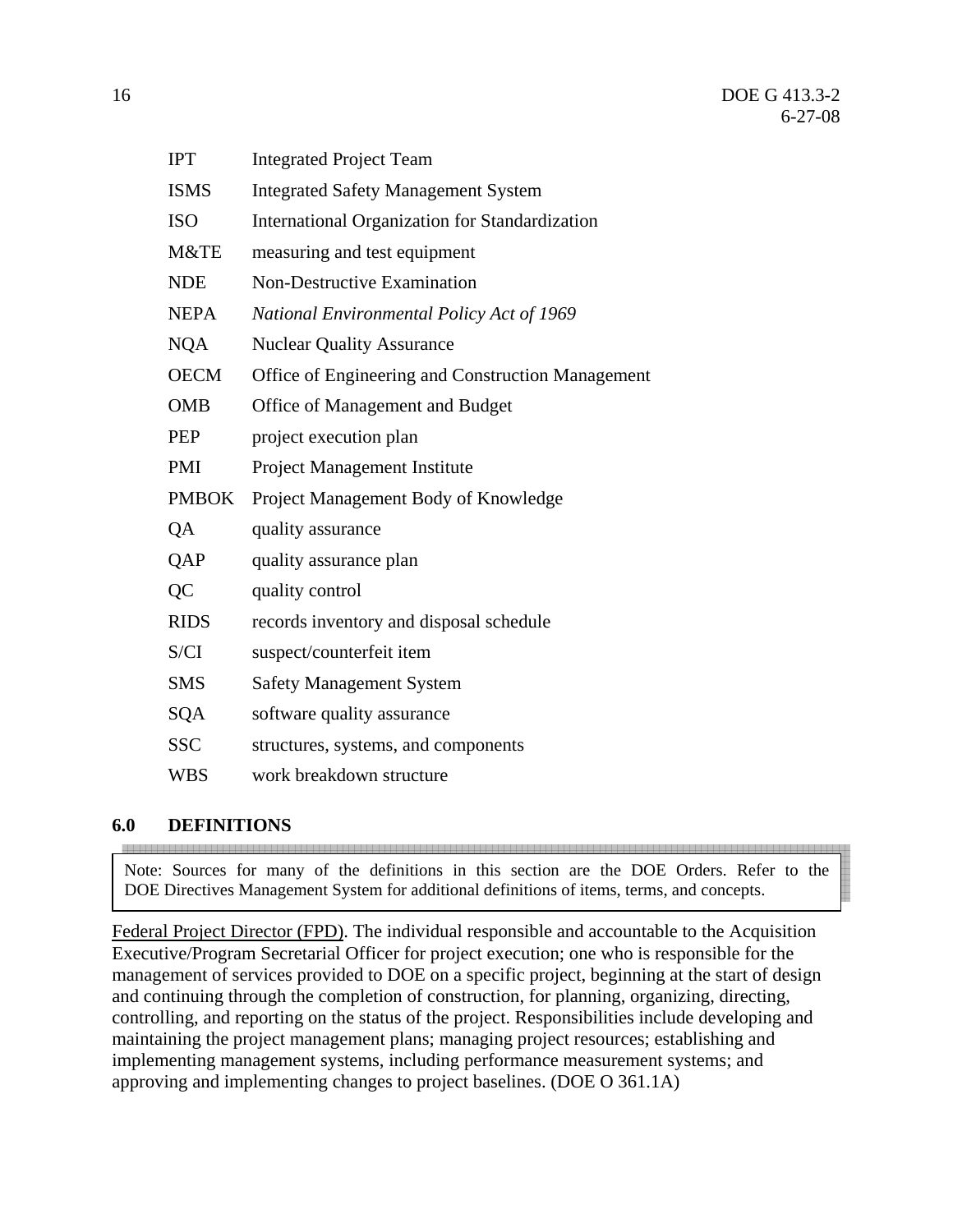**DOE G 413.3-2** 17 6-27-08

Integrated Project Team. A cross-functional group organized for the specific purpose of delivering a project to an external or internal customer. (DOE O 413.3A)

Project. A unique effort that supports a program mission having defined points for starting and ending, undertaken to create a product, facility, or system and containing interdependent activities planned to meet a common objective or mission. A project is a basic building block (in relation to a program) that is individually planned, approved, and managed. A project is not constrained to any specific element of the budget structure (e.g., operating expense, plant, or capital equipment). Projects include planning and execution of construction, assembly, renovation, modification, environmental restoration, decontamination and decommissioning, large capital equipment, and technology development activities. Work that does not include the above elements-e.g., basic research, grants, ordinary repairs, maintenance, and operation of facilities-are not considered projects. However, these activities can be managed as projects. (DOE O 413.3A)

Quality Control. The organization or group typically responsible for quality verification, inspection, documentation, and surveillance of hardware, including SSCs and services.

QA Plan. The document describing the QA program (requirements) the project will implement. The QA plan typically includes a matrix of the QA requirements and the associated implementing procedures used by the project.

QA Program. The overall program or management system established to assign responsibilities and authorities, define policies and requirements, and provide for the performance and assessment of work. (10 CFR 830.3)

#### **7.0 REFERENCES**

- 10 CFR 63, "Disposal of High-Level Radioactive Wastes in a Geologic Repository at Yucca Mountain, Nevada," Code of Federal Regulations, as amended.
- 10 CFR 830, Subpart A, "Quality Assurance Requirements," Code of Federal Regulations, as amended.
- ASME-NQA-1-2000, *Quality Assurance Requirements for Nuclear Facility Applications*, American Society of Mechanical Engineers, International, New York, New York.
- ASME-NQA-1-2004, *Quality Assurance Requirements for Nuclear Facility Applications*, American Society of Mechanical Engineers, International, New York, New York.
- DOE O 413.3A, 2006, *Program and Project Management for the Acquisition of Capital Assets*, Change No. 1, U.S. Department of Energy, Office of Management, Budget and Evaluation, Washington, D.C.
- DOE O 414.1C, 2005, *Quality Assurance*, U.S. Department of Energy, Office of Health, Safety and Security, Washington, D.C.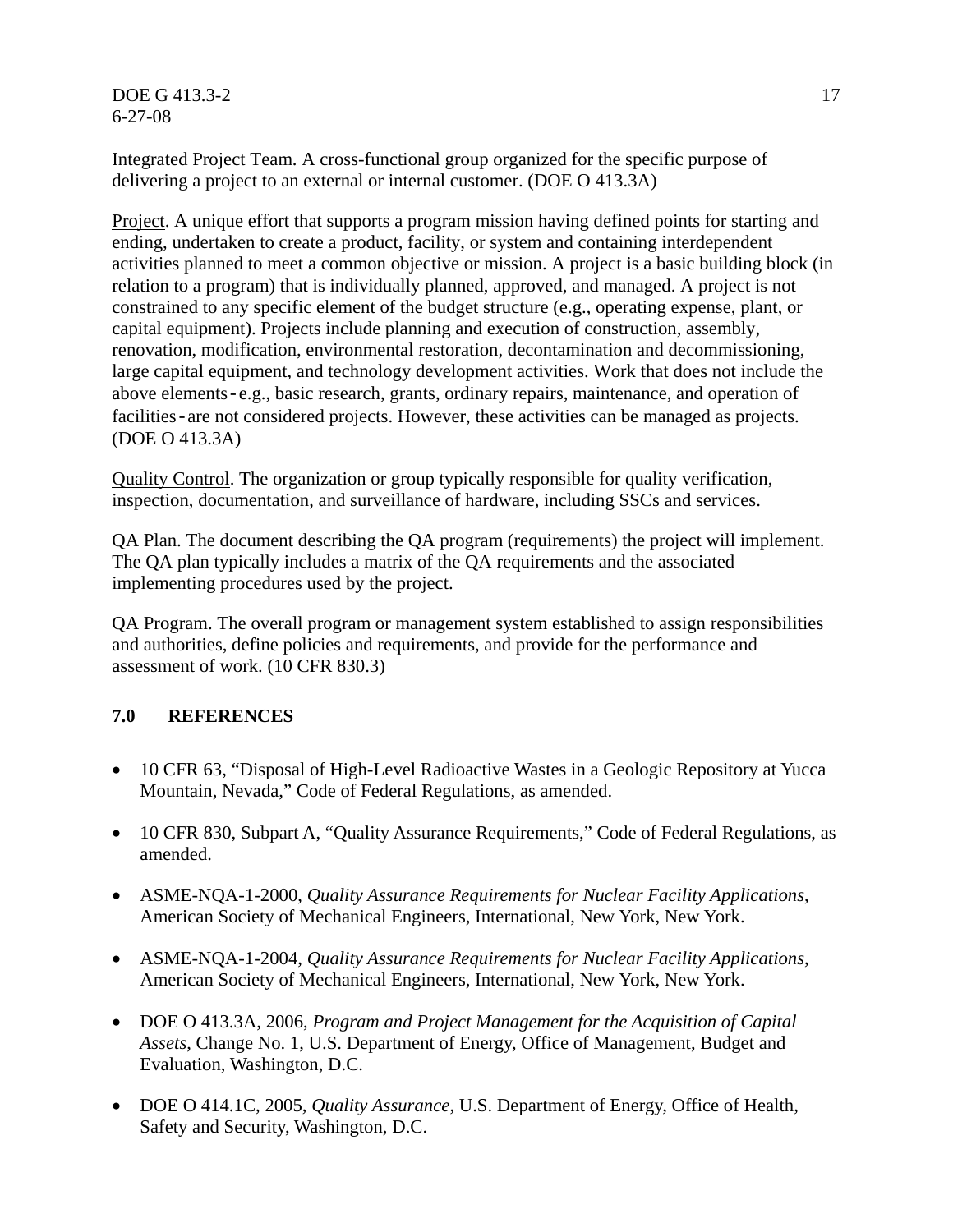- ISO 9001:2000, *Quality Management Systems, International Organization for Standardizatio*n, Geneva, Switzerland.
- *National Environmental Policy Act of 1969*, 42 U.S.C. 4321-4347, as amended.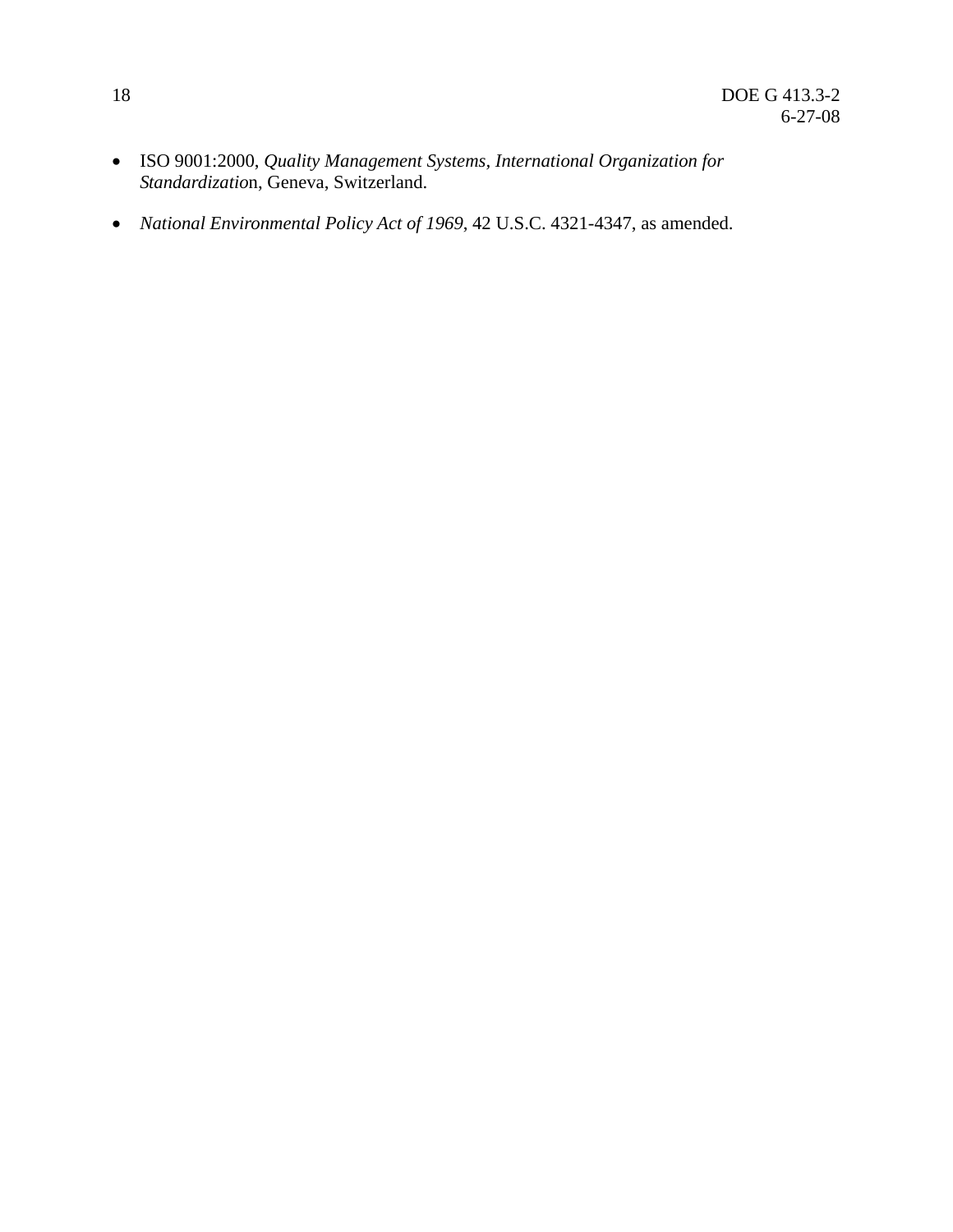## **APPENDIX A. DOE Directives and Guides Related to Quality Assurance**

| <b>Directive Number</b> | <b>Directive Title</b>                                                                                                                                                | <b>Purpose</b>                                                                                                                                                                                                                                                                         |
|-------------------------|-----------------------------------------------------------------------------------------------------------------------------------------------------------------------|----------------------------------------------------------------------------------------------------------------------------------------------------------------------------------------------------------------------------------------------------------------------------------------|
| <b>DOE O 413.3A</b>     | <b>Program and Project</b><br>Management for the<br>Acquisition of Capital<br>Assets                                                                                  | To provide project management direction for the acquisition<br>of capital assets with the goal of delivering projects on<br>schedule, within budget, and fully capable of meeting<br>mission performance, safeguards and security, and<br>environmental, safety, and health standards. |
| DOE G 414.1-1B          | <b>Management Assessment</b><br>and Independent<br><b>Assessment Guide</b>                                                                                            | To provide information on establishing processes and<br>performing effective assessments when required to perform<br>management and independent assessments per DOE Policies,<br>regulations, and Orders.                                                                              |
| DOE G 414.1-2A          | Quality Assurance<br>Management System<br>Guide for Use with 10<br>CFR 830 Subpart A,<br>Quality Assurance<br>Requirements, and DOE<br>O 414.1C, Quality<br>Assurance | To provide information on principles and practices used to<br>establish and implement an effective quality assurance<br>program or quality management system in accordance<br>with the requirements of 10 CFR 830 Subpart A and<br>DOE O 414.1C.                                       |
| DOE G 414.1-3           | Suspect/Counterfeit Items<br>Guide for Use with 10<br>CFR 830 Subpart A,<br>Quality Assurance<br>Requirements, and DOE<br>O 414.1B, Quality<br>Assurance              | To assist in mitigating the safety threat of suspect/counterfeit<br>items (S/CI).                                                                                                                                                                                                      |
| DOE G 414.1-4           | Safety Software Guide for<br>Use with 10 CFR 830,<br>Subpart A, Quality<br><b>Assurance Requirements,</b><br>and DOE O 414.1C,<br><b>Quality Assurance</b>            | To provide acceptable methods for implementing the safety<br>software quality assurance requirements of DOE O 414.1C.                                                                                                                                                                  |
| DOE G 414.1-5           | Corrective Action<br>Program Guide                                                                                                                                    | To assist in the development, implementation, and followup<br>of corrective action programs utilizing the feedback and<br>improvement core safety function within DOE's Integrated<br>Safety Management System (ISMS).                                                                 |
| <b>DOE O 414.1C</b>     | Quality Assurance                                                                                                                                                     | To ensure that the quality of products and services meets or<br>exceeds the customers' expectations.                                                                                                                                                                                   |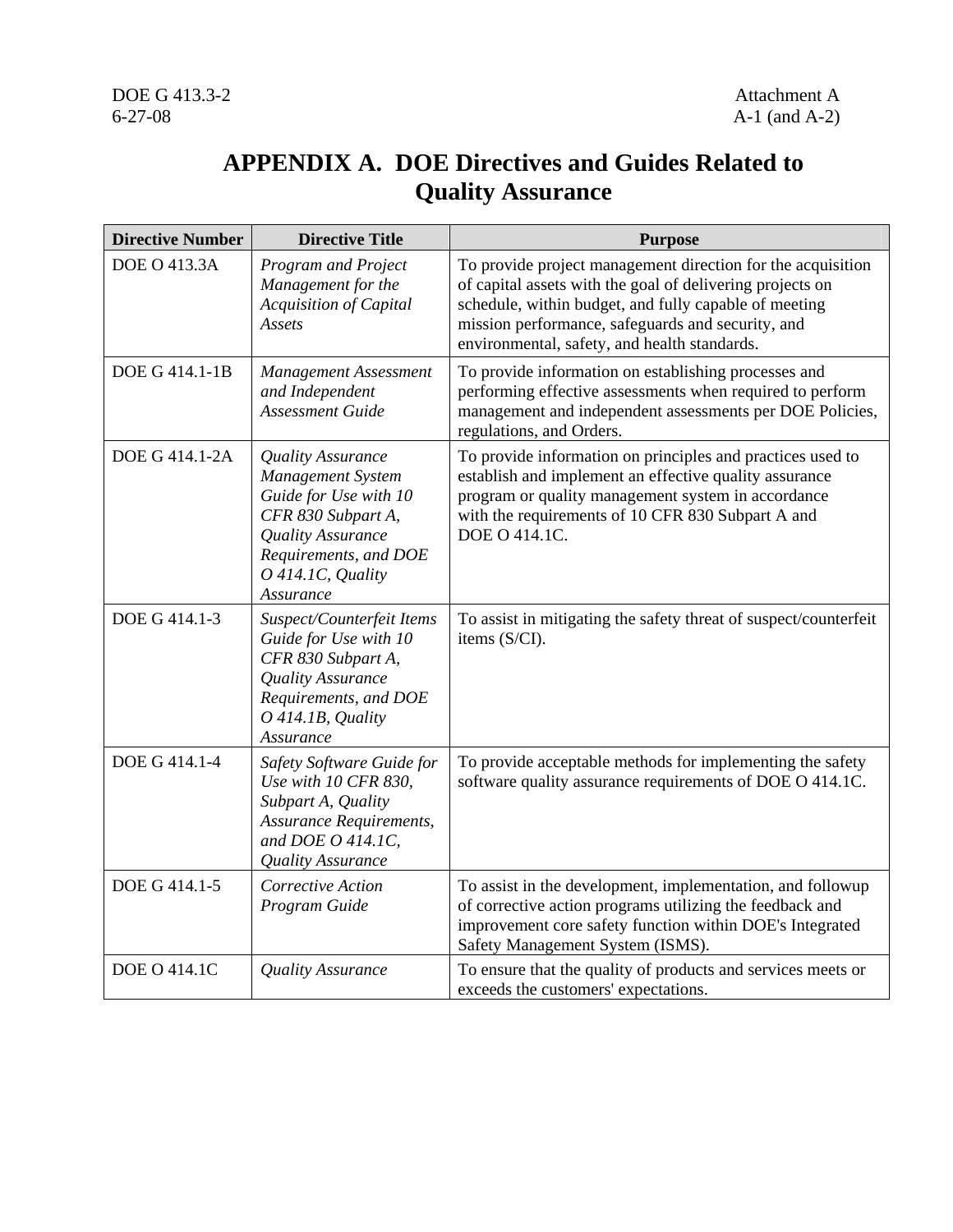### **APPENDIX B. Voluntary Consensus Standards**

Office of Management and Budget (OMB) Circular A-119 directs Federal agencies, like the U.S. Department of Energy (DOE), to use voluntary consensus standards. Voluntary consensus standards are considered voluntary, in that users select the one standard or combination of standards that best serves their purposes. Once selected and incorporated into licensing documents or contracts, the standard or standards become mandatory for the work the user designates. Voluntary consensus standards are consensus because "standards bodies" (e.g., American National Standards Institute [ANSI]/American Society of Mechanical Engineers [ASME] and the International Organization for Standardization [ISO]) consisting of private sector and federal representatives plan, develop, establish, and coordinate them.

Voluntary consensus standards provide detailed information and guidance on "how to" meet requirements. There are many voluntary consensus standards from which to select, each with a different focus and constituency. The most widely accepted and used are (1) ANSI/ASME NQA-1; (2) ISO 9000 series; (3) International Atomic Energy Agency (IAEA) 50-SG-Q Safety Guide Series; and (4) the Project Management Institute's (PMI) Project Management Body of Knowledge (PMBOK).

#### **ANSI/ASME NQA-1**

NQA-1 is a *management system* organized into 18 criteria (like 10 CFR 50, Appendix B and 10 CFR 63.142). As stated in ASME, "The Standard reflects industry experience and current understanding of the quality assurance requirements necessary to achieve safe, reliable, and efficient utilization of nuclear energy, and management and processing of radioactive materials. The Standard focuses on the achievement of results, emphasizes the role of the individual and line management in the achievement of quality, and fosters the application of these requirements in a manner consistent with the relative importance of the item or activity." NQA-1 is primarily a nuclear-related standard, but can be used in non-nuclear applications as well.

#### **ISO 9001**

ISO 9001 is a *management system* consisting of eight quality management principles. According to ISO, "ISO 9001 specifies requirements for a quality management system for any organization that needs to demonstrate its ability to consistently provide a product that meets customer and applicable regulatory requirements and aims to enhance customer satisfaction. The standard is used for certification/registration and contractual purposes by organizations seeking recognition of their quality management system." ISO 9001 is a manufacturing/industrial-oriented standard with nuclear and non-nuclear application.

#### **IAEA Safety Guide Series 50-SG-Q**

IAEA Safety Guide Series 50-SG-Q is a *management system* organized into 10 criteria (like IAEA QA Code 50-C-Q, DOE Order 414.1C, and 10 CFR 830 Subpart A). In the IAEA's words, "The Safety Guides are issued to describe to Member States acceptable methods of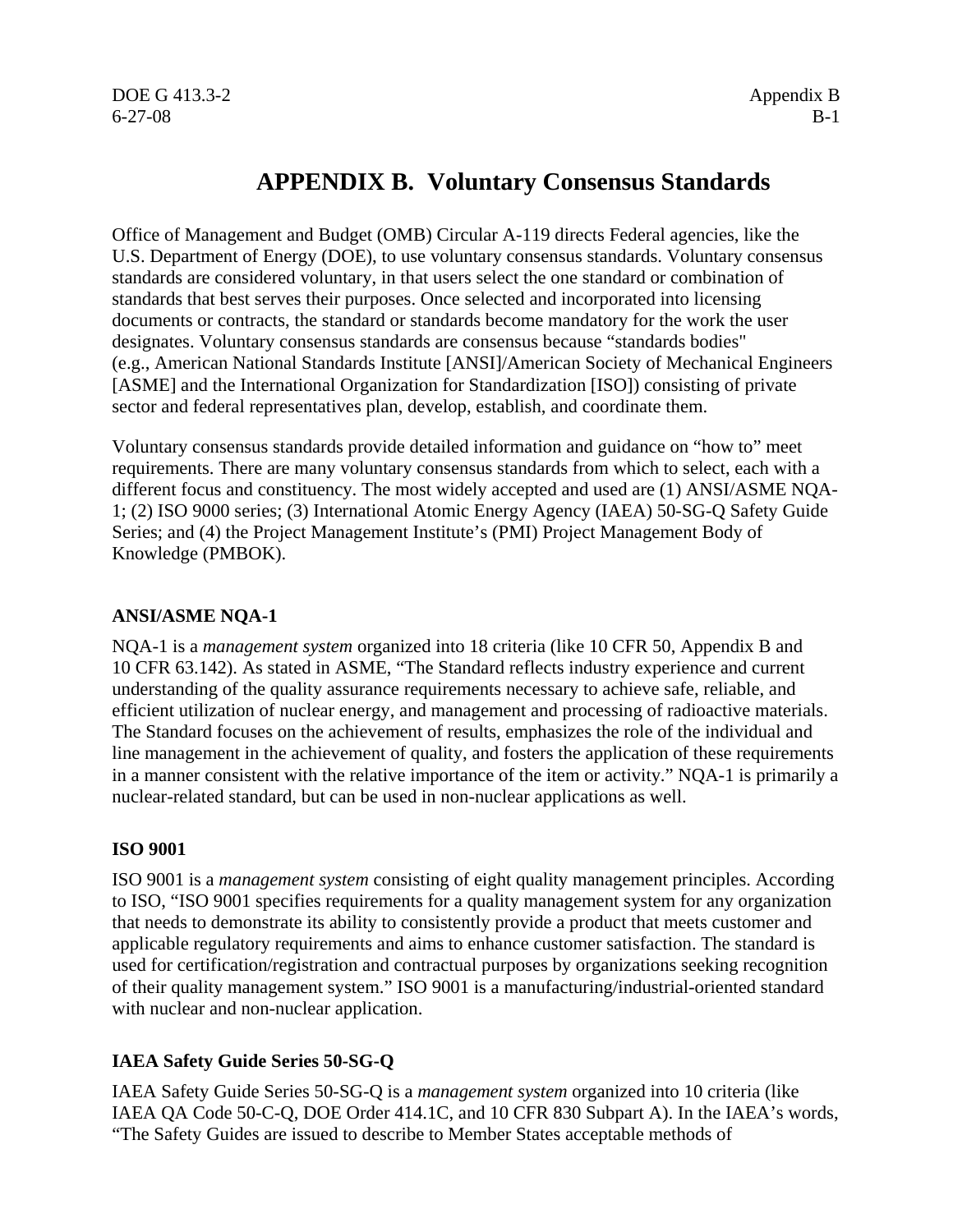implementing particular parts of the relevant Codes." IAEA standards 50-SG-Q are primarily nuclear-related, but can be used in non-nuclear applications as well.

#### **PMI Project Management Body of Knowledge**

The PMBOK represents an extensive collection of project management standards, including QA. The PMI standards focus exclusively on project management and have broad industrial, manufacturing, nuclear, and non-nuclear application.

Several voluntary consensus standards contain matrices that provide guidance to users who elect to use another standard to meet the project-specific QA program requirements. A listing of where these matrices can be found is provided below.

- ASME NOA-1-2004, Part IV, Subpart 4.5, "Application Guide on the Use of NOA-1-2000 for Compliance With Department of Energy Quality Assurance Requirements 10 CFR 830 Subpart A and the DOE O 414.1C"
- ASME NOA-1-2004, Part IV, Subpart 4.3, "Guide to Modification of an ISO 9001-2000 Quality Program to Meet NQA-1-2000 Requirements"
- ANSI/ISO/ASO 09001-2000, "Annex A, Correspondence Between ISO 9001:2000 and ISO 14001:1996"
- ANSI/ISO/ASO 09001-2000, "Annex B, Correspondence Between ISO 9001:2000 and ISO 9001:1994"
- ANSI/ASO E4-2000, "Annex C, Crosswalk Between ANSI/ASO E4 and ISO 9001"

<u> 1989 - Johann Stoff, Amerikaansk politiker (\* 1989)</u>

Note: When using these matrices as guidance, it is important to note the version number of the source document (e.g., DOE O 414.1A versus DOE O 414.1C) to ensure that all applicable requirements are considered.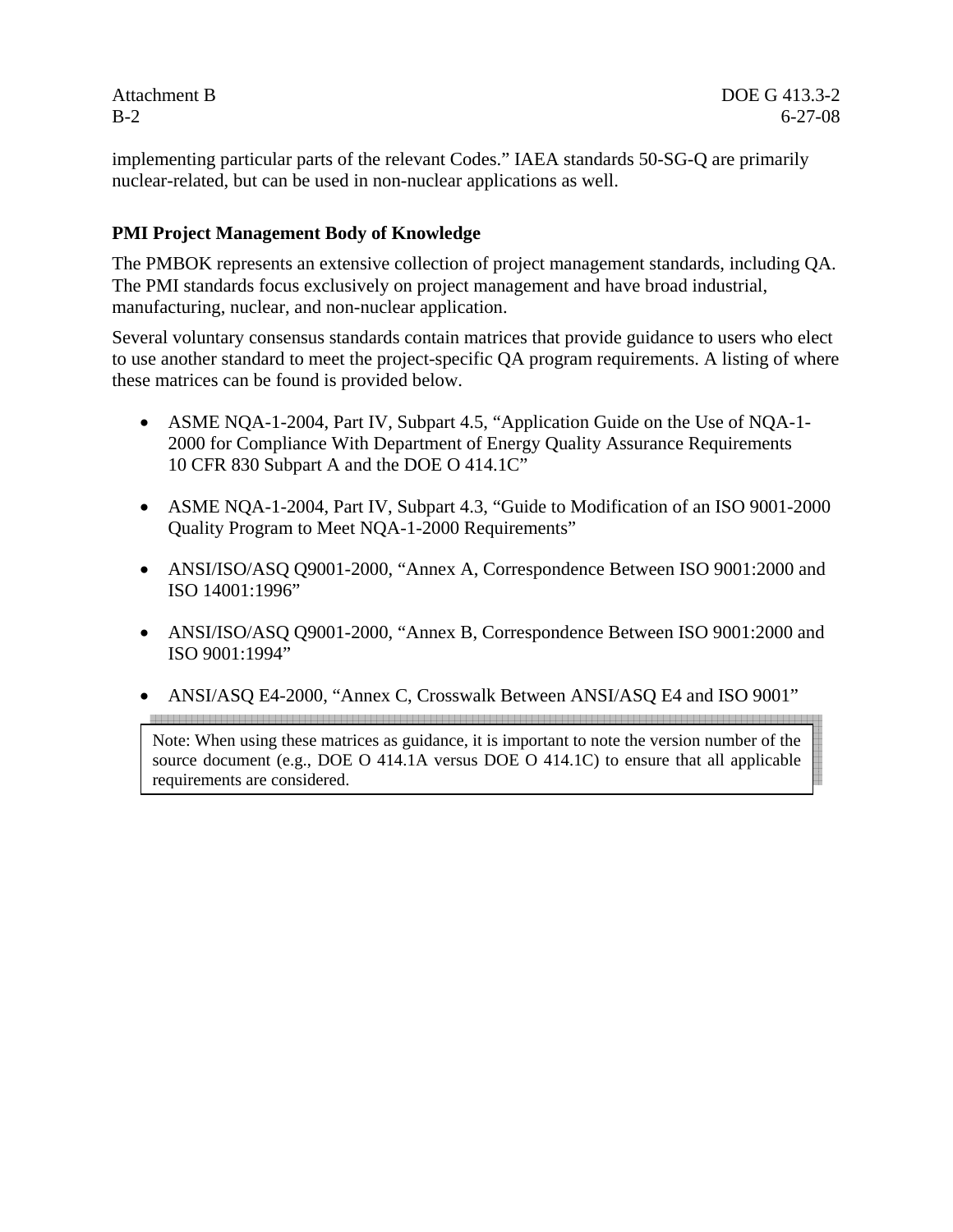| NQA-1-2000.<br><b>DOE O 414.1C and</b><br><b>10 CFR 830</b><br><b>Attributes/Characteristics</b><br><b>Subpart A</b><br><b>QA Criterion</b>                                                                                                                                                                                                                                                                                                                                                                                                                                                                                                                                                                                                                                                                                                                                                                                                                                                                                                                                                                                                                                                                                                             | <b>Value Added</b>                                                                                                                                                                                                                                                                                                                                                                                                                                                                                                                                                                                                                                                                                                                                                                         | <b>ISO 9001:2000</b>                                                                                                                                                                                                                                                                                                                                                                                                                                                                                                                                                        | <b>NOA-1-2000</b>                                  |
|---------------------------------------------------------------------------------------------------------------------------------------------------------------------------------------------------------------------------------------------------------------------------------------------------------------------------------------------------------------------------------------------------------------------------------------------------------------------------------------------------------------------------------------------------------------------------------------------------------------------------------------------------------------------------------------------------------------------------------------------------------------------------------------------------------------------------------------------------------------------------------------------------------------------------------------------------------------------------------------------------------------------------------------------------------------------------------------------------------------------------------------------------------------------------------------------------------------------------------------------------------|--------------------------------------------------------------------------------------------------------------------------------------------------------------------------------------------------------------------------------------------------------------------------------------------------------------------------------------------------------------------------------------------------------------------------------------------------------------------------------------------------------------------------------------------------------------------------------------------------------------------------------------------------------------------------------------------------------------------------------------------------------------------------------------------|-----------------------------------------------------------------------------------------------------------------------------------------------------------------------------------------------------------------------------------------------------------------------------------------------------------------------------------------------------------------------------------------------------------------------------------------------------------------------------------------------------------------------------------------------------------------------------|----------------------------------------------------|
| Organizational structure<br>PROGRAM<br>• Organizational Chart<br>Establish an<br>• Defining Document<br>organizational<br>Functional Responsibilities & Levels of<br>structure, functional<br>Authority & Interfaces<br>responsibilities, levels<br>• Defined roles, responsibilities, authorities,<br>of authority, and<br>and accountabilities, for workers<br>interfaces for those<br>• Interfaces are defined<br>managing, performing,<br>• Identification of senior management<br>and assessing work<br>position responsible for the development,<br>Establish management<br>implementation, assessment, maintenance<br>processes, including<br>and improvement of the Quality<br>planning, scheduling,<br>Assurance Plan (QAP)<br>and providing<br>Endorsement of QAP by senior<br>resources for work<br>management<br>• Autonomy of Quality personnel from line<br>management and access to senior<br>management<br>• Identify lines of communication<br><b>Management Process</b><br>• Requirements are captured in<br>- QA Order/QA Rule and other<br>applicable contractual requirements<br>- Requirements built into Management<br>System (First order policy &<br>procedures applicable to the staff)<br>• QA policy and objectives support | Confidence that there is a structure to<br>implement work<br>Increased assurance of<br>compliance/legal requirements<br>Senior management<br>accountability/Line management<br>responsibility<br>• Clear roles and responsibilities<br>• Balanced priorities<br>Provides increased assurance<br>product/service integrity<br>Only appropriate levels of controls are<br>applied (graded approach)<br>Communication and resolution of<br>issues is clearly defined<br>Effective and economical use of<br>manpower, equipment, facilities, and<br>money<br>Future opportunities, problems, and<br>obstacles are anticipated<br>Current decisions made to support<br>future goals and objectives<br>Clearly defined objectives help<br>motivate people<br>Sound procedures ensure consistency | 4.0 Quality Management System<br>4.1 Quality Management<br>System-General<br>Requirements<br>4.2 Documentation<br>Requirements - General<br>4.2.2 Quality Manual<br>5.0 Management Responsibility<br>5.1 Management Commitment<br>5.3 Quality Policy<br>5.4.1 Quality Objectives<br>5.4.2 Quality Management<br><b>System Planning</b><br>5.5.1 Responsibility and<br>Authority<br>5.5.2 Management<br>Representative<br>5.5.3 Internal Communication<br>5.6.1 Management Review -<br>General<br>5.6.2 Review of Input<br>5.6.3 Review Output<br>6.1 Provision of Resources | 1. Organization<br>2. Quality Assurance<br>Program |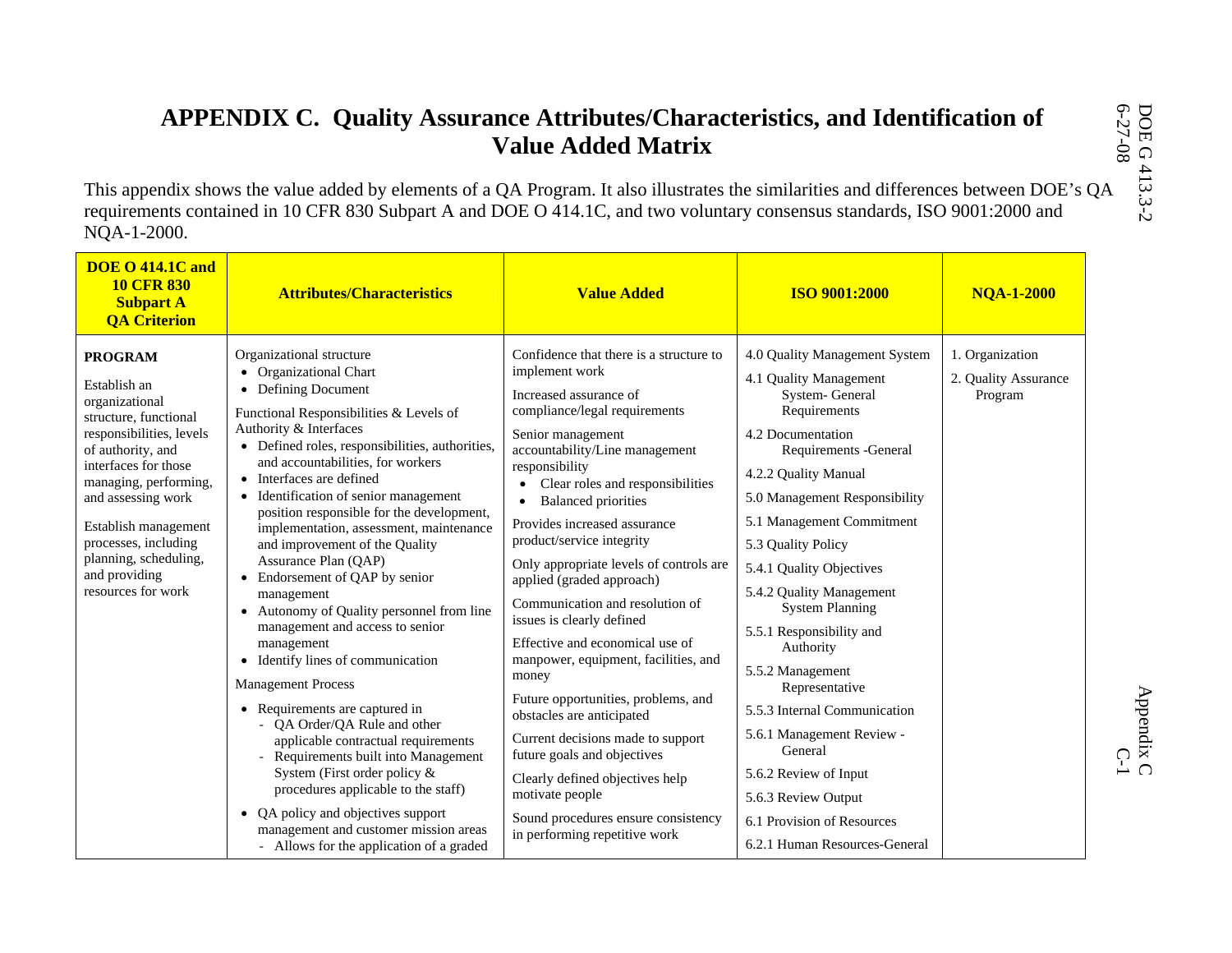| <b>DOE O 414.1C and</b><br><b>10 CFR 830</b><br><b>Subpart A</b><br><b>QA Criterion</b>                                                                                                                                             | <b>Attributes/Characteristics</b>                                                                                                                                                                                                                                                                                                                                                                                                                                                                                                                                                                                               | <b>Value Added</b>                                                                                                                                                                                                                                                                                                                                                                                         | <b>ISO 9001:2000</b>                                                                                                                                                                                                                                                                                                                                                                                                                    | <b>NQA-1-2000</b>               |  |
|-------------------------------------------------------------------------------------------------------------------------------------------------------------------------------------------------------------------------------------|---------------------------------------------------------------------------------------------------------------------------------------------------------------------------------------------------------------------------------------------------------------------------------------------------------------------------------------------------------------------------------------------------------------------------------------------------------------------------------------------------------------------------------------------------------------------------------------------------------------------------------|------------------------------------------------------------------------------------------------------------------------------------------------------------------------------------------------------------------------------------------------------------------------------------------------------------------------------------------------------------------------------------------------------------|-----------------------------------------------------------------------------------------------------------------------------------------------------------------------------------------------------------------------------------------------------------------------------------------------------------------------------------------------------------------------------------------------------------------------------------------|---------------------------------|--|
|                                                                                                                                                                                                                                     | approach<br>- Rigor of implementation based on risk,<br>consequence and cost<br>• Integration of ISM principles into QAP<br>implementing processes<br>• Annual planning and budgeting processes<br>- Links to highest level of mission, goals<br>and objectives of organization<br>- Provided necessary resource allocation<br>for Quality program implementation                                                                                                                                                                                                                                                               | Meet or exceed customer expectations                                                                                                                                                                                                                                                                                                                                                                       | 6.3 Infrastructure<br>6.4 Work Environment<br>7.1 Planning of Product<br>Realization<br>7.2.1 Determination of<br>Requirements Related to<br>the Product<br>7.2.2 Review of Requirements<br>Related to the Product<br>7.2.3 Customer Communication<br>8.2.1 Monitoring and<br>Measurement of Customer<br>Satisfaction<br>8.2.3 Monitoring and<br><b>Measurement of Processes</b><br>8.4 Analysis of data<br>8.5.1 Continual Improvement |                                 |  |
| <b>PERSONNEL</b><br><b>TRAINING AND</b><br><b>QUALIFICATIONS</b><br>Train and qualify<br>personnel to be capable<br>of performing assigned<br>work<br>Provide continuing<br>training to personnel to<br>maintain job<br>proficiency | Training requirements clearly defined<br>• Regulatory drivers and<br>• Job requirements analyzed<br>Functional training, Certification and<br>Qualification program<br>Responsibility for training and development<br>processes, tools, and documentation is<br>identified<br>• Training program includes minimum<br>training, continuing training and<br>acceptable mode of delivery<br>• Training and Qualification—requirements<br>for each employee are derived from<br>procedures and documented<br>Competence commensurate with<br>responsibilities<br>Documented training and qualification<br>procedures and guidelines | Management and customer have<br>confidence that personnel are trained<br>and qualified to work effectively and<br>safely<br>Provides systematic processes and<br>tools for training<br>Integrated hiring practices and<br>training processes<br>Improved knowledge, attitudes, and<br>skills of workforce<br>Regulatory requirements are<br>$\bullet$<br>met<br>Documented procedures simplify<br>training | 6.2.2 Competence, Awareness<br>and Training                                                                                                                                                                                                                                                                                                                                                                                             | 2. Quality Assurance<br>Program |  |

Appendix C

Appendix C  $D$ OE G 413.3-2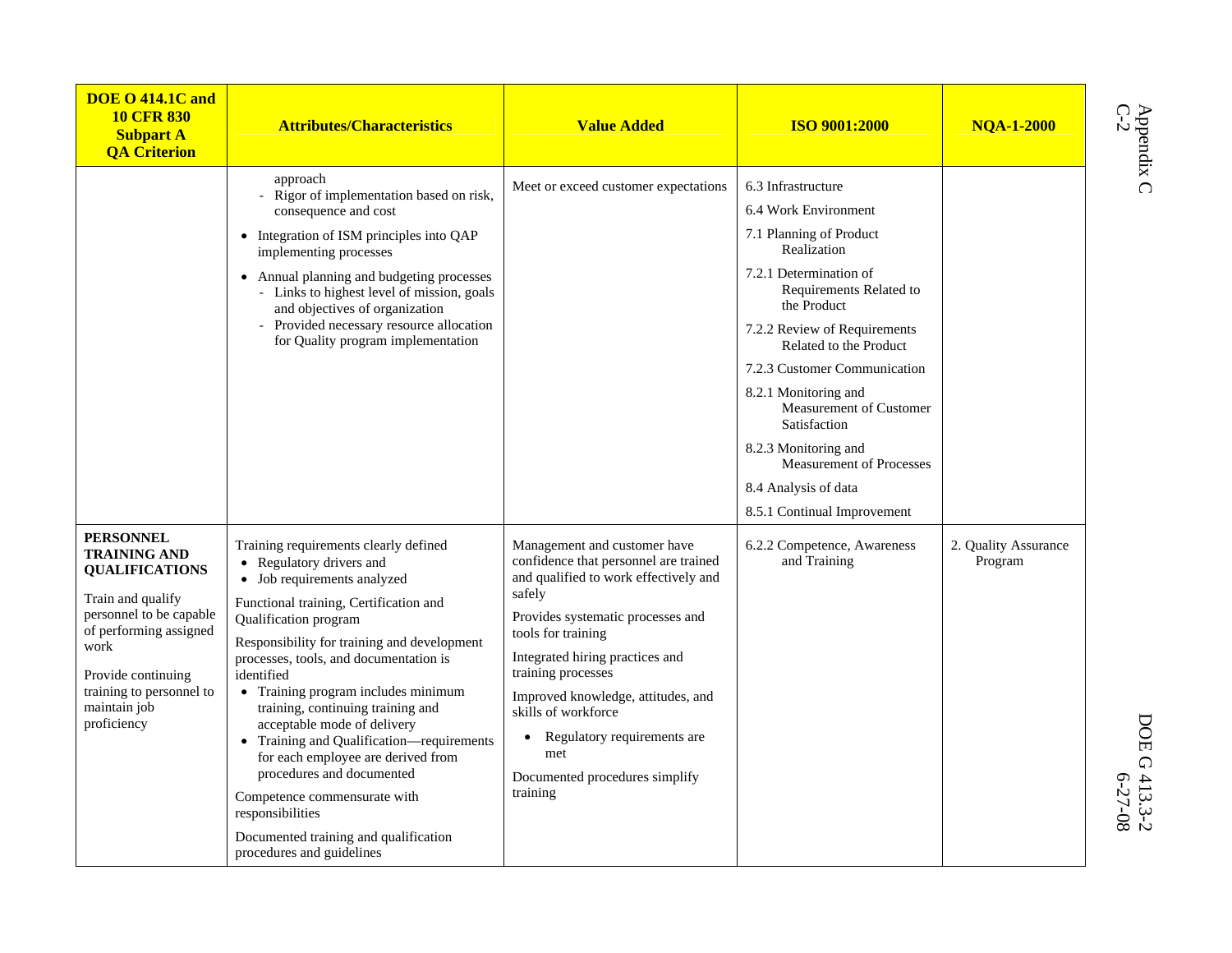| <b>DOE O 414.1C and</b><br><b>10 CFR 830</b><br><b>Subpart A</b><br><b>QA Criterion</b>                                                                                                                                                                                                                                                                                                                                                                                                               | <b>Attributes/Characteristics</b>                                                                                                                                                                                                                                                                                                                                                                                                                                                                                                                                                                                                                                                                                                                                                                                                                                                                                                                                                               | <b>Value Added</b>                                                                                                                                                                                                                                                                                                                                                                                                                                                           | <b>ISO 9001:2000</b>                                                                          | <b>NOA-1-2000</b>                                                                                  |                          |
|-------------------------------------------------------------------------------------------------------------------------------------------------------------------------------------------------------------------------------------------------------------------------------------------------------------------------------------------------------------------------------------------------------------------------------------------------------------------------------------------------------|-------------------------------------------------------------------------------------------------------------------------------------------------------------------------------------------------------------------------------------------------------------------------------------------------------------------------------------------------------------------------------------------------------------------------------------------------------------------------------------------------------------------------------------------------------------------------------------------------------------------------------------------------------------------------------------------------------------------------------------------------------------------------------------------------------------------------------------------------------------------------------------------------------------------------------------------------------------------------------------------------|------------------------------------------------------------------------------------------------------------------------------------------------------------------------------------------------------------------------------------------------------------------------------------------------------------------------------------------------------------------------------------------------------------------------------------------------------------------------------|-----------------------------------------------------------------------------------------------|----------------------------------------------------------------------------------------------------|--------------------------|
| <b>QUALITY</b><br><b>IMPROVEMENT</b><br>Establish and<br>implement processes to<br>detect and prevent<br>quality problems<br>Identify, control, and<br>correct items, services,<br>and processes that do<br>not meet established<br>requirements<br>Identify the causes of<br>problems and include<br>prevention of<br>recurrence as a part of<br>corrective action<br>planning<br>Review item<br>characteristics, process<br>implementation, and<br>other quality-related<br>information to identify | Line managers responsible for ensuring staff<br>are trained & qualified<br>Periodic reviews of training assignments<br>conducted by line management<br>Training measures and metrics developed<br>Data from assessment processes<br>• Monitoring process<br>performance/efficiency<br>• Metrics to monitor continuous<br>improvement<br>• Input from Lessons Learned/Best<br>Practices<br>• DOE/HQ, S/CI, defective items, safety<br>alert dissemination<br>Corrective Action Management Program for<br>process issues contains processes for<br>identification, control, correction prevention<br>of recurrence, extent and significance<br>determination, and defines reporting<br>requirements<br>Documented processes and system which<br>allow for tracking and trending and provides<br>input to the lessons learned program<br>Process for identification of nonconforming<br>items, administrative, physical segregation,<br>tagging, etc.<br>Effective disposition (use-as-is, repair, | Feedback and continuous<br>improvement<br>Standardized processes<br>Improved communication<br>Problems prevented initially and/or<br>from recurring<br>Data driven management decisions<br>Improved process performance<br>Intensifies focus and resources on<br>issue identification and prevention vs.<br>issue resolution<br>Prompt, decisive steps to correct<br>matters that are out of control<br>Defective items managed and<br>prevented from getting into processes | 8.3 Control of Nonconforming<br>Product<br>8.5.2 Corrective Action<br>8.5.3 Preventive Action | 2. Quality Assurance<br>Program<br>15 Control of<br>Nonconforming<br>Items<br>16 Corrective Action | DOE G 413.3-2<br>6-27-08 |
| items, services, and<br>processes needing<br>improvement                                                                                                                                                                                                                                                                                                                                                                                                                                              | rework, scrap, etc.)<br>Personnel performing disposition have<br>discipline specific competence<br>Defined responsibility and authority for<br>evaluation and disposition of nonconformance<br>• Addresses causal analysis requirements<br>including methods, types, rigor, and<br>binning issues into categories<br>Follow-up performed to verify completion of                                                                                                                                                                                                                                                                                                                                                                                                                                                                                                                                                                                                                                |                                                                                                                                                                                                                                                                                                                                                                                                                                                                              |                                                                                               |                                                                                                    | Appendix C<br>$C-3$      |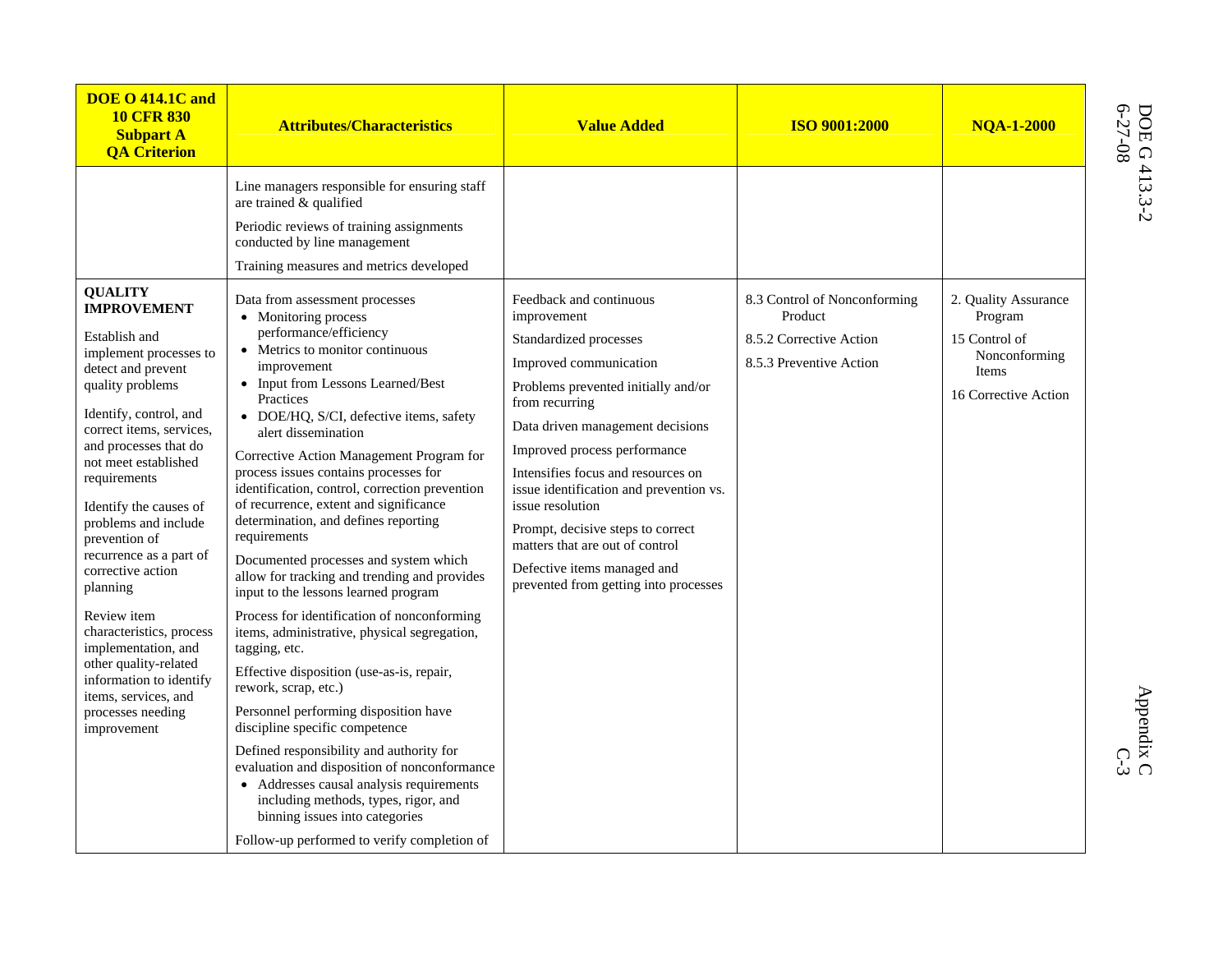| <b>DOE O 414.1C and</b><br><b>10 CFR 830</b><br><b>Subpart A</b><br><b>QA Criterion</b>                                                                                                                                                                | <b>Attributes/Characteristics</b>                                                                                                                                                                                                                                                                                                                                                                                                                                                                                                                                                                                                                                                                                                                                                                                                               | <b>Value Added</b>                                                                                                                                                                                                                                                                                                                                                                                                                                                                                                                                                                                                  | <b>ISO 9001:2000</b>                                                                                                                                                                                    | <b>NOA-1-2000</b>                                                                                                                                                                |
|--------------------------------------------------------------------------------------------------------------------------------------------------------------------------------------------------------------------------------------------------------|-------------------------------------------------------------------------------------------------------------------------------------------------------------------------------------------------------------------------------------------------------------------------------------------------------------------------------------------------------------------------------------------------------------------------------------------------------------------------------------------------------------------------------------------------------------------------------------------------------------------------------------------------------------------------------------------------------------------------------------------------------------------------------------------------------------------------------------------------|---------------------------------------------------------------------------------------------------------------------------------------------------------------------------------------------------------------------------------------------------------------------------------------------------------------------------------------------------------------------------------------------------------------------------------------------------------------------------------------------------------------------------------------------------------------------------------------------------------------------|---------------------------------------------------------------------------------------------------------------------------------------------------------------------------------------------------------|----------------------------------------------------------------------------------------------------------------------------------------------------------------------------------|
| <b>DOCUMENTS AND</b><br><b>RECORDS</b><br>Prepare, review,<br>approve, issue, use, and<br>revise documents to<br>prescribe processes,<br>specify requirements,<br>or establish design<br>Specify, prepare,<br>review, approve, and<br>maintain records | corrective action<br>Customer feedback loop established<br><b>Document Control</b><br>Provides document control system<br>Provides for preparing, distributing and<br>closeout of documents<br>• Provides revision control and receipt<br>verification processes<br>• Documents reviewed and approved for<br>release by authorized personnel<br>• Latest documents to control work are<br>available at the work location<br>• Establishes a document hierarchy<br><b>Records</b><br>A formal records management program is<br>implemented that:<br>• Defines and specifies records that provide<br>objective evidence of product or service<br>quality<br>• Provides for authentication of records<br>• Establishes Records Inventory and<br>Disposal Schedule requirements<br>• Provides for storage and retrieval<br>• Supports project needs | Integrity of documentation is<br>established<br>Current and effective documents are<br>used to perform work<br>Documentation supports the decrease<br>of re-work and the elimination of<br>performing the wrong work because<br>of the verification and validation of<br>pre-work documentation<br>Records documenting work<br>performed are readily available and<br>retrievable<br>Assurance that records are available<br>when needed<br>Provides complete and accurate<br>records to protect the interests of the<br>enterprise and it's customers<br>Formal and consistent method for<br>structuring documents | 4.2.3 Control of Documents<br>4.2.4 Control of Records                                                                                                                                                  | 5. Instructions,<br>Procedures and<br>Drawings<br>6 Document Control<br>17 Quality Assurance<br>Records                                                                          |
| <b>WORK PROCESSES</b><br>Perform work<br>consistent with<br>technical standards,<br>administrative controls,<br>and hazard controls<br>adopted to meet<br>regulatory or contract<br>requirements using<br>approved instructions,                       | • Provides objective evidence that work<br>controls and processes have been<br>implemented<br>Identify method for work to be controlled<br>Work documents are developed for work<br>activities:<br>• Based on integrated safety and security<br>principles which identify risks, hazards,<br>and required controls<br>• Are validated and verified to ensure<br>identified hazards are addressed with<br>appropriate controls                                                                                                                                                                                                                                                                                                                                                                                                                   | Work force is included in walk down<br>of processes and working conditions<br>Hazards are identified, analyzed, and<br>mitigated; work instructions are<br>generated to ensure work can be<br>performed safely and securely<br>Work processes defined in the three<br>major operating levels<br>(enterprise/facility/activity) within the                                                                                                                                                                                                                                                                           | 7.5.1 Control of Production and<br>Service Provision<br>7.5.2 Validation of Processes for<br>Production and Service<br>Provision<br>7.5.3 Identification and<br>Traceability<br>7.5.4 Customer Property | 5. Instructions.<br>Procedures and<br>Drawings<br>8. Identification and<br>Control of Items<br>12. Control of<br>Measuring and<br><b>Test Equipment</b><br>13. Handling, Storage |

Appendix C<br>C-4

Appendix C  $D$ OE G 413.3-2 DOE G 413.3-2<br>6-27-08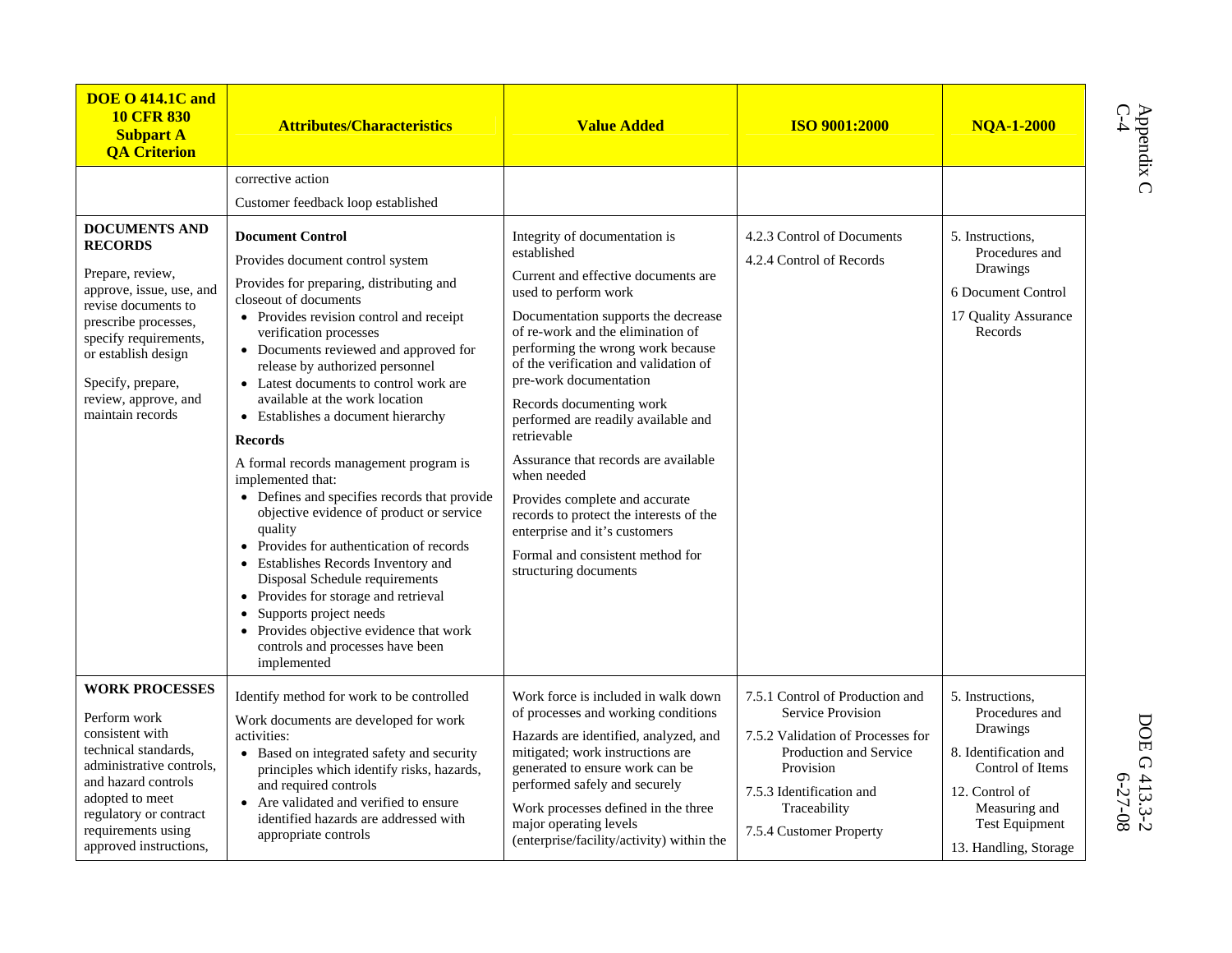| <b>DOE O 414.1C and</b><br><b>10 CFR 830</b><br><b>Subpart A</b><br><b>QA Criterion</b>                                                                                                                                                             | <b>Attributes/Characteristics</b>                                                                                                                                                                                                                                                                                                                                                                                                                                                                                                                                | <b>Value Added</b>                                                                                                                                                                                                                                                                                                                                                                                                                                                                                                                                                                                                                                                                                                                                   | <b>ISO 9001:2000</b>                                                                                                                                                                                                                                     | <b>NOA-1-2000</b>                                                                             | DOE G<br>6-27-08         |
|-----------------------------------------------------------------------------------------------------------------------------------------------------------------------------------------------------------------------------------------------------|------------------------------------------------------------------------------------------------------------------------------------------------------------------------------------------------------------------------------------------------------------------------------------------------------------------------------------------------------------------------------------------------------------------------------------------------------------------------------------------------------------------------------------------------------------------|------------------------------------------------------------------------------------------------------------------------------------------------------------------------------------------------------------------------------------------------------------------------------------------------------------------------------------------------------------------------------------------------------------------------------------------------------------------------------------------------------------------------------------------------------------------------------------------------------------------------------------------------------------------------------------------------------------------------------------------------------|----------------------------------------------------------------------------------------------------------------------------------------------------------------------------------------------------------------------------------------------------------|-----------------------------------------------------------------------------------------------|--------------------------|
| procedures, etc.<br>Identify and control<br>items to ensure their<br>proper use<br>Maintain items to<br>prevent their damage,<br>loss, or deterioration<br>Calibrate and maintain<br>equipment used for<br>process monitoring or<br>data collection | Work process control provides:<br>• Identification and traceability control<br>when required<br>• Control of special processes where<br>qualified personnel and qualified<br>procedures are required<br>• Control for handling, storing, cleaning,<br>packaging, shipping, and preserving of<br>items to prevent damage or loss and<br>minimize deterioration<br>Equipment used to collect data or take<br>measurements for quality purposes is<br>identified, controlled, calibrated when<br>necessary, adjusted, and maintained to<br>required accuracy limits | enterprise<br>Present infrastructure enables<br>effective planning, safe work<br>execution and continuous<br>improvement<br>Ensures work is performed with<br>calibrated M&TE<br>Ensures items are proper and in good<br>condition<br>Ensures that only correct and accepted<br>items are used or installed<br>Specified quality is achieved where<br>quality of the product cannot be<br>readily determined by inspection or<br>test (special process control)<br>Cost avoidance to replace lost,<br>damaged, or deteriorated items<br>Accurate and reliable data used for<br>product acceptance or process<br>monitoring<br>Work performed safely and in<br>compliance with orders/laws<br>Work is accomplished in accordance<br>with requirements | 7.5.5 Preservation of Product<br>7.6 Control of Monitoring and<br><b>Measuring Devices</b><br>8.1 Measurement, Analysis and<br>Improvement-General<br>8.2.4 Monitoring and<br>Measurement of Product                                                     | and Shipping<br>14. Inspection, Test<br>and Operating<br><b>Status</b><br>Part 1 Introduction | $1413.3 - 2$             |
| <b>DESIGN</b><br>Design items and<br>processes using sound<br>engineering/scientific<br>principles and<br>appropriate standards<br>Incorporate applicable<br>requirements and<br>design bases in design<br>work and design<br>changes               | Define the design process<br>Design control applied to manufacturing or<br>production systems (process design) as well<br>as hardware items<br>Identify the design authority<br>Quality Engineering function defined and<br>implemented throughout the design process<br>Definition of the function of the structure,<br>system, process, component, hardware and<br>software<br>• Performance requirements                                                                                                                                                      | The SSC will perform its intended<br>function and support the mission<br>Modifications and changes for<br>procurements during construction will<br>be kept to a minimum<br>Overall cost will be lower<br>Schedule will be maintainable<br>Failures can be quickly analyzed and<br>addressed<br>Future changes will be able to be<br>made more efficiently                                                                                                                                                                                                                                                                                                                                                                                            | 7.3.1 Design and Development<br>Planning<br>7.3.2 Design and Development<br>Inputs<br>7.3.3 Design and Development<br>Outputs<br>7.3.4 Design and Development<br>Review<br>7.3.5 Design and Development<br>Verifications<br>7.3.6 Design and Development | 3. Design Control                                                                             | Appendix C<br>O-S<br>C-S |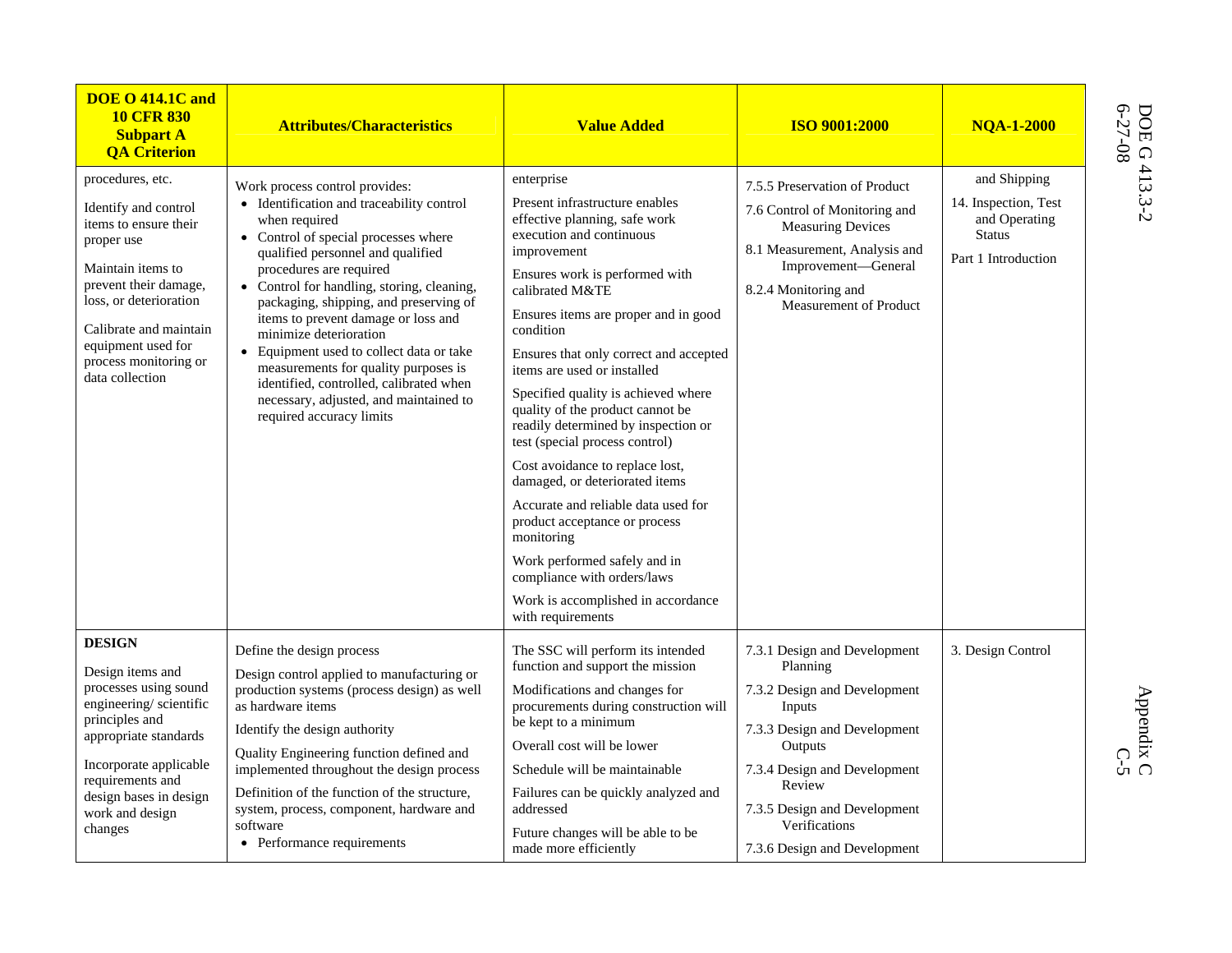| <b>DOE O 414.1C and</b><br><b>10 CFR 830</b><br><b>Subpart A</b><br><b>QA Criterion</b>                                                                                                                                                                           | <b>Attributes/Characteristics</b>                                                                                                                                                                                                                                                                                                                                                                                                                                                                                                                                                                                                                                                                                                                                                                                                                                                                                                                                                                                                                                                                                             | <b>Value Added</b>                                                                                                                                                                                                                                                                                                                                                                                                                                | <b>ISO 9001:2000</b>                                                                                   | <b>NOA-1-2000</b>                                                                               |
|-------------------------------------------------------------------------------------------------------------------------------------------------------------------------------------------------------------------------------------------------------------------|-------------------------------------------------------------------------------------------------------------------------------------------------------------------------------------------------------------------------------------------------------------------------------------------------------------------------------------------------------------------------------------------------------------------------------------------------------------------------------------------------------------------------------------------------------------------------------------------------------------------------------------------------------------------------------------------------------------------------------------------------------------------------------------------------------------------------------------------------------------------------------------------------------------------------------------------------------------------------------------------------------------------------------------------------------------------------------------------------------------------------------|---------------------------------------------------------------------------------------------------------------------------------------------------------------------------------------------------------------------------------------------------------------------------------------------------------------------------------------------------------------------------------------------------------------------------------------------------|--------------------------------------------------------------------------------------------------------|-------------------------------------------------------------------------------------------------|
| Identify and control<br>design interfaces<br>Verify/validate the<br>adequacy of design<br>products using<br>individuals or groups<br>other than those who<br>performed the work<br>Verify/validate work<br>before approval and<br>implementation of the<br>design | • Applicable codes, standards, and design<br>criteria<br>• Design conditions<br>• Interfaces defined<br>$\bullet$ S/CI considerations<br>Selection of design inputs documented,<br>reviewed, and approved<br>Design analysis sufficiently detailed to allow<br>independent verification<br>Computer programs used for design analysis<br>are pre-verified and documented for<br>acceptability<br>Safety design subject to DOE O 414.1C<br>software OA<br>Design adequacy independently verified<br>Define design verification methods<br>Design changes justified and controlled<br>commensurate with controls applied to the<br>original design<br>Configuration management program<br>established commensurate with the beginning<br>of final design Interface control established<br>for design information transmitted<br>between/within organizations<br>Design process documented, approved, and<br>controlled (see SQA section below)<br>Design documentation and records allow<br>retracing important steps in the design process<br>As-built and modification documents<br>accurately reflect facility configuration | Provides objective evidence for future<br>reviews/assessments<br>Demonstrates the ability of the Design<br>process to meet customer expectations<br>S/CI program integration into the<br>engineering process<br>Final design meets design input<br>criteria<br>Design basis is maintained to support<br>evaluation of future changes to<br>operating facility configuration<br>Configuration is maintained<br>consistent with design requirements | Validation<br>7.3.7 Control of Design and<br><b>Development Changes</b>                                |                                                                                                 |
| <b>PROCUREMENT</b><br>Procure items and<br>services that meet<br>established<br>requirements and                                                                                                                                                                  | Definition of desired product/work<br>• Technical specs/critical attributes<br>• Quality requirements<br>• Vendor access<br>Delivery needs<br>$\bullet$ Cost                                                                                                                                                                                                                                                                                                                                                                                                                                                                                                                                                                                                                                                                                                                                                                                                                                                                                                                                                                  | Item performs satisfactorily when<br>placed in service and incorrect or<br>defective items are prevented from<br>entering the process<br>Minimal rework                                                                                                                                                                                                                                                                                           | 7.4.1 Purchasing Process<br>7.4.2 Purchasing Information<br>7.4.3 Verification of Purchased<br>Product | 4. Procurement<br>Document<br>Control<br>7 Control of<br><b>Purchased Items</b><br>and Services |

Appendix C<br>C-6<br>C-6

Appendix C  $D$ OE G 413.3-2 DOE G 413.3-2<br>6-27-08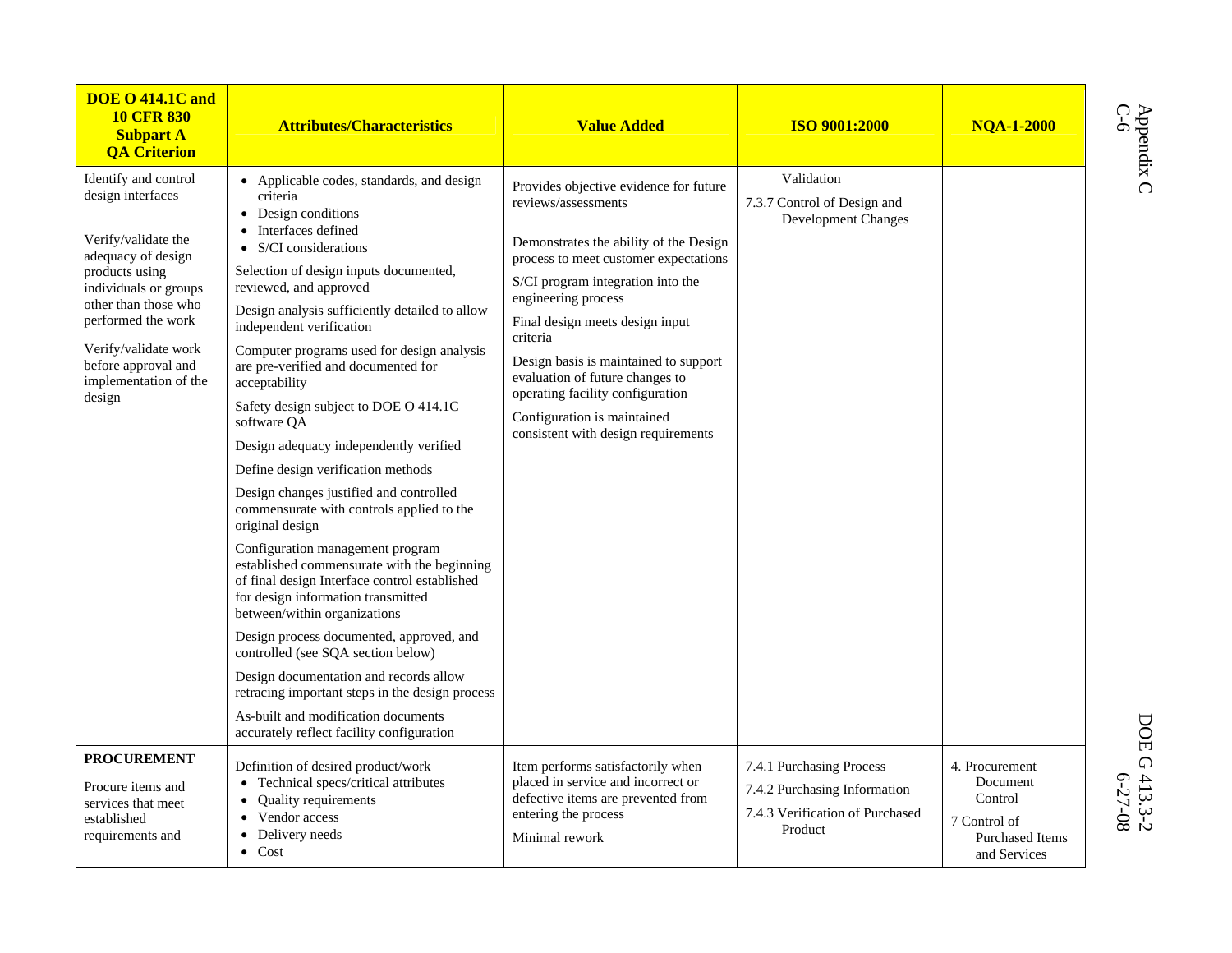| <b>DOE O 414.1C and</b><br><b>10 CFR 830</b><br><b>Subpart A</b><br><b>OA Criterion</b>                                                                                                                                                                              | <b>Attributes/Characteristics</b>                                                                                                                                                                                                                                                                                                                                                                                                                                                                                                                                                                                                                                                                                                                                                                                        | <b>Value Added</b>                                                                                                                                                                                                                                                                                                                                       | <b>ISO 9001:2000</b>                                                                                  | <b>NOA-1-2000</b>                                                                              | DOE G.<br>6-27-08    |
|----------------------------------------------------------------------------------------------------------------------------------------------------------------------------------------------------------------------------------------------------------------------|--------------------------------------------------------------------------------------------------------------------------------------------------------------------------------------------------------------------------------------------------------------------------------------------------------------------------------------------------------------------------------------------------------------------------------------------------------------------------------------------------------------------------------------------------------------------------------------------------------------------------------------------------------------------------------------------------------------------------------------------------------------------------------------------------------------------------|----------------------------------------------------------------------------------------------------------------------------------------------------------------------------------------------------------------------------------------------------------------------------------------------------------------------------------------------------------|-------------------------------------------------------------------------------------------------------|------------------------------------------------------------------------------------------------|----------------------|
| perform as specified<br>Evaluate and select<br>prospective suppliers<br>on the basis of<br>specified criteria<br>Establish and<br>implement processes to<br>ensure that approved<br>suppliers continue to<br>provide acceptable<br>items and services                | $\bullet$ S/CI clause<br>Qualified vendors (audits/history)<br>• Selection process/criteria<br>Supplier (QAP) evaluation process<br>$\bullet$<br>• Oversight during manufacture of critical<br>items<br>• On time delivery<br>Receipt inspection for items<br>• Critical attributes<br>• Supplier submittals<br><b>Evaluation for services</b><br>Certification program for lead auditors who<br>evaluate suppliers<br>Commercial grade item dedication process<br>S/CI program prevention tools (S/CI clause,<br>inspection attributes, etc.)<br>Procurement requirements are commensurate<br>with the risk of the purchased items or<br>services to the project or activity<br>Regulatory requirements are contractually<br>flowed down to contractors and lowest levels<br>of suppliers (e.g., 10 CFR Parts 851; 830) | Reliability<br>Low overall cost<br>Elimination of bad suppliers from<br>business<br>Project schedules and costs<br>maintained<br>S/CI program integration into the<br>procurement process<br>Customer/supplier partnerships<br>Clear communication of expectations<br>between customer and supplier<br>Engineering involvement in<br>procurement process |                                                                                                       |                                                                                                | 413.3-2              |
| <b>INSPECTION AND</b><br><b>ACCEPTANCE</b><br><b>TEST</b><br>Inspect and test<br>specified items,<br>services, and processes<br>using established<br>acceptance and<br>performance criteria<br>Calibrate and maintain<br>equipment used for<br>inspections and tests | Development of a program that critically<br>evaluates items manufactured or purchased to<br>assure they meet the criteria of requirements<br>for their intended use including:<br>• Incorporation of S/CI criteria into<br>inspection processes<br>• Evaluation and documentation of the<br>rational for required<br>inspection/acceptance and the type of<br>results required<br>• Inspection and acceptance techniques that<br>are traceable to acceptable standards<br>• Minimization of measurement uncertainty<br>• Documentation of individual item<br>requirements and status of                                                                                                                                                                                                                                  | Consistency in the Inspection and<br>Acceptance Program<br>Documentation of inspection and test<br>results<br>Equipment that is in calibration or<br>certification<br>Certifications are traceable to<br>standards used<br>S/CI program integration into the<br>inspection process<br>The correct item performs<br>satisfactorily when placed in service | 7.5.3 Identification and<br>Traceability<br>7.6 Control of Monitoring and<br><b>Measuring Devices</b> | 10. Inspection<br>11. Test Control<br>12. Control of<br>Measuring and<br><b>Test Equipment</b> | Appendix C<br>$C$ -7 |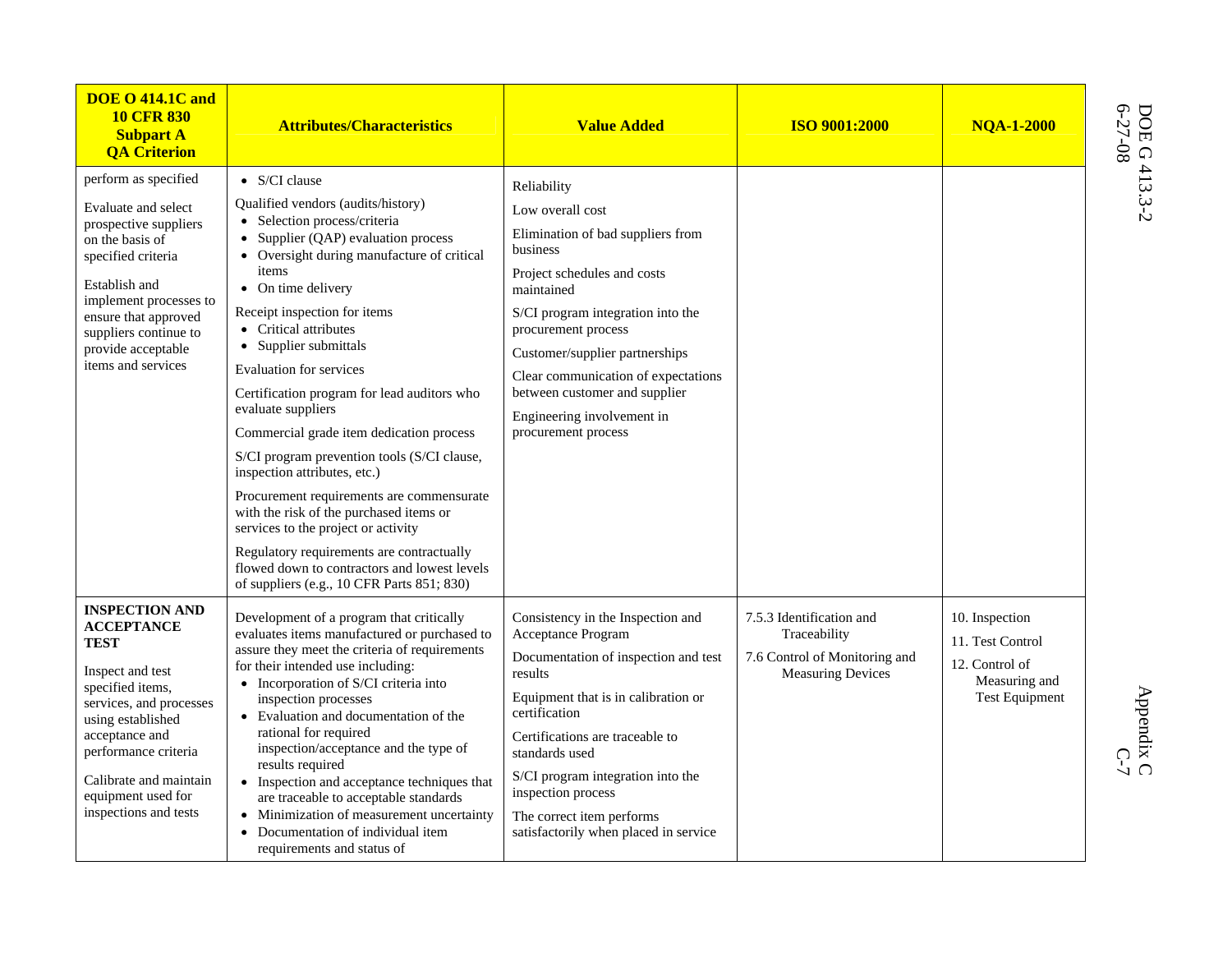| <b>DOE O 414.1C and</b><br><b>10 CFR 830</b><br><b>Subpart A</b><br><b>QA Criterion</b>                                                                                                                                | <b>Attributes/Characteristics</b>                                                                                                                                                                                                                                                                                                                                                                                                                                                                                                                                                                                                                                                                                                                                                                                                                                                                                                                                                                               | <b>Value Added</b>                                                                                                                                                                                                                                                                                                                                                                                                                                                                                                                                                                                                    | <b>ISO 9001:2000</b>                                                                                                                                                                                                                                                                                   | <b>NQA-1-2000</b>               |
|------------------------------------------------------------------------------------------------------------------------------------------------------------------------------------------------------------------------|-----------------------------------------------------------------------------------------------------------------------------------------------------------------------------------------------------------------------------------------------------------------------------------------------------------------------------------------------------------------------------------------------------------------------------------------------------------------------------------------------------------------------------------------------------------------------------------------------------------------------------------------------------------------------------------------------------------------------------------------------------------------------------------------------------------------------------------------------------------------------------------------------------------------------------------------------------------------------------------------------------------------|-----------------------------------------------------------------------------------------------------------------------------------------------------------------------------------------------------------------------------------------------------------------------------------------------------------------------------------------------------------------------------------------------------------------------------------------------------------------------------------------------------------------------------------------------------------------------------------------------------------------------|--------------------------------------------------------------------------------------------------------------------------------------------------------------------------------------------------------------------------------------------------------------------------------------------------------|---------------------------------|
|                                                                                                                                                                                                                        | inspection/acceptance<br>• Procurement of goods<br>• Process to verify integrity of work<br>products<br>- QC/Non-Destructive Examination<br>(NDE)/Peer Review for products<br><b>Calibration Program</b><br>• Use of M&TE in accordance with Sec. 5<br>(Work Processes)                                                                                                                                                                                                                                                                                                                                                                                                                                                                                                                                                                                                                                                                                                                                         |                                                                                                                                                                                                                                                                                                                                                                                                                                                                                                                                                                                                                       |                                                                                                                                                                                                                                                                                                        |                                 |
| <b>MANAGEMENT</b><br><b>ASSESSMENT</b><br><b>Ensure that Managers</b><br>assess their<br>management processes<br>and identify and correct<br>problems that hinder<br>the organization from<br>achieving its objectives | Managers assess their processes to ensure<br>results contribute to improved performance of<br>the programs, systems, and work processes<br>Managers receive timely, objective feedback<br>from assessments<br>Assessment feedback is a tool used to<br>addresses the effectiveness of applicable<br>policies, requirements, standards, processes,<br>and procedures, and their implementation<br>Assessment process is planned, coordinated<br>and integrated to promote efficiency and<br>effectiveness of assessments<br>Organizational culture is one of seeking<br>quality improvement, and assessments are<br>accepted as contributors to the improvement<br>culture<br>Assessment processes and results support<br>management's goal to protect people and the<br>environment from harm<br>Quality problems (including Environmental<br>Safety and Health [ES&H] issues) are<br>identified for resolution by management<br>Management takes timely and appropriate<br>actions to resolve quality problems | Results oriented management system<br>Introspective self-analysis to<br>determine whether the management<br>infrastructure is properly focused on<br>achieving desired results<br>Mechanism to ensure that the<br>organizations products and services<br>are meeting the customer's<br>requirements/expectations<br>Promotes continuous improvement<br>objectives<br>Provides objective evidence of those<br>areas needing improvement<br>Managers more knowledgeable of<br>organization's performance and<br>pressing problems<br>Enhanced line management<br>ownership in quality of work<br>processes and products | 5.6.1 Management Review-<br>General<br>5.6.2 Review Input<br>5.6.3 Review Output<br>7.2.3 Customer Communication<br>8.2.1 Monitoring and<br><b>Measurement Customer</b><br>Satisfaction<br>8.2.3 Monitoring and<br><b>Measurement Processes</b><br>8.4 Analysis of Data<br>8.5.1 Continual Improvement | 2. Quality Assurance<br>Program |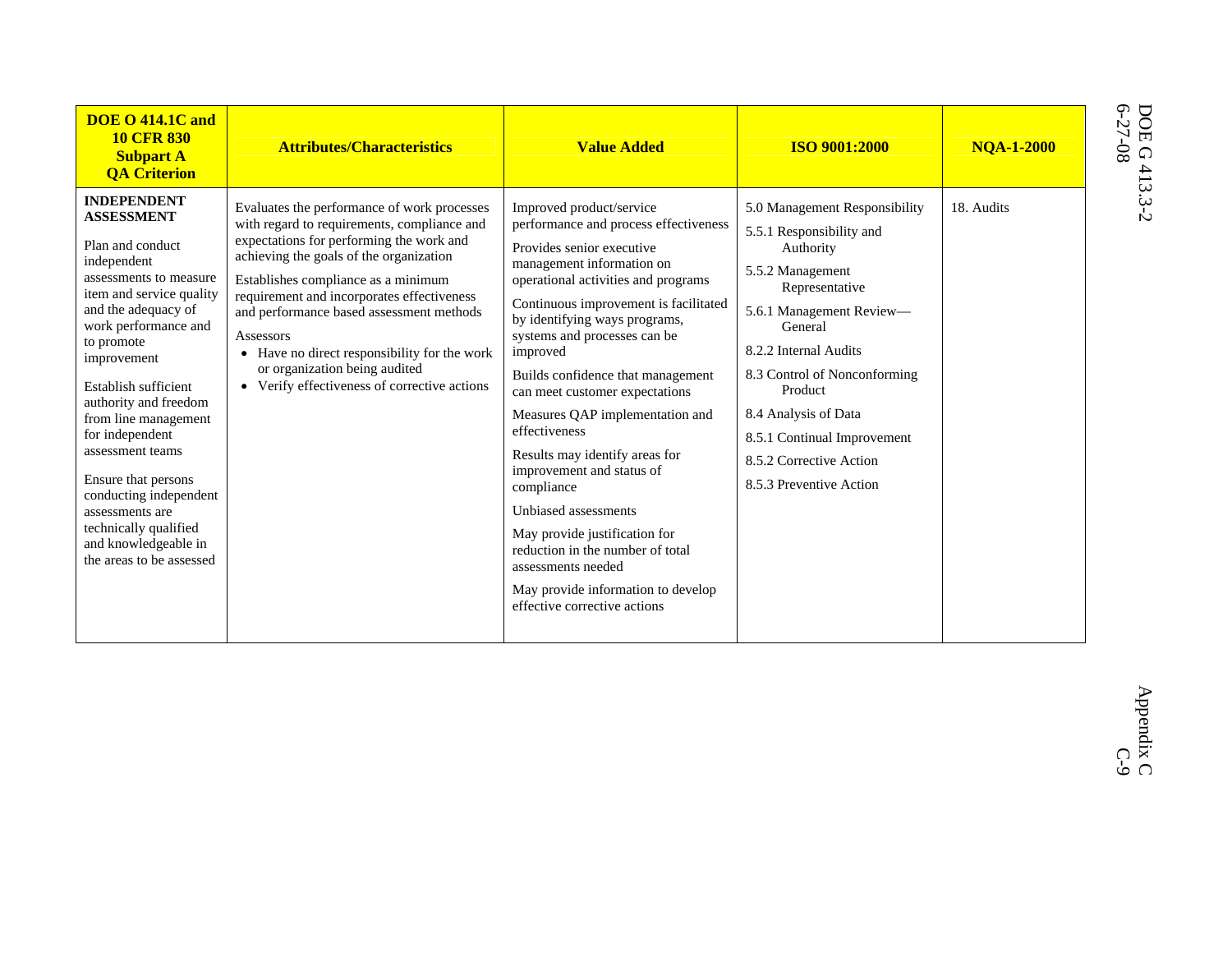### **APPENDIX D. Suggested QA Activities to Support Critical Decision Requirements**

| <b>CD-0 Requirements</b>       | QA<br><b>Criterion</b> | <b>QA Activities</b>                                                   |
|--------------------------------|------------------------|------------------------------------------------------------------------|
| Perform Pre-conceptual         |                        | Determine whether adequate resources have been identified to           |
| <b>Planning Activities</b>     |                        | describe management processes, including planning, scheduling, and     |
|                                |                        | providing funding for the work.                                        |
| Prepare Mission Need Statement | N/A                    | (See additional DOE Guides)                                            |
| Prepare Tailoring Strategy, if | 4                      | Ensure that processes for preparation, review, approval, issuance,     |
| required                       |                        | use, and revision of documents that prescribe processes,               |
|                                |                        | requirements, and design are implemented.                              |
|                                | 6                      | Ensure that a design process that provides appropriate control of      |
|                                |                        | design inputs, outputs, verification, configuration and design         |
|                                |                        | changes, and technical and administrative interfaces is implemented.   |
| Perform Mission Validation     | 10                     | Ensure that lines of inquiry for the review are developed and that     |
| Independent Project Review on  |                        | QA expertise is utilized.                                              |
| all Major System Projects      |                        | Note: Ensure that the review team has the right skill mix, including a |
|                                |                        | review team member assigned to review QA-related lines of inquiry.     |
|                                |                        | For larger, more complex projects, one or more of the team members     |
|                                |                        | should have QA expertise and focus on QA-related lines of inquiry.     |
|                                |                        | (See additional DOE Guides)                                            |
| Prepare Program Requirements   | $\overline{4}$         | Ensure that processes for preparation, review, approval, issuance,     |
| Document (for National Nuclear |                        | use, and revision of documents that prescribe processes,               |
| Security Administration only)  |                        | requirements, and design are implemented.                              |
| <b>Evaluate Projects for</b>   | N/A                    | None                                                                   |
| <b>Information Technology</b>  |                        |                                                                        |
| Elements within Departmental   |                        |                                                                        |
| <b>Enterprise Architecture</b> |                        |                                                                        |
| Framework                      |                        |                                                                        |

#### **Table D-1. CD-0 - QA Activities**

#### **Table D-2. CD-1 - QA Activities**

| <b>CD-1 Requirements</b>            | QA<br><b>Criterion</b> | <b>QA Activities</b>                                                                                                                                                                                     |
|-------------------------------------|------------------------|----------------------------------------------------------------------------------------------------------------------------------------------------------------------------------------------------------|
| Prepare Conceptual Design<br>Report | 4                      | Ensure that processes for preparation, review, approval, issuance,<br>use, and revision of documents that prescribe processes,<br>requirements, and design are implemented.                              |
|                                     | 4                      | Ensure that processes for specification, preparation, review,<br>approval, and maintenance of records are implemented.                                                                                   |
|                                     | 6                      | Ensure that a design process is in place that provides appropriate<br>control of design inputs, outputs, verification, configuration and<br>design changes, and technical and administrative interfaces. |
|                                     | 6                      | Ensure that verification of design activities is covered by a<br>documented process.                                                                                                                     |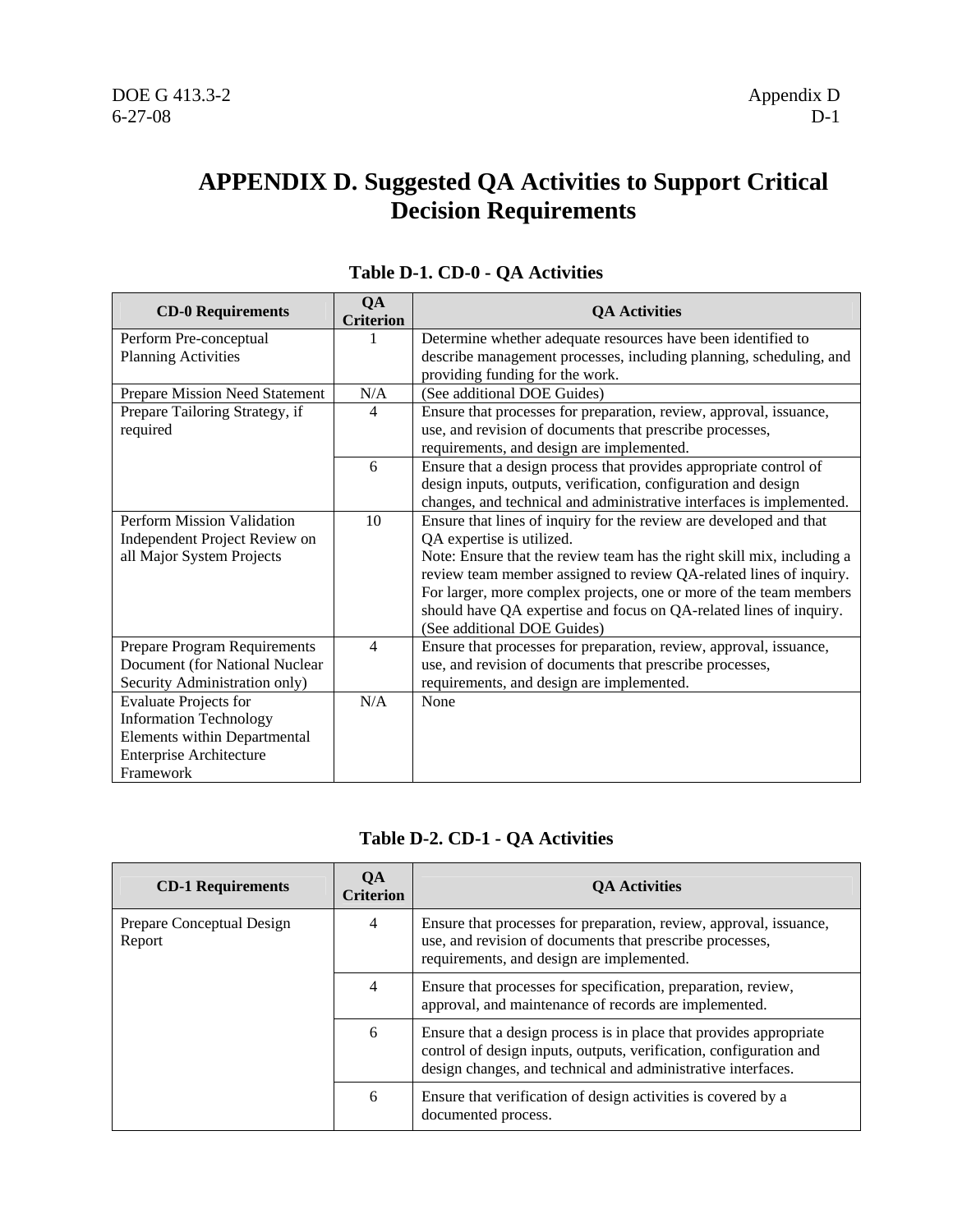| <b>CD-1 Requirements</b>                                  | QA<br><b>Criterion</b> | <b>QA Activities</b>                                                                                                                                                                                                                                                                                                                                                                                                                                                                                                                                                                                      |
|-----------------------------------------------------------|------------------------|-----------------------------------------------------------------------------------------------------------------------------------------------------------------------------------------------------------------------------------------------------------------------------------------------------------------------------------------------------------------------------------------------------------------------------------------------------------------------------------------------------------------------------------------------------------------------------------------------------------|
| Prepare Acquisition Strategy                              | 4                      | Ensure that processes for preparation, review, approval, issuance,<br>use, and revision of documents that prescribe processes,<br>requirements, and design are implemented.                                                                                                                                                                                                                                                                                                                                                                                                                               |
|                                                           | $\overline{7}$         | Ensure that QA expertise is utilized to assist with procurement<br>(acquisition) planning.                                                                                                                                                                                                                                                                                                                                                                                                                                                                                                                |
|                                                           | $\overline{7}$         | Ensure that a procurement (acquisition) process to ensure items<br>and/or services provided by suppliers meets the requirements and<br>expectations of the end user is implemented.<br>Note: Quality level determination should be factored into the<br>acquisition strategy, especially when procuring services to perform<br>work.<br>(See additional DOE Guides)                                                                                                                                                                                                                                       |
| Comply with One-for-One<br><b>Replacement Legislation</b> | N/A                    | None                                                                                                                                                                                                                                                                                                                                                                                                                                                                                                                                                                                                      |
| Prepare a Preliminary Project<br><b>Execution Plan</b>    | $\overline{4}$         | Ensure that processes for preparation, review, approval, issuance<br>use, and revision of documents that prescribe processes,<br>requirements, and design are implemented<br>Notes: (1) Significant QA participation is emphasized in the<br>development and review of this document. Most projects with a PEP<br>have a robust preliminary QA program. (2) Need to ensure that<br>sufficient quality resources are planned and included in the project<br>baseline to support quality systems, processes, and procedures<br>required for design work after CD-1 approval.<br>(See additional DOE Guides) |
| Approve Appointment of<br><b>Federal Project Director</b> | $\overline{2}$         | Ensure that policies and procedures that describe personnel<br>selection, training, and qualification requirements are implemented.                                                                                                                                                                                                                                                                                                                                                                                                                                                                       |
| Establish and Charter Integrated<br>Project Team          | $\overline{2}$         | Ensure that policies and procedures that describe personnel<br>selection, training, and qualification requirements are implemented.                                                                                                                                                                                                                                                                                                                                                                                                                                                                       |
|                                                           | $\overline{2}$         | Ensure that a QA representative (with specific QA expertise) is a<br>member of the IPT. In instances where it is impractical to include<br>Federal QA expertise, ensure QA functional support on the IPT.<br>(See additional DOE Guides)                                                                                                                                                                                                                                                                                                                                                                  |
| Conduct Design Review of<br>Conceptual Design             | $\overline{2}$         | Ensure that personnel achieve initial proficiency; maintain<br>proficiency; and adapt to changes in technology, methods, or job<br>responsibilities.                                                                                                                                                                                                                                                                                                                                                                                                                                                      |

### **Table D-2. CD-1 - QA Activities**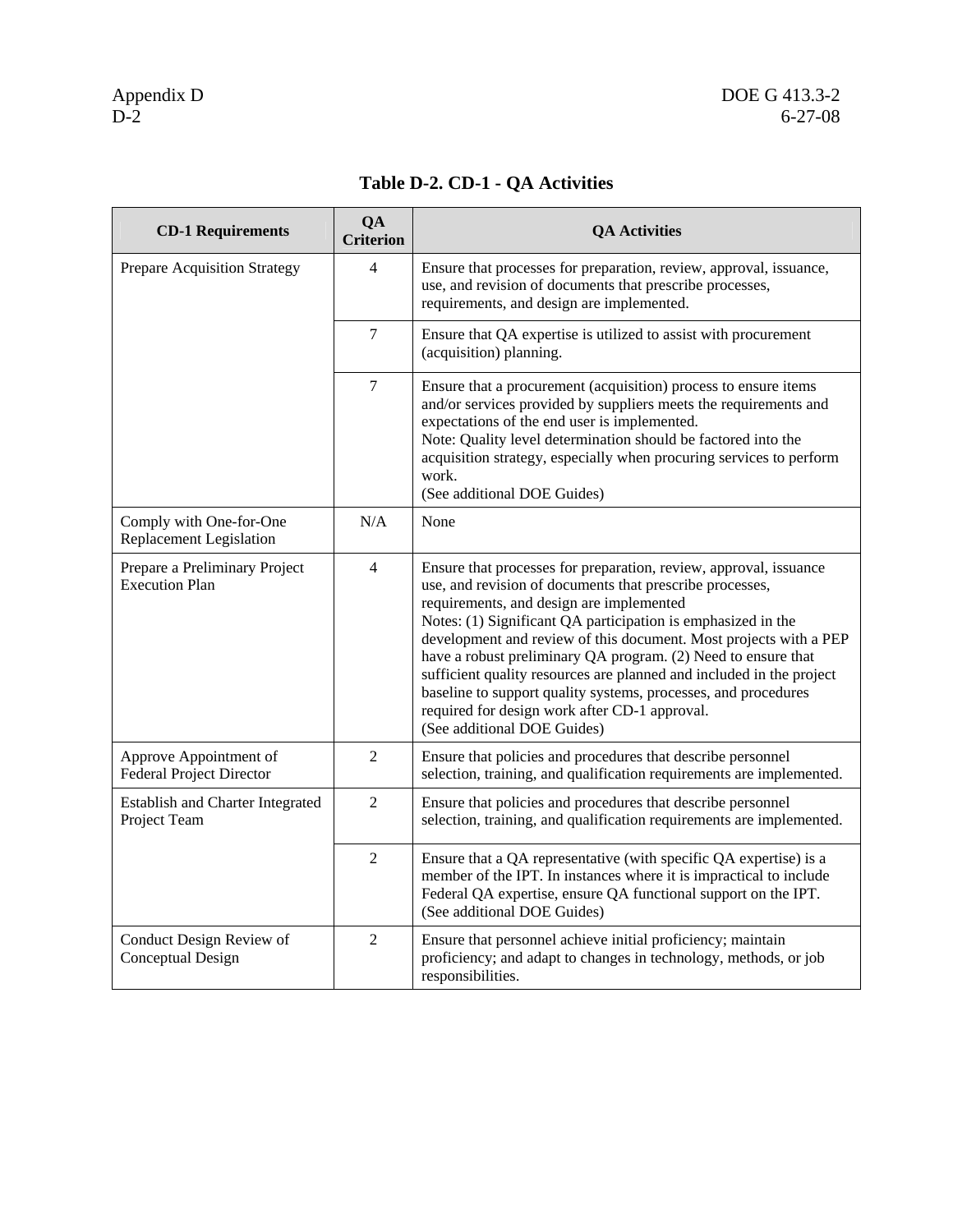| <b>CD-1 Requirements</b>                             | QA<br><b>Criterion</b> | <b>QA Activities</b>                                                                                                                                                                                                                                                                                                                                                                                                                                                                                                                                                                       |
|------------------------------------------------------|------------------------|--------------------------------------------------------------------------------------------------------------------------------------------------------------------------------------------------------------------------------------------------------------------------------------------------------------------------------------------------------------------------------------------------------------------------------------------------------------------------------------------------------------------------------------------------------------------------------------------|
|                                                      | 6                      | Ensure that processes for conducting design reviews are<br>implemented to ensure that the design inputs were correctly selected<br>and incorporated; assumptions necessary to perform the design were<br>adequately described, reasonable, and where applicable, identified as<br>requiring confirmation as the design proceeds; appropriate design<br>methods, and computer programs when applicable, were used;<br>design outputs are reasonable compared to design inputs; and the<br>necessary design inputs from interfacing organizations were<br>specified in the design documents. |
|                                                      | $\overline{4}$         | Ensure that processes for preparation, review, approval, issuance,<br>use, and revision of documents that prescribe processes,<br>requirements, and design are implemented.                                                                                                                                                                                                                                                                                                                                                                                                                |
|                                                      | 10                     | Ensure that persons conducting reviews are technically qualified and<br>knowledgeable in the areas to be reviewed.                                                                                                                                                                                                                                                                                                                                                                                                                                                                         |
|                                                      | 10                     | Ensure that persons conducting independent reviews have sufficient<br>authority and freedom from line management.<br>Note: In addition to participating as a formal reviewer, focusing<br>specifically on QA-related lines of inquiry, utilize QA expertise to<br>help determine appropriate skill mix for review team, and to assist<br>FPD with conducting the design review.                                                                                                                                                                                                            |
| Prepare Project Data Sheet for<br>Line Item Projects | 4                      | Ensure that processes for preparation, review, approval, issuance,<br>use, and revision of documents that prescribe processes,<br>requirements, and design are implemented.                                                                                                                                                                                                                                                                                                                                                                                                                |
|                                                      | $\overline{4}$         | Ensure that processes for specification, preparation, review,<br>approval, and maintenance of records are implemented.                                                                                                                                                                                                                                                                                                                                                                                                                                                                     |
| Approve Long-Lead<br>Procurements, if necessary      | $\overline{4}$         | Ensure that processes for specification, preparation, review,<br>approval, and maintenance of records are implemented.                                                                                                                                                                                                                                                                                                                                                                                                                                                                     |
|                                                      | 5                      | Ensure that work processes consist of a series of actions planned and<br>carried out by qualified personnel using approved procedures,<br>instructions, and equipment under administrative, technical, and<br>environmental controls.                                                                                                                                                                                                                                                                                                                                                      |
|                                                      | 7                      | Ensure that the selection of procurement requirements is<br>commensurate with the importance of the end use of the purchased<br>item or service and that management controls exist for DOE<br>procurement and subcontracts.<br>Note: QA expertise should be utilized to ensure that required QA<br>requirements are adequately incorporated into contracts,<br>subcontracts, and other vendor procurement documents. This should<br>be done early in the procurement process and checked prior to<br>contract award.                                                                       |

### **Table D-2. CD-1 - QA Activities**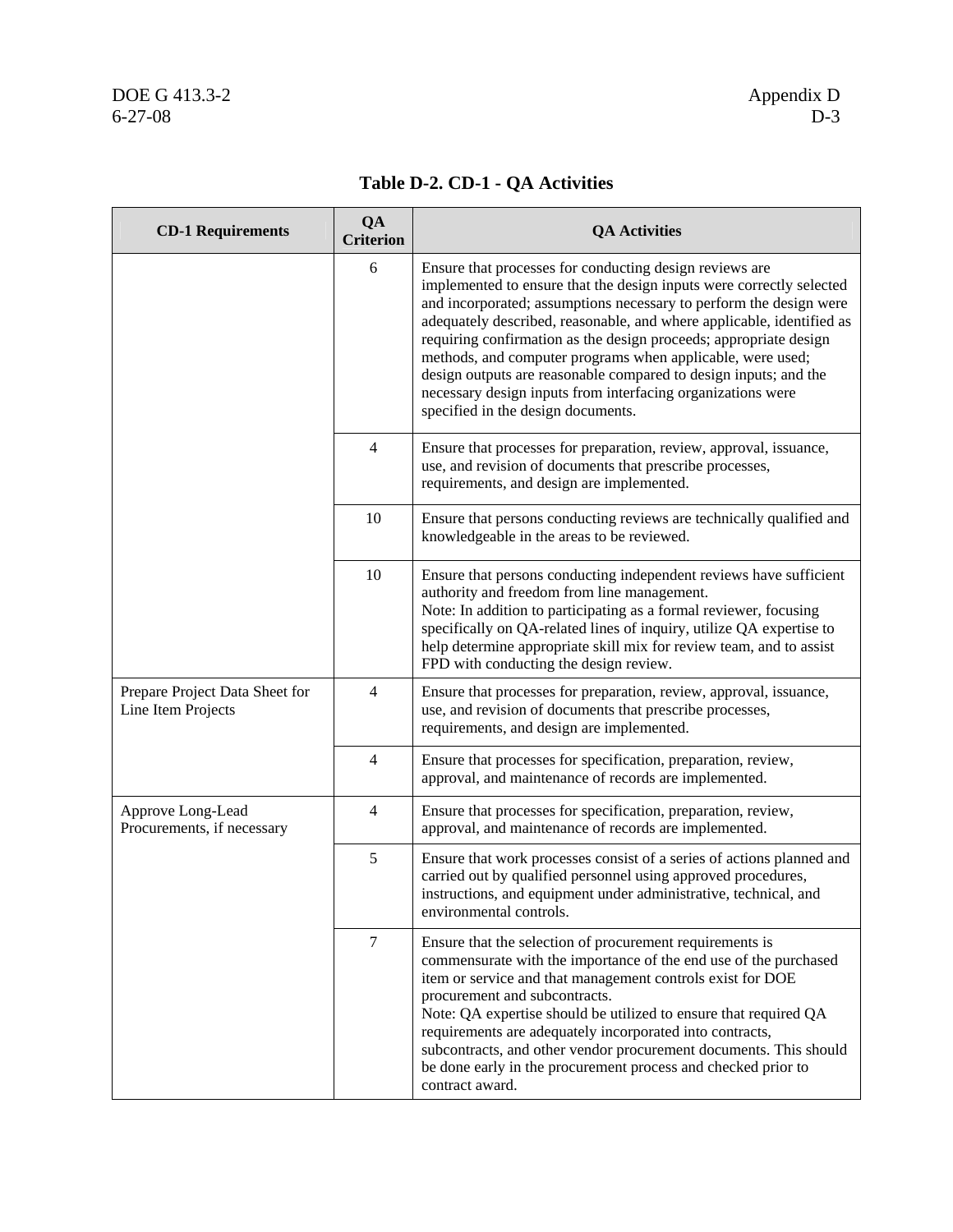| <b>CD-1 Requirements</b>                                                                   | QA<br><b>Criterion</b> | <b>QA Activities</b>                                                                                                                                                                                                                                                                                                                                                                          |
|--------------------------------------------------------------------------------------------|------------------------|-----------------------------------------------------------------------------------------------------------------------------------------------------------------------------------------------------------------------------------------------------------------------------------------------------------------------------------------------------------------------------------------------|
| <b>Implement Integrated Safety</b><br>Management                                           | 1                      | Ensure that the QA program complements and is integrated with the<br>Safety Management System (SMS).                                                                                                                                                                                                                                                                                          |
|                                                                                            | 1                      | Ensure that the QA program provides processes and tools for<br>ensuring that Integrated Safety Management System (ISMS)<br>objectives are achieved.                                                                                                                                                                                                                                           |
|                                                                                            | 5                      | Ensure that procedures, work instructions, or other appropriate<br>means used to define work processes are documented and controlled.                                                                                                                                                                                                                                                         |
|                                                                                            | 5                      | Ensure that the control of processes, skills, hazards, and equipment<br>are clearly specified, understood, and fully documented.                                                                                                                                                                                                                                                              |
| Prepare Environmental<br>Documents including National<br><b>Environmental Policy Act</b>   | 4                      | Ensure that processes for specification, preparation, review,<br>approval, and maintenance of records are implemented.                                                                                                                                                                                                                                                                        |
| (NEPA) Strategy and Analyses,<br>and Permit Applications                                   | 4                      | Ensure that processes for preparation, review, approval, issuance,<br>use, and revision of documents that prescribe processes,<br>requirements, and design are implemented.                                                                                                                                                                                                                   |
|                                                                                            | 5                      | Ensure that procedures, work instructions, or other appropriate<br>means used to define work processes are documented and controlled.                                                                                                                                                                                                                                                         |
| Document High Performance<br><b>Sustainable Building</b><br>Considerations, as appropriate | 6                      | Ensure that applicable design inputs (such as design bases,<br>conceptual design reports, performance requirements, regulatory<br>requirements, codes, and standards) are controlled (i.e., identified<br>and documented and that changes from approved design inputs and<br>reasons for the changes are identified, approved, documented, and<br>controlled).<br>(See additional DOE Guides) |
| Prepare Preliminary Security<br><b>Vulnerability Assessment</b>                            | 4                      | Ensure that processes for specification, preparation, review,<br>approval, and maintenance of records are implemented.                                                                                                                                                                                                                                                                        |
| Report                                                                                     | $\overline{4}$         | Ensure that processes for preparation, review, approval, issuance,<br>use, and revision of documents that prescribe processes,<br>requirements, and design are implemented.                                                                                                                                                                                                                   |
| Prepare Initial Cyber Security<br>Plan for Information                                     | 5                      | Ensure that procedures, work instructions, or other appropriate<br>means used to define work processes are documented and controlled.                                                                                                                                                                                                                                                         |
| <b>Technology Projects</b>                                                                 | 5                      | Ensure that work processes consist of series of actions planned and<br>carried out by qualified personnel using approved procedures,<br>instructions, and equipment under administrative, technical, and<br>environmental controls.<br>(See additional DOE Guides)                                                                                                                            |
| Prepare Conceptual Safety<br>Design Report for Hazard<br>Category 1, 2, and 3 Nuclear      | $\overline{4}$         | Ensure that processes for preparation, review, approval, issuance,<br>use, and revision of documents that prescribe processes,<br>requirements, and design are implemented.                                                                                                                                                                                                                   |
| Facilities                                                                                 | $\overline{4}$         | Ensure that processes for specification, preparation, review,<br>approval, and maintenance of records are implemented.                                                                                                                                                                                                                                                                        |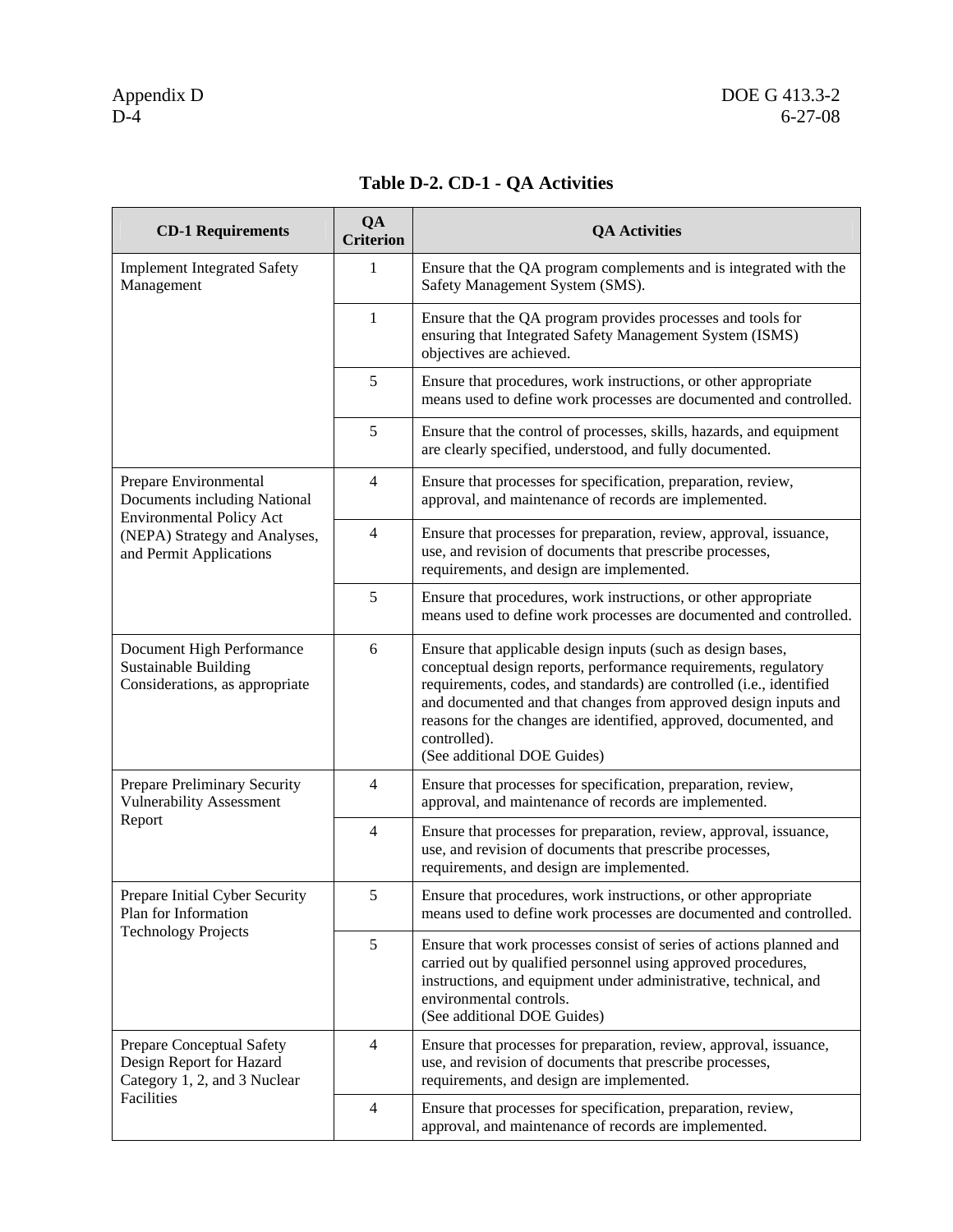| <b>CD-1 Requirements</b>                                                       | QA<br><b>Criterion</b> | <b>QA Activities</b>                                                                                                                                                                                                                                                                                                                                                                                                                                                                                                                                                                                                                                                                                    |
|--------------------------------------------------------------------------------|------------------------|---------------------------------------------------------------------------------------------------------------------------------------------------------------------------------------------------------------------------------------------------------------------------------------------------------------------------------------------------------------------------------------------------------------------------------------------------------------------------------------------------------------------------------------------------------------------------------------------------------------------------------------------------------------------------------------------------------|
|                                                                                | 6                      | Ensure that design processes that provide appropriate control of<br>design inputs, outputs, verification, configuration and design<br>changes, and technical and administrative interfaces are<br>implemented.                                                                                                                                                                                                                                                                                                                                                                                                                                                                                          |
|                                                                                | 6                      | Ensure that processes for verification of design activities are<br>implemented                                                                                                                                                                                                                                                                                                                                                                                                                                                                                                                                                                                                                          |
| Prepare Preliminary Hazard<br>Analysis Report                                  | 1                      | Ensure that processes (which adequately addresses hazards) for<br>grading the application of requirements are implemented.                                                                                                                                                                                                                                                                                                                                                                                                                                                                                                                                                                              |
|                                                                                | $\overline{4}$         | Ensure that processes for preparation, review, approval, issuance,<br>use, and revision of documents that prescribe processes,<br>requirements, and design are implemented.                                                                                                                                                                                                                                                                                                                                                                                                                                                                                                                             |
| Prepare Preliminary Safety<br><b>Validation Report</b>                         | 4                      | Ensure that processes for preparation, review, approval, issuance,<br>use, and revision of documents that prescribe processes,<br>requirements, and design are implemented.                                                                                                                                                                                                                                                                                                                                                                                                                                                                                                                             |
|                                                                                | 6                      | Ensure that work is verified/validated before approval and<br>implementation of the design.                                                                                                                                                                                                                                                                                                                                                                                                                                                                                                                                                                                                             |
| Determine Quality Assurance<br>Program is Acceptable and<br>Continues to Apply | $\mathbf{1}$           | Ensure that the QA program describes the established organizational<br>structure, functional responsibilities, levels of authority, and<br>interfaces for those managing, performing, and assessing the work.                                                                                                                                                                                                                                                                                                                                                                                                                                                                                           |
|                                                                                | 1                      | Ensure that adequate resources have been identified for quality<br>program activities, such as planning, auditing, supplier qualification,<br>technical document review, inspection, calibration, etc.                                                                                                                                                                                                                                                                                                                                                                                                                                                                                                  |
|                                                                                | 9                      | Ensure that managers at every level periodically assess their<br>organizations and functions to determine how well they meet<br>customer and performance expectations and mission objectives,<br>identify strengths or improvement opportunities, and correct<br>problems.<br>Notes: (1) In-process quality standards for design for<br>constructability, maintainability, sustainability, etc should be<br>established/defined to allow in-process assessments and<br>surveillances prior to starting design activities. (2) Quality-level<br>determinations and flow down of QA requirements should be<br>evaluated. (3) The FPD/IPT should evaluate if a project-specific QA<br>program is required. |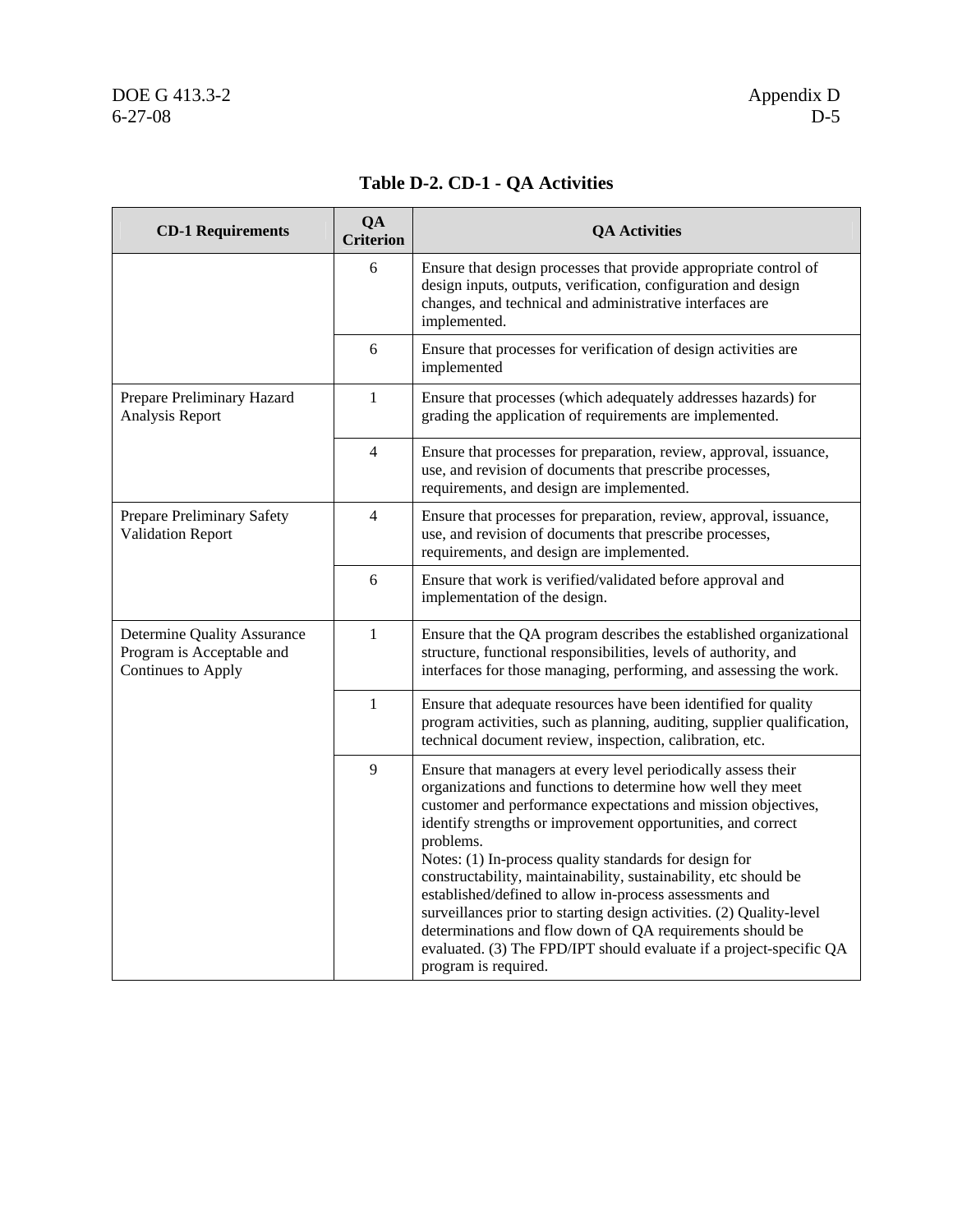| <b>CD-2 Requirements</b>                                                                                       | QA<br><b>Criterion</b> | <b>QA Activities</b>                                                                                                                                                                                                                                                                                                                                                                                                                         |
|----------------------------------------------------------------------------------------------------------------|------------------------|----------------------------------------------------------------------------------------------------------------------------------------------------------------------------------------------------------------------------------------------------------------------------------------------------------------------------------------------------------------------------------------------------------------------------------------------|
| <b>Establish Performance Baseline</b>                                                                          | $\overline{4}$         | Ensure that processes for document preparation, review, approval,<br>and change control are implemented.<br>(See additional DOE Guides)                                                                                                                                                                                                                                                                                                      |
| <b>Update Project Execution Plan</b>                                                                           | $\overline{4}$         | Ensure that processes for preparation, review, approval, issuance,<br>use, and revision of documents that prescribe processes,<br>requirements, and design are implemented.<br>(See additional DOE Guides)                                                                                                                                                                                                                                   |
| <b>Employ Earned Value</b><br>Management System                                                                | $\overline{4}$         | Ensure that processes for document preparation, review, approval,<br>and change control are implemented.<br>(See additional DOE Guides)                                                                                                                                                                                                                                                                                                      |
| Perform Performance Baseline<br>Validation External                                                            | $\overline{4}$         | Ensure that processes for document preparation, review, approval,<br>and change control are implemented.                                                                                                                                                                                                                                                                                                                                     |
| Independent Review or<br>Performance Baseline<br>Validation Independent Project<br>Review                      | 10                     | Ensure that processes to plan and conduct independent reviews to<br>measure item and service quality and the adequacy of work<br>performance and to promote improvement are implemented.                                                                                                                                                                                                                                                     |
|                                                                                                                | 10                     | Ensure that persons conducting reviews are technically qualified and<br>knowledgeable in the areas to be reviewed.                                                                                                                                                                                                                                                                                                                           |
|                                                                                                                | 10                     | Ensure that persons conducting independent reviews have sufficient<br>authority and freedom from line management.<br>Note: Ensure that the review team has the right skill mix, including a<br>review team member assigned to review QA-related lines of inquiry.<br>For larger, more complex projects, one or more of the team members<br>should have QA expertise and focus on QA-related lines of inquiry.<br>(See additional DOE Guides) |
| Develop Independent Cost<br><b>Estimate or Perform</b><br>Independent Cost Review for<br>Major System Projects | $\overline{4}$         | Ensure that processes for document preparation, review, approval,<br>and change control are implemented.                                                                                                                                                                                                                                                                                                                                     |
|                                                                                                                | 10                     | Ensure that processes to plan and conduct independent reviews to<br>measure item and service quality and the adequacy of work<br>performance and to promote improvement are implemented.                                                                                                                                                                                                                                                     |
|                                                                                                                | 10                     | Ensure that persons conducting reviews are technically qualified and<br>knowledgeable in the areas to be reviewed.                                                                                                                                                                                                                                                                                                                           |
|                                                                                                                | 10                     | Ensure that persons conducting independent reviews have sufficient<br>authority and freedom from line management.<br>Note: Ensure that the review team has the right skill mix, including a<br>review team member assigned to review QA-related lines of inquiry.<br>For larger, more complex projects, one or more of the team members<br>should have QA expertise and focus on QA-related lines of inquiry.<br>(See additional DOE Guides) |
| Determine Quality Assurance<br>Program is Acceptable and<br>Continues to Apply                                 | $\mathbf{1}$           | Ensure that the QA program describes the established organizational<br>structure, functional responsibilities, levels of authority, and<br>interfaces for those managing, performing, and assessing the work.                                                                                                                                                                                                                                |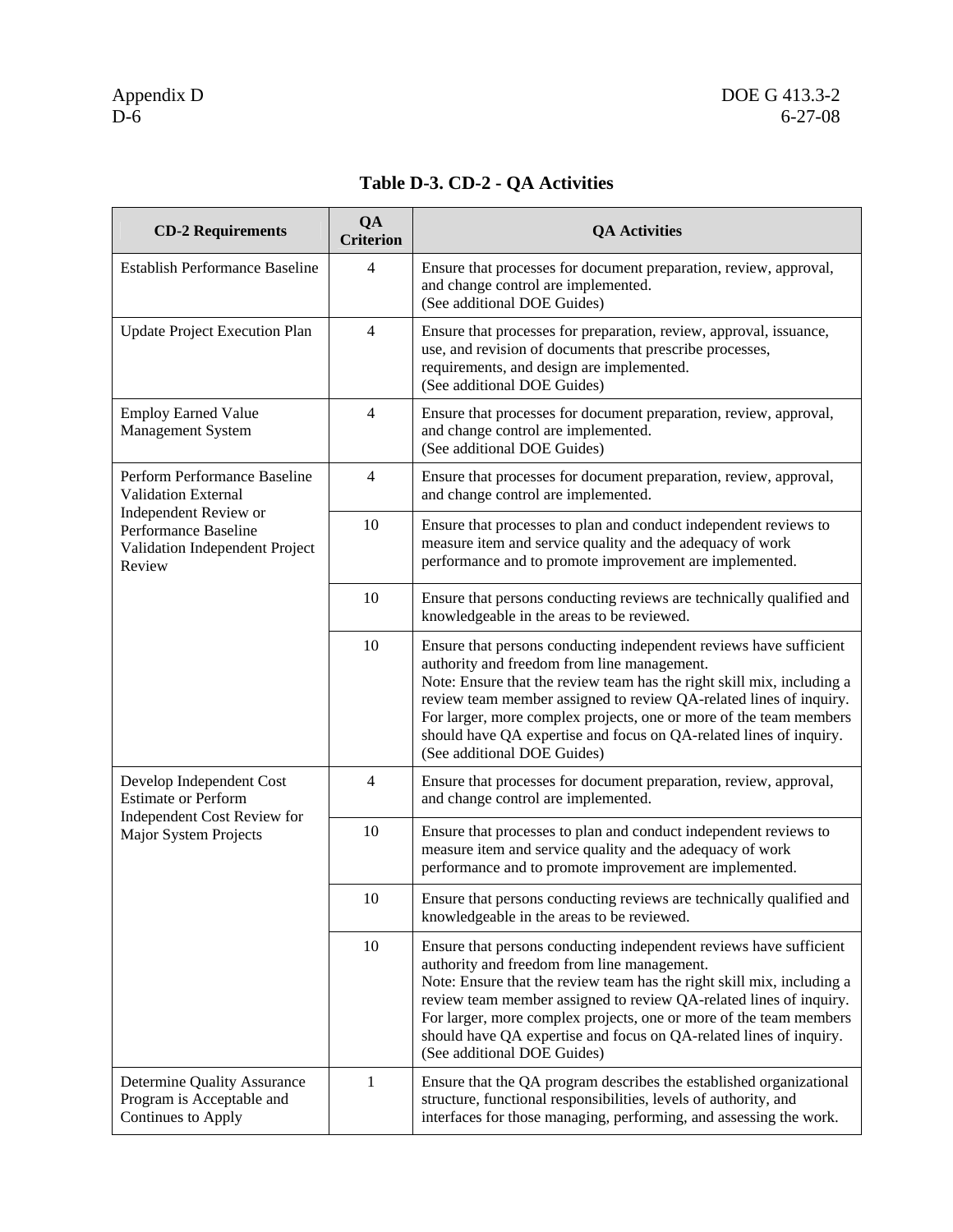| <b>CD-2 Requirements</b>                    | QA<br><b>Criterion</b> | <b>QA Activities</b>                                                                                                                                                                                                                                                                                                                                                                                                                                                                                                                                                                                                                                                                                           |
|---------------------------------------------|------------------------|----------------------------------------------------------------------------------------------------------------------------------------------------------------------------------------------------------------------------------------------------------------------------------------------------------------------------------------------------------------------------------------------------------------------------------------------------------------------------------------------------------------------------------------------------------------------------------------------------------------------------------------------------------------------------------------------------------------|
|                                             | $\mathbf{1}$           | Ensure that adequate resources have been identified for QA program<br>activities, such as planning, auditing, supplier qualification, technical<br>document review, inspection, calibration, etc.                                                                                                                                                                                                                                                                                                                                                                                                                                                                                                              |
|                                             | 9                      | Ensure that managers at every level are periodically assessing their<br>organizations and functions to determine how well they meet<br>customer and performance expectations and mission objectives,<br>identify strengths or improvement opportunities, and correct<br>problems.<br>Notes: (1) In-process quality standards for design for<br>constructability, maintainability, sustainability, etc should be<br>established/defined to allow in-process assessments and<br>surveillances prior to starting design activities. (2) Quality-level<br>determinations and flow down of QA requirements should be<br>evaluated. (3) The FPD/IPT should evaluate if a project-specific QA<br>program is required. |
| Prepare Preliminary Design                  | $\overline{2}$         | Ensure that processes are implemented for personnel to achieve<br>initial proficiency; maintain proficiency; and adapt to changes in<br>technology, methods, or job responsibilities.                                                                                                                                                                                                                                                                                                                                                                                                                                                                                                                          |
|                                             | $\overline{4}$         | Ensure that processes for preparation, review, approval, issuance,<br>use, and revision of documents that prescribe processes,<br>requirements, and design are implemented.                                                                                                                                                                                                                                                                                                                                                                                                                                                                                                                                    |
|                                             | $\overline{4}$         | Ensure that processes for specification, preparation, review,<br>approval, and maintenance of records are implemented.                                                                                                                                                                                                                                                                                                                                                                                                                                                                                                                                                                                         |
|                                             | 6                      | Ensure that applicable design inputs (such as design bases,<br>conceptual design reports, performance requirements, regulatory<br>requirements, codes, and standards) are controlled (i.e., identified<br>and documented and changes from approved design inputs and<br>reasons for the changes are identified, approved, documented, and<br>controlled).                                                                                                                                                                                                                                                                                                                                                      |
|                                             | 6                      | Ensure that design processes use sound engineering/scientific<br>principles and appropriate standards; incorporate applicable<br>requirements and design bases in design work and design changes;<br>identify and control design interfaces; verify/validate the adequacy<br>of design products using individuals or groups other than those who<br>performed the work; verify/validate work before approval and<br>implementation of the design.                                                                                                                                                                                                                                                              |
|                                             | 6                      | Ensure that processes for verification of design activities are<br>implemented                                                                                                                                                                                                                                                                                                                                                                                                                                                                                                                                                                                                                                 |
| Update Project Data Sheet, if<br>applicable | 4                      | Ensure that processes for preparation, review, approval, issuance,<br>use, and revision of documents that prescribe processes,<br>requirements, and design are implemented.                                                                                                                                                                                                                                                                                                                                                                                                                                                                                                                                    |
|                                             | 4                      | Ensure that processes for specification, preparation, review,<br>approval, and maintenance of records are implemented.                                                                                                                                                                                                                                                                                                                                                                                                                                                                                                                                                                                         |

### **Table D-3. CD-2 - QA Activities**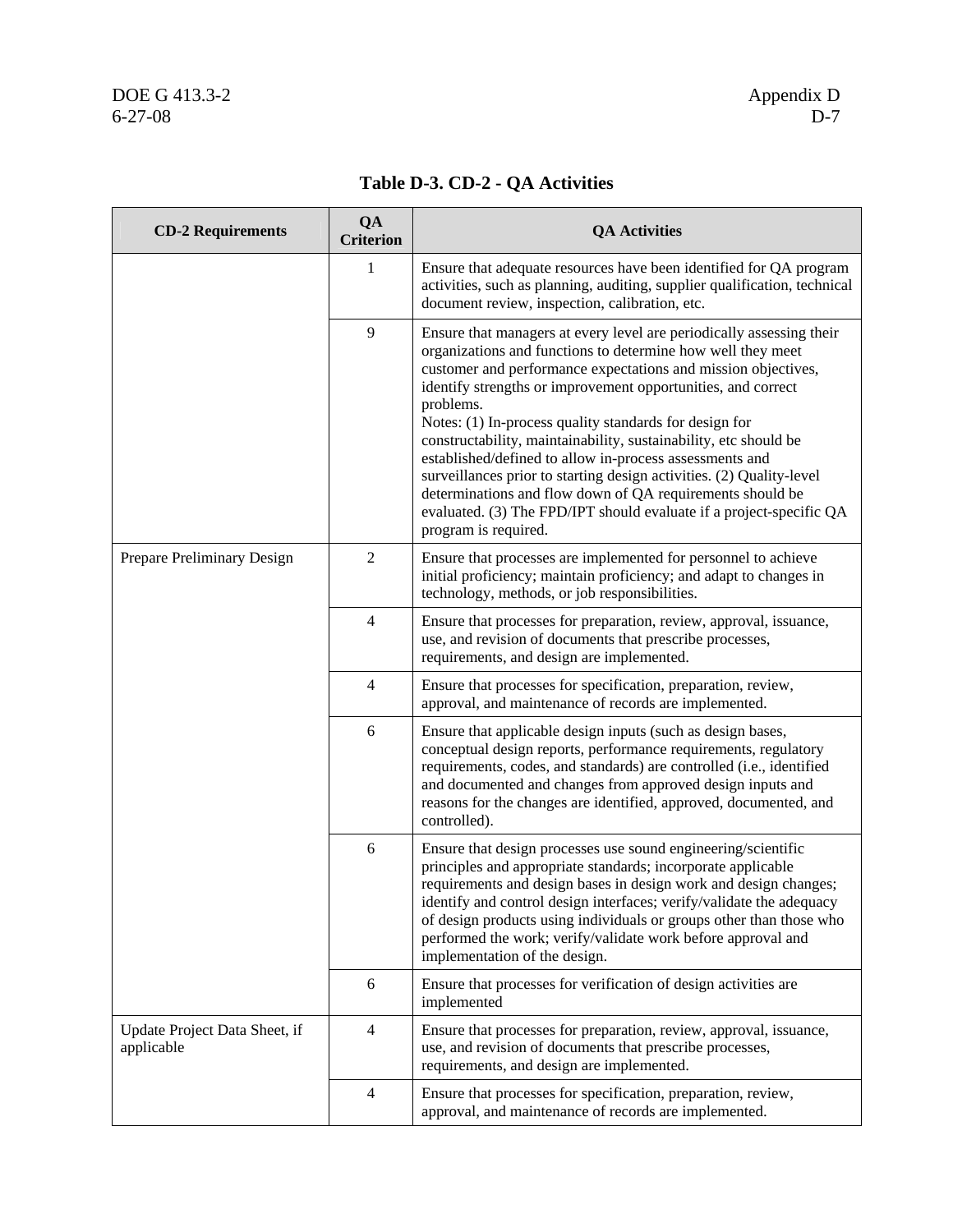| <b>CD-2 Requirements</b>                       | QA<br><b>Criterion</b> | <b>QA Activities</b>                                                                                                                                                                                                                                                                                                                                                                                                                                                                                                                                                                       |
|------------------------------------------------|------------------------|--------------------------------------------------------------------------------------------------------------------------------------------------------------------------------------------------------------------------------------------------------------------------------------------------------------------------------------------------------------------------------------------------------------------------------------------------------------------------------------------------------------------------------------------------------------------------------------------|
| Conduct Design Review of<br>Preliminary Design | 2                      | Ensure that processes are implemented for personnel to achieve<br>initial proficiency; maintain proficiency; and adapt to changes in<br>technology, methods, or job responsibilities.                                                                                                                                                                                                                                                                                                                                                                                                      |
|                                                | 6                      | Ensure that processes for conducting design reviews are<br>implemented to ensure that the design inputs were correctly selected<br>and incorporated; assumptions necessary to perform the design were<br>adequately described, reasonable, and where applicable, identified as<br>requiring confirmation as the design proceeds; appropriate design<br>methods, and computer programs when applicable, were used;<br>design outputs are reasonable compared to design inputs; and the<br>necessary design inputs from interfacing organizations were<br>specified in the design documents. |
|                                                | $\overline{4}$         | Ensure that processes for preparation, review, approval, issuance,<br>use, and revision of documents that prescribe processes,<br>requirements, and design are implemented.                                                                                                                                                                                                                                                                                                                                                                                                                |
|                                                | 10                     | Ensure that persons conducting reviews are technically qualified and<br>knowledgeable in the areas to be reviewed.                                                                                                                                                                                                                                                                                                                                                                                                                                                                         |
|                                                | 10                     | Ensure that persons conducting independent reviews have sufficient<br>authority and freedom from line management.<br>Note: In addition to participating as a formal reviewer, focusing<br>specifically on QA-related lines of inquiry, utilize QA expertise to<br>help determine appropriate skill mix for review teams and to assist<br>the FPD with conducting the design review.                                                                                                                                                                                                        |
| Prepare Preliminary Safety<br>Design Report    | $\mathbf{1}$           | Ensure that processes (which adequately addresses hazards) for<br>grading the application of requirements are implemented.                                                                                                                                                                                                                                                                                                                                                                                                                                                                 |
|                                                | $\overline{4}$         | Ensure that processes for preparation, review, approval, issuance,<br>use, and revision of documents that prescribe processes,<br>requirements, and design are implemented.                                                                                                                                                                                                                                                                                                                                                                                                                |
|                                                | $\overline{4}$         | Ensure that processes for specification, preparation, review,<br>approval, and maintenance of records are implemented.                                                                                                                                                                                                                                                                                                                                                                                                                                                                     |
|                                                | 6                      | Ensure that design processes that provide appropriate control of<br>design inputs, outputs, verification, configuration and design<br>changes, and technical and administrative interfaces are<br>implemented.                                                                                                                                                                                                                                                                                                                                                                             |
| Prepare Hazard Analysis<br>Report              | 1                      | Ensure that processes (which adequately addresses hazards) for<br>grading the application of requirements are implemented.                                                                                                                                                                                                                                                                                                                                                                                                                                                                 |
|                                                | $\overline{4}$         | Ensure that processes for preparation, review, approval, issuance,<br>use, and revision of documents that prescribe processes,<br>requirements, and design are implemented.                                                                                                                                                                                                                                                                                                                                                                                                                |
|                                                | 6                      | Ensure that processes for appropriate control of design inputs,<br>outputs, verification, configuration and design changes, and<br>technical and administrative interfaces are implemented.                                                                                                                                                                                                                                                                                                                                                                                                |

### **Table D-3. CD-2 - QA Activities**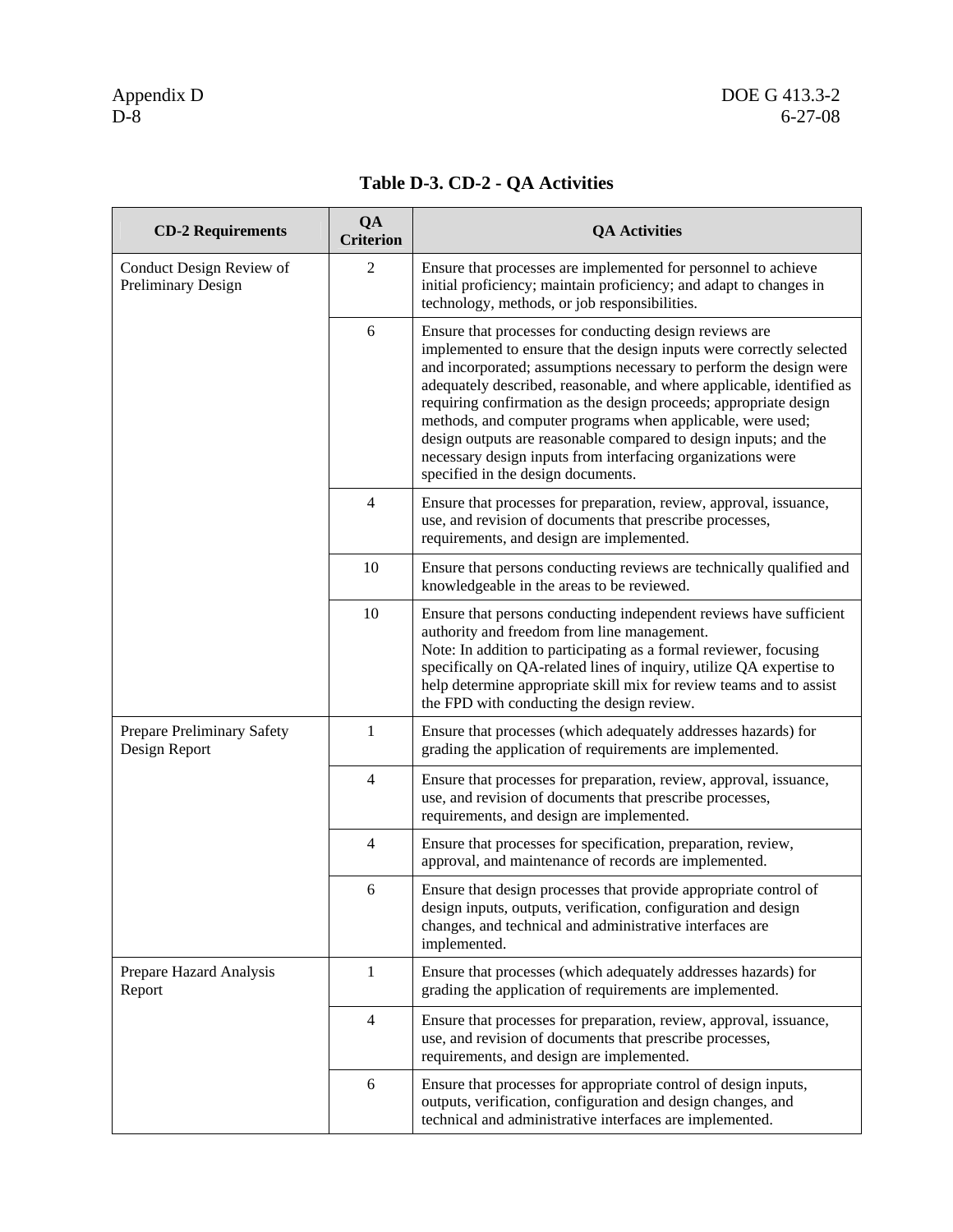| <b>CD-2 Requirements</b>                                                                                                                                                       | QA<br><b>Criterion</b> | <b>OA Activities</b>                                                                                                                                                                                                                                                                                                                                                                     |
|--------------------------------------------------------------------------------------------------------------------------------------------------------------------------------|------------------------|------------------------------------------------------------------------------------------------------------------------------------------------------------------------------------------------------------------------------------------------------------------------------------------------------------------------------------------------------------------------------------------|
| <b>Update Preliminary Security</b><br><b>Vulnerability Assessment</b><br>Report                                                                                                | $\overline{4}$         | Ensure that processes for preparation, review, approval, issuance,<br>use, and revision of documents that prescribe processes,<br>requirements, and design are implemented.                                                                                                                                                                                                              |
| <b>Update Initial Cyber Security</b><br>Plan for Information<br><b>Technology Projects</b>                                                                                     | 4                      | Ensure that processes for preparation, review, approval, issuance,<br>use, and revision of documents that prescribe processes,<br>requirements, and design are implemented.                                                                                                                                                                                                              |
| Prepare Preliminary Safety<br><b>Validation Report</b>                                                                                                                         | 1                      | Ensure that processes (which adequately addresses hazards) for<br>grading the application of requirements are implemented.                                                                                                                                                                                                                                                               |
|                                                                                                                                                                                | $\overline{4}$         | Ensure that processes for preparation, review, approval, issuance,<br>use, and revision of documents that prescribe processes,<br>requirements, and design are implemented.                                                                                                                                                                                                              |
| <b>Incorporate Preliminary</b><br>Sustainable Environmental<br>Stewardship-High Performance<br>Sustainable Building provisions<br>into Preliminary Design and<br>Design Review | 6                      | Ensure that applicable design inputs (such as design bases,<br>conceptual design reports, performance requirements, regulatory<br>requirements, codes, and standards) are controlled (i.e., identified<br>and documented and changes from approved design inputs and<br>reasons for the changes are identified, approved, documented, and<br>controlled).<br>(See additional DOE Guides) |
| Complete (or obtain approval<br>of) Final National<br><b>Environmental Policy Act</b><br>(NEPA) Documentation                                                                  | $\overline{4}$         | Ensure that processes for preparation, review, approval, issuance,<br>use, and revision of documents that prescribe processes,<br>requirements, and design are implemented.                                                                                                                                                                                                              |

### **Table D-3. CD-2 - QA Activities**

### **Table D-4. CD-3 - QA Activities**

| <b>CD-3 Requirements</b>                                                                   | <b>OA</b><br><b>Criterion</b>    | <b>QA Activities</b>                                                                                                                                                                                                                                                                                                                                      |
|--------------------------------------------------------------------------------------------|----------------------------------|-----------------------------------------------------------------------------------------------------------------------------------------------------------------------------------------------------------------------------------------------------------------------------------------------------------------------------------------------------------|
| Complete and Review Final<br>Design or Determine Design is<br>Sufficiently Mature to Start | $\mathcal{D}_{\mathcal{L}}$      | Ensure that processes are implemented for personnel to achieve<br>initial proficiency; maintain proficiency; and adapt to changes in<br>technology, methods, or job responsibilities.                                                                                                                                                                     |
|                                                                                            | Procurement or Construction<br>6 | Ensure that applicable design inputs (such as design bases,<br>conceptual design reports, performance requirements, regulatory<br>requirements, codes, and standards) are controlled (i.e., identified<br>and documented and changes from approved design inputs and<br>reasons for the changes are identified, approved, documented, and<br>controlled). |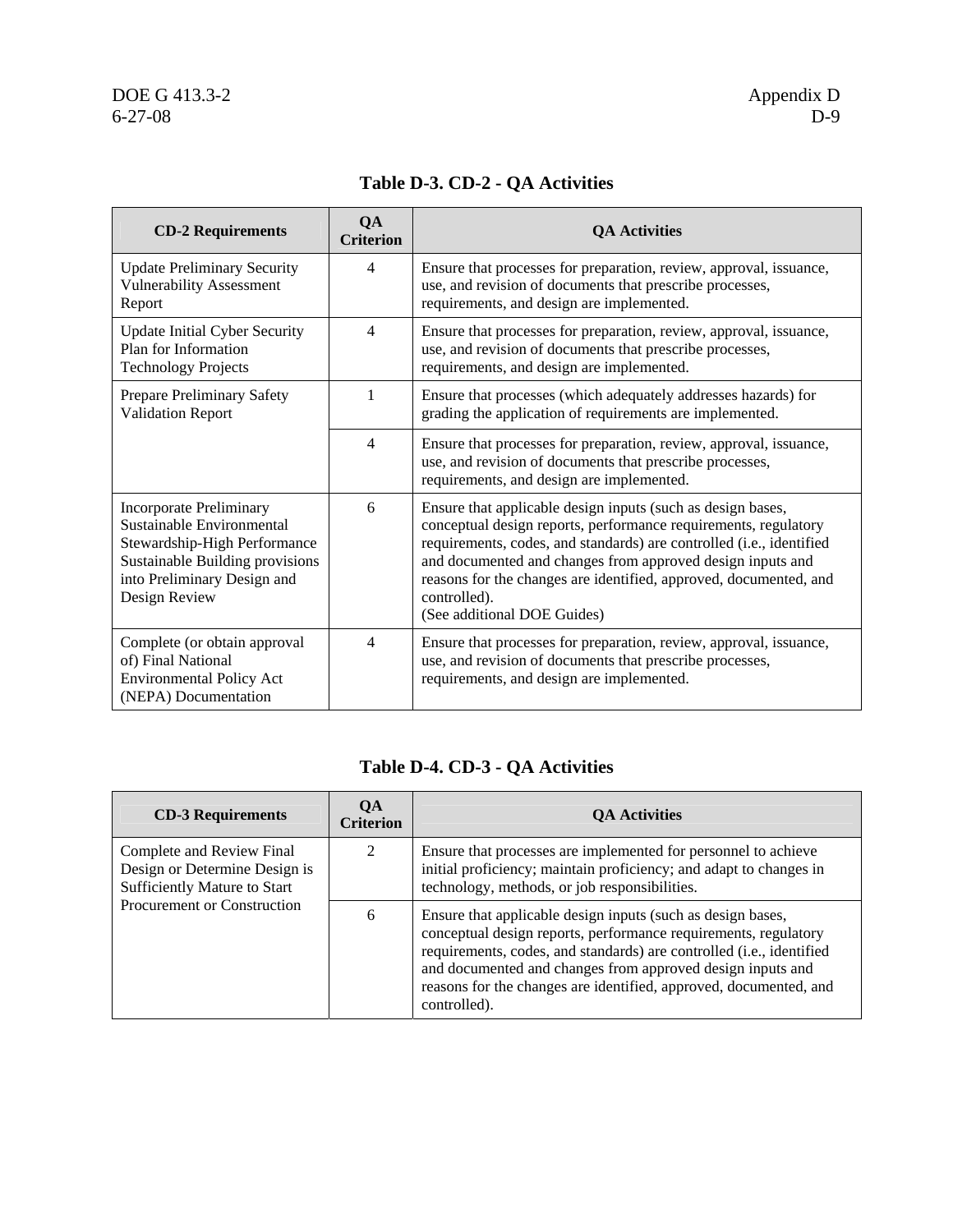| <b>CD-3 Requirements</b>                                                                                               | QA<br><b>Criterion</b> | <b>QA Activities</b>                                                                                                                                                                                                                                                                                                                                                                                                                                                                                                                                                                       |
|------------------------------------------------------------------------------------------------------------------------|------------------------|--------------------------------------------------------------------------------------------------------------------------------------------------------------------------------------------------------------------------------------------------------------------------------------------------------------------------------------------------------------------------------------------------------------------------------------------------------------------------------------------------------------------------------------------------------------------------------------------|
|                                                                                                                        | 6                      | Ensure that processes for conducting design reviews are<br>implemented to ensure that the design inputs were correctly selected<br>and incorporated; assumptions necessary to perform the design were<br>adequately described, reasonable, and where applicable, identified as<br>requiring confirmation as the design proceeds; appropriate design<br>methods, and computer programs when applicable, were used;<br>design outputs are reasonable compared to design inputs; and the<br>necessary design inputs from interfacing organizations were<br>specified in the design documents. |
|                                                                                                                        | 6                      | Ensure that design processes use sound engineering/scientific<br>principles and appropriate standards; incorporate applicable<br>requirements and design bases in design work and design changes;<br>identify and control design interfaces; verify/validate the adequacy<br>of design products using individuals or groups other than those who<br>performed the work; verify/validate work before approval and<br>implementation of the design.                                                                                                                                          |
|                                                                                                                        | 6                      | Ensure that processes for verification of design activities are<br>implemented.                                                                                                                                                                                                                                                                                                                                                                                                                                                                                                            |
| Update CD-2 Project<br>Documentation and Required<br>Approvals to Reflect Any                                          | $\overline{4}$         | Ensure that processes for preparation, review, approval, issuance,<br>use, and revision of documents that prescribe processes,<br>requirements, and design are implemented.                                                                                                                                                                                                                                                                                                                                                                                                                |
| <b>Changes Resulting from Final</b><br>Design, including the PEP,<br>Performance Baseline, Project<br>Data Sheet, etc. | $\overline{4}$         | Ensure that processes for document preparation, review, approval,<br>and change control are implemented.                                                                                                                                                                                                                                                                                                                                                                                                                                                                                   |
| Perform External Independent<br>Review for Construction or<br><b>Execution Readiness</b>                               | 10                     | Ensure that processes to plan and conduct independent reviews to<br>measure item and service quality and the adequacy of work<br>performance and to promote improvement are implemented.                                                                                                                                                                                                                                                                                                                                                                                                   |
|                                                                                                                        | 10                     | Ensure that persons conducting reviews are technically qualified and<br>knowledgeable in the areas to be reviewed.                                                                                                                                                                                                                                                                                                                                                                                                                                                                         |
|                                                                                                                        | 10                     | Ensure that persons conducting independent reviews have sufficient<br>authority and freedom from line management.<br>Note: Ensure that the review team has the right skill mix, including a<br>review team member assigned to review QA-related lines of inquiry.<br>For larger, more complex projects, one or more of the team members<br>should have QA expertise and focus on QA-related lines of inquiry.<br>(See additional DOE Guides)                                                                                                                                               |
| Prepare Preliminary<br>Documented Safety Analysis                                                                      | 1                      | Ensure that processes (which adequately addresses hazards) for<br>grading the application of requirements are implemented.                                                                                                                                                                                                                                                                                                                                                                                                                                                                 |
| Report                                                                                                                 | $\overline{4}$         | Ensure that processes for preparation, review, approval, issuance,<br>use, and revision of documents that prescribe processes,<br>requirements, and design are implemented.                                                                                                                                                                                                                                                                                                                                                                                                                |

### **Table D-4. CD-3 - QA Activities**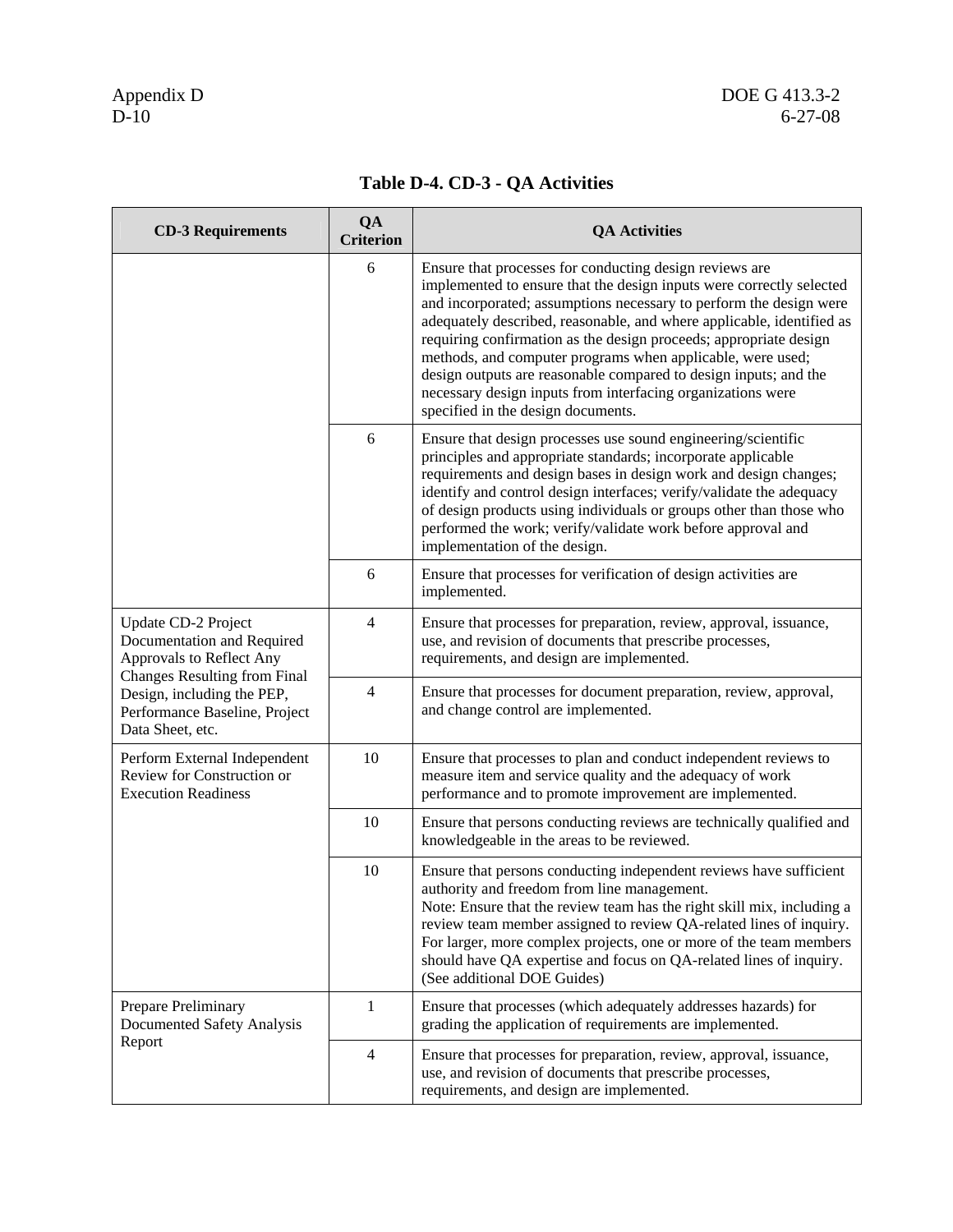### **Table D-4. CD-3 - QA Activities**

| <b>CD-3 Requirements</b>                                                        | QA<br><b>Criterion</b> | <b>QA Activities</b>                                                                                                                                                                                           |
|---------------------------------------------------------------------------------|------------------------|----------------------------------------------------------------------------------------------------------------------------------------------------------------------------------------------------------------|
|                                                                                 | 4                      | Ensure that processes for specification, preparation, review,<br>approval, and maintenance of records are implemented.                                                                                         |
|                                                                                 | 6                      | Ensure that design processes that provide appropriate control of<br>design inputs, outputs, verification, configuration and design<br>changes, and technical and administrative interfaces are<br>implemented. |
| <b>Update Hazard Analysis Report</b><br>and Obtain DOE Approval                 | $\mathbf{1}$           | Ensure that processes (which adequately addresses hazards) for<br>grading the application of requirements are implemented.                                                                                     |
|                                                                                 | $\overline{4}$         | Ensure that processes for preparation, review, approval, issuance,<br>use, and revision of documents that prescribe processes,<br>requirements, and design are implemented.                                    |
|                                                                                 | 6                      | Ensure that design processes that provide appropriate control of<br>design inputs, outputs, verification, configuration and design<br>changes, and technical and administrative interfaces are<br>implemented. |
| <b>Update Preliminary Security</b><br><b>Vulnerability Assessment</b><br>Report | 4                      | Ensure that processes for preparation, review, approval, issuance,<br>use, and revision of documents that prescribe processes,<br>requirements, and design are implemented.                                    |
| Update Cyber Security Plan for<br><b>Information Technology</b><br>Projects     | $\overline{4}$         | Ensure that processes for preparation, review, approval, issuance,<br>use, and revision of documents that prescribe processes,<br>requirements, and design are implemented.                                    |
|                                                                                 | 4                      | Ensure that processes for specification, preparation, review,<br>approval, and maintenance of records are implemented.                                                                                         |
| Prepare Safety Evaluation<br>Report                                             | $\mathbf{1}$           | Ensure that processes (which adequately addresses hazards) for<br>grading the application of requirements are implemented.                                                                                     |
|                                                                                 | 4                      | Ensure that processes for preparation, review, approval, issuance,<br>use, and revision of documents that prescribe processes,<br>requirements, and design are implemented.                                    |
|                                                                                 | 4                      | Ensure that processes for specification, preparation, review,<br>approval, and maintenance of records are implemented.                                                                                         |
|                                                                                 | 6                      | Ensure that design processes that provide appropriate control of<br>design inputs, outputs, verification, configuration and design<br>changes, and technical and administrative interfaces are<br>implemented. |
| Prepare Construction Project<br>Safety and Health Plan                          | $\overline{4}$         | Ensure that processes for preparation, review, approval, issuance,<br>use, and revision of documents that prescribe processes,<br>requirements, and design are implemented.                                    |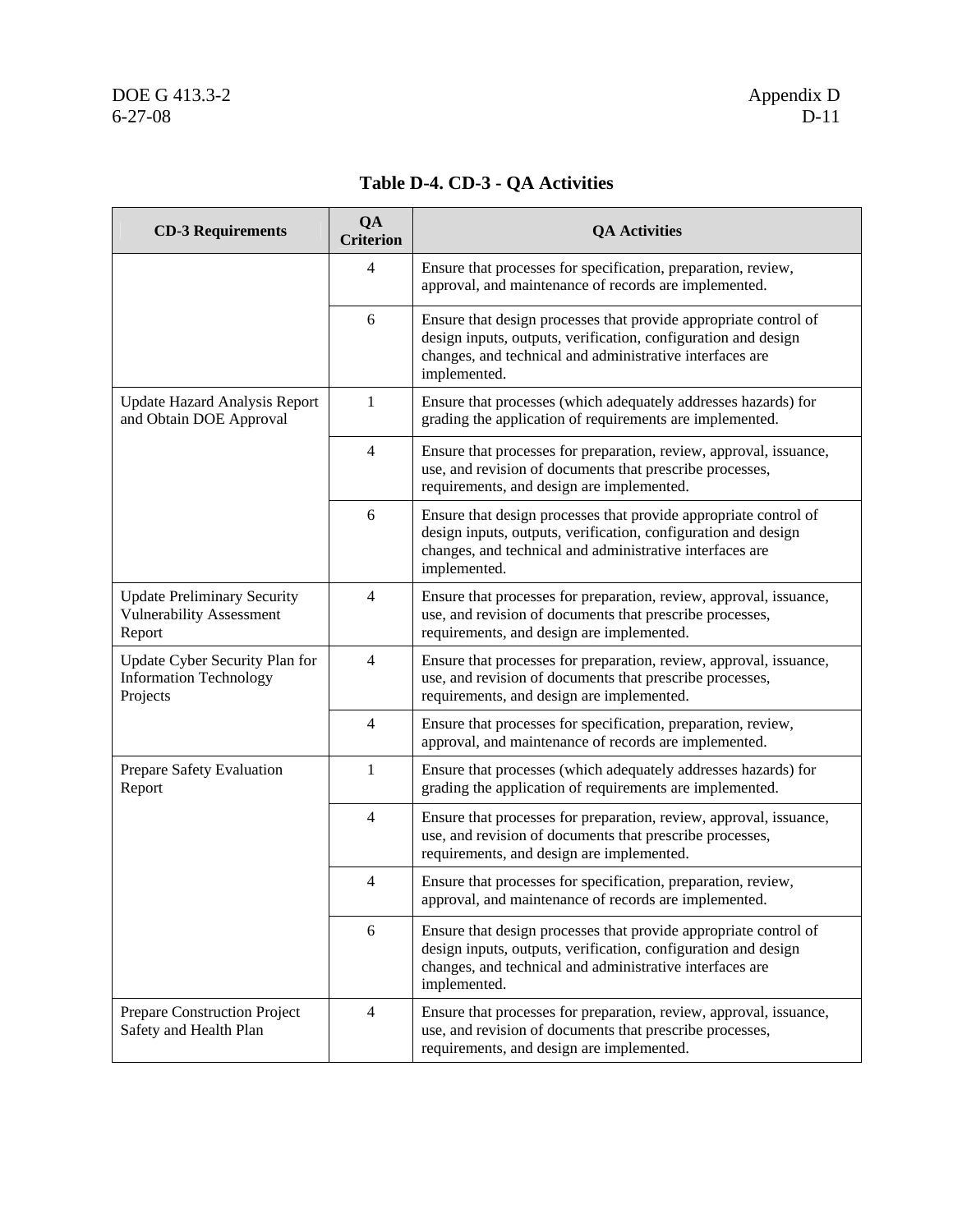| <b>CD-3 Requirements</b>                                                                                                                                                                 | QA<br><b>Criterion</b> | <b>OA Activities</b>                                                                                                                                                                                                                                                                                                                                                                                                           |
|------------------------------------------------------------------------------------------------------------------------------------------------------------------------------------------|------------------------|--------------------------------------------------------------------------------------------------------------------------------------------------------------------------------------------------------------------------------------------------------------------------------------------------------------------------------------------------------------------------------------------------------------------------------|
| Incorporate Final Sustainable<br>Environmental Stewardship-<br>High Performance Sustainable<br><b>Building Provisions into Final</b><br>Design and External<br><b>Independent Review</b> | 6                      | Ensure that applicable design inputs (such as design bases,<br>conceptual design reports, performance requirements, regulatory<br>requirements, codes, and standards) are controlled (i.e., identified<br>and documented and changes from approved design inputs and<br>reasons for the changes are identified, approved, documented, and<br>controlled).<br>(See additional DOE Guides)                                       |
| <b>Update Quality Assurance</b><br>Program for Construction, Field<br>Design Changes, and<br><b>Procurement Activities</b>                                                               |                        | Ensure that the QA program describes the established organizational<br>structure, functional responsibilities, levels of authority, and<br>interfaces for those managing, performing, and assessing the work.                                                                                                                                                                                                                  |
|                                                                                                                                                                                          | 9                      | Ensure that managers at every level are periodically assessing their<br>organizations and functions to determine how well they meet<br>customer and performance expectations and mission objectives,<br>identify strengths or improvement opportunities, and correct<br>problems.<br>Note: This revision/update to the QA program should represent the<br>final acquisition strategy and flow down of QA-related requirements. |

### **Table D-4. CD-3 - QA Activities**

### **Table D-5. CD-4 - QA Activities**

| <b>CD-4 Requirements</b>                                                                                                     | QA<br><b>Criterion</b> | <b>QA Activities</b>                                                                                                                                                                                                                                                                                                                                                                                           |
|------------------------------------------------------------------------------------------------------------------------------|------------------------|----------------------------------------------------------------------------------------------------------------------------------------------------------------------------------------------------------------------------------------------------------------------------------------------------------------------------------------------------------------------------------------------------------------|
| Verify Key Performance<br>Parameters or Project<br>Completion Criteria Have Been<br>Met and Mission Requirements<br>Achieved | 3                      | Ensure that processes to identify, control, and correct items, services,<br>and processes that do not meet established requirements are<br>implemented.                                                                                                                                                                                                                                                        |
|                                                                                                                              | 5                      | Ensure that work is performed consistent with technical standards,<br>administrative controls, and hazard controls adopted to meet<br>regulatory or contract requirements using approved instructions,<br>procedures, etc.                                                                                                                                                                                     |
| <b>Complete Readiness</b><br><b>Assessment or Operational</b><br><b>Readiness Review</b>                                     | 3                      | Ensure that processes to identify, control, and correct items, services,<br>and processes that do not meet established requirements are<br>implemented.                                                                                                                                                                                                                                                        |
|                                                                                                                              | 5                      | Ensure that the planned scope of work demonstrates that work<br>prerequisites have been satisfied, personnel have been suitably<br>trained and qualified, detailed implementing documents and<br>management controls are available and approved.                                                                                                                                                               |
|                                                                                                                              | 10                     | Ensure that persons conducting reviews are technically qualified and<br>knowledgeable in the areas to be reviewed.<br>Note: Ensure that the review team has the right skill mix, including a<br>review team member assigned to review QA-related lines of inquiry.<br>For larger, more complex projects, one or more of the team members<br>should have QA expertise and focus on QA-related lines of inquiry. |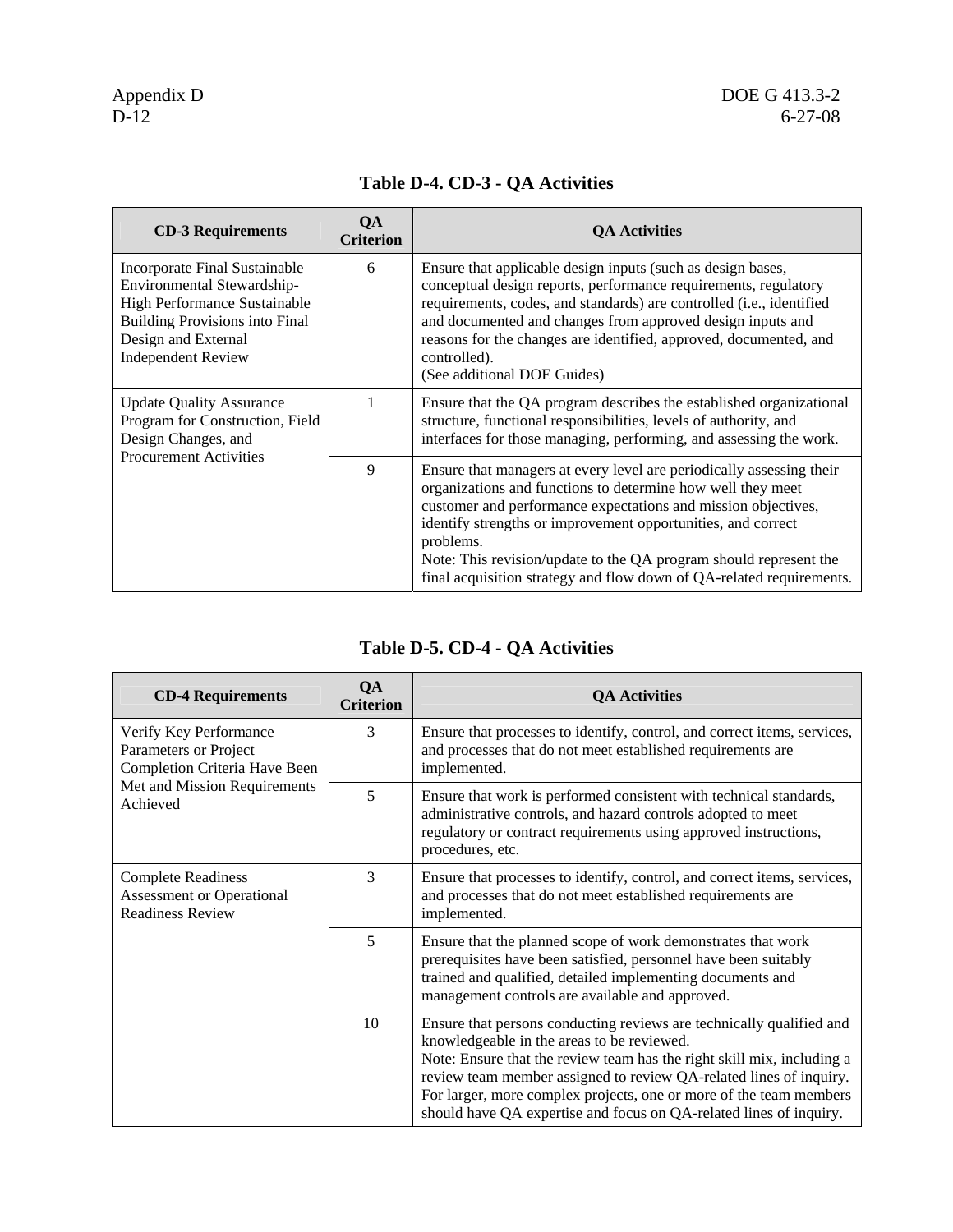# DOE G 413.3-2<br>6-27-08

| <b>CD-4 Requirements</b>                                                                                                                           | QA<br><b>Criterion</b> | <b>QA Activities</b>                                                                                                                                                                                                                                                                                                                                           |
|----------------------------------------------------------------------------------------------------------------------------------------------------|------------------------|----------------------------------------------------------------------------------------------------------------------------------------------------------------------------------------------------------------------------------------------------------------------------------------------------------------------------------------------------------------|
| Issue Checkout, Testing, and<br>Commissioning Plan                                                                                                 | 4                      | Ensure that processes for preparation, review, approval, issuance,<br>use, and revision of documents that prescribe processes,<br>requirements, and design are implemented.                                                                                                                                                                                    |
|                                                                                                                                                    | 8                      | Ensure that performance expectations, acceptance criteria,<br>inspections and tests, and hold points are identified/considered early<br>in the design process and/or specified in the design output and<br>procurement documents. Address the calibration of measuring and<br>testing equipment (M&TE).                                                        |
| Issue Project Transition to<br><b>Operations Plan</b>                                                                                              | 1                      | Ensure that processes to implement a quality management approach<br>are established and implemented.                                                                                                                                                                                                                                                           |
|                                                                                                                                                    | $\overline{4}$         | Ensure that processes for preparation, review, approval, issuance,<br>use, and revision of documents that prescribe processes,<br>requirements, and design are implemented.                                                                                                                                                                                    |
| <b>Issue Updated Quality</b><br><b>Assurance Plan</b>                                                                                              | $\mathbf{1}$           | Ensure that the QA program describes the established organizational<br>structure, functional responsibilities, levels of authority, and<br>interfaces for those managing, performing, and assessing the work.                                                                                                                                                  |
|                                                                                                                                                    | $\overline{4}$         | Ensure that processes for preparation, review, approval, issuance,<br>use, and revision of documents that prescribe processes,<br>requirements, and design are implemented.                                                                                                                                                                                    |
| Revise Environmental<br>Management System                                                                                                          | 4                      | Ensure that processes for preparation, review, approval, issuance,<br>use, and revision of documents that prescribe processes,<br>requirements, and design are implemented.                                                                                                                                                                                    |
|                                                                                                                                                    | 5                      | Ensure that actions are planned and carried out by qualified<br>personnel using approved procedures, instructions, and equipment<br>under administrative, technical, and environmental controls.                                                                                                                                                               |
| Prepare Documented Safety<br>Analysis Report with Technical<br>Safety Requirements for<br>Hazard Category 1, 2, and 3<br><b>Nuclear Facilities</b> | $\overline{4}$         | Ensure that processes for preparation, review, approval, issuance,<br>use, and revision of documents that prescribe processes,<br>requirements, and design are implemented.                                                                                                                                                                                    |
|                                                                                                                                                    | 6                      | Ensure that applicable design inputs (such as design bases,<br>conceptual design reports, performance requirements, regulatory<br>requirements, codes, and standards) are controlled (i.e., identified<br>and documented and that changes from approved design inputs and<br>reasons for the changes are identified, approved, documented, and<br>controlled). |
| <b>Update Construction Project</b><br>Safety and Health Plan                                                                                       | $\overline{4}$         | Ensure that processes for preparation, review, approval, issuance,<br>use, and revision of documents that prescribe processes,<br>requirements, and design are implemented.                                                                                                                                                                                    |
|                                                                                                                                                    | 5                      | Ensure that actions are planned and carried out by qualified<br>personnel using approved procedures, instructions, and equipment<br>under administrative, technical, and environmental controls.                                                                                                                                                               |
| Finalize Hazard Analysis<br>Report                                                                                                                 | 1                      | Ensure that processes (which adequately addresses hazards) for<br>grading the application of requirements are implemented.                                                                                                                                                                                                                                     |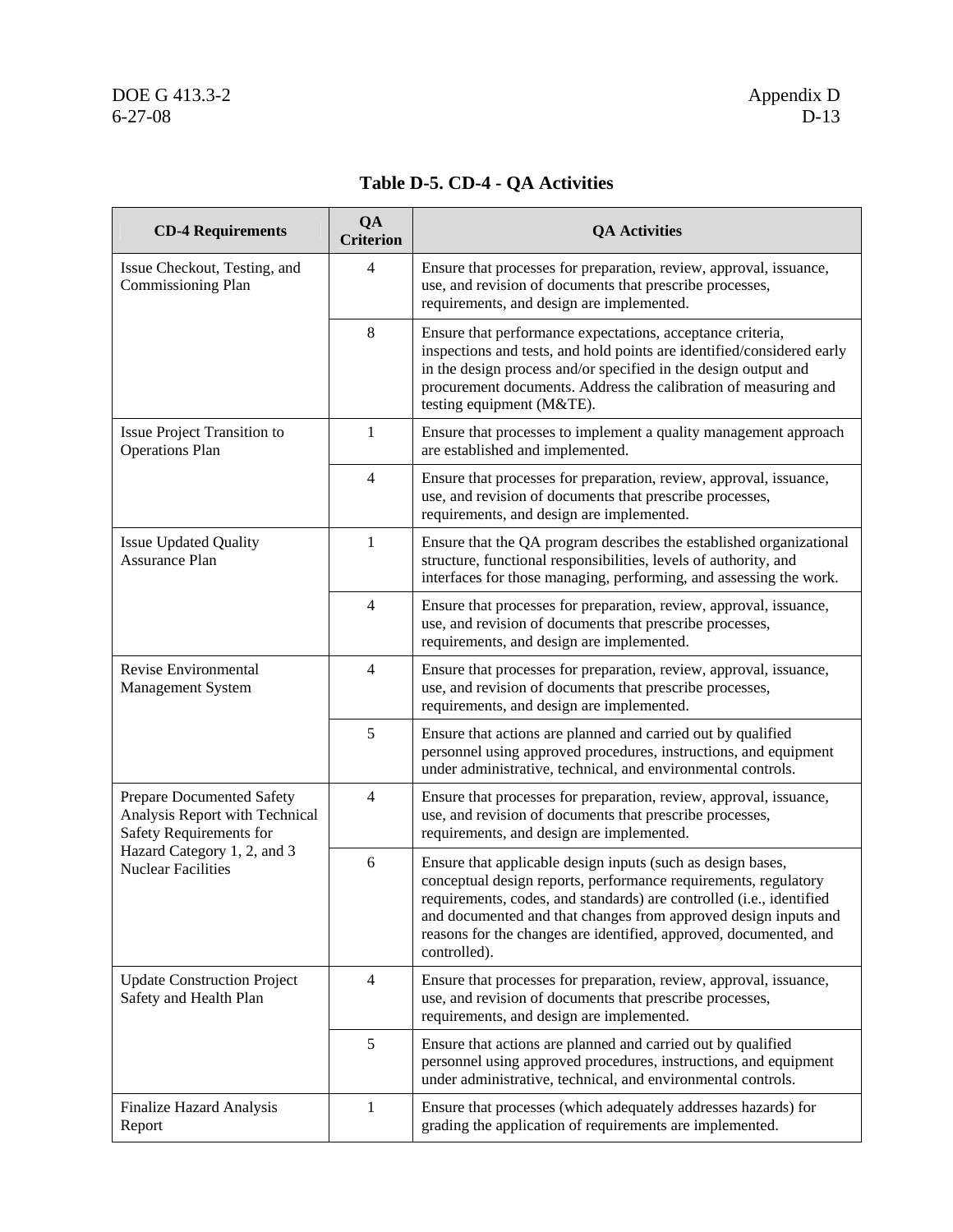| <b>CD-4 Requirements</b>                                                                                                                           | QA<br><b>Criterion</b> | <b>OA Activities</b>                                                                                                                                                                                           |
|----------------------------------------------------------------------------------------------------------------------------------------------------|------------------------|----------------------------------------------------------------------------------------------------------------------------------------------------------------------------------------------------------------|
|                                                                                                                                                    | 4                      | Ensure that processes for preparation, review, approval, issuance,<br>use, and revision of documents that prescribe processes,<br>requirements, and design are implemented.                                    |
|                                                                                                                                                    | 6                      | Ensure that design processes that provide appropriate control of<br>design inputs, outputs, verification, configuration and design<br>changes, and technical and administrative interfaces are<br>implemented. |
| Finalize Security Vulnerability<br><b>Assessment Report</b>                                                                                        | $\overline{4}$         | Ensure that processes for preparation, review, approval, issuance,<br>use, and revision of documents that prescribe processes,<br>requirements, and design are implemented.                                    |
| Finalize Cyber Security Plan<br>for Information Technology<br>Projects and Complete<br>Certification and Accreditation,<br>as required             | 4                      | Ensure that processes for preparation, review, approval, issuance,<br>use, and revision of documents that prescribe processes,<br>requirements, and design are implemented.                                    |
|                                                                                                                                                    | 4                      | Ensure that processes for specification, preparation, review,<br>approval, and maintenance of records are implemented.                                                                                         |
| Prepare Safety Evaluation<br>Report Based on Review of<br>Preliminary Documented<br>Safety Analysis for Category 1,<br>2, and 3 Nuclear Facilities | $\overline{4}$         | Ensure that processes for preparation, review, approval, issuance,<br>use, and revision of documents that prescribe processes,<br>requirements, and design are implemented.                                    |
|                                                                                                                                                    | 5                      | Ensure that actions are planned and carried out by qualified<br>personnel using approved procedures, instructions, and equipment<br>under administrative, technical, and environmental controls.               |

### **Table D-5. CD-4 - QA Activities**

### **Table D-6. Post CD-4 - QA Activities**

| <b>Post CD-4 Requirements</b>                                                                                         | OА<br><b>Criterion</b> | <b>QA Activities</b>                                                                                                                                                        |
|-----------------------------------------------------------------------------------------------------------------------|------------------------|-----------------------------------------------------------------------------------------------------------------------------------------------------------------------------|
| Perform Final Administrative<br>and Financial Closeout and<br>Prepare Final Project Closeout<br>Report                | 3                      | Ensure that the organization established, implemented, and<br>documented processes to detect and prevent quality problems and<br>that problems have been corrected.         |
|                                                                                                                       | 4                      | Ensure that processes for preparation, review, approval, issuance,<br>use, and revision of documents that prescribe processes,<br>requirements, and design are implemented. |
| Prepare Lessons Learned<br>Report and Submit to Office of<br><b>Engineering and Construction</b><br>Management (OECM) | 3                      | Ensure that processes to detect and prevent quality problems are<br>implemented.                                                                                            |
|                                                                                                                       | 4                      | Ensure that processes for preparation, review, approval, issuance,<br>use, and revision of documents that prescribe processes,<br>requirements, and design are implemented. |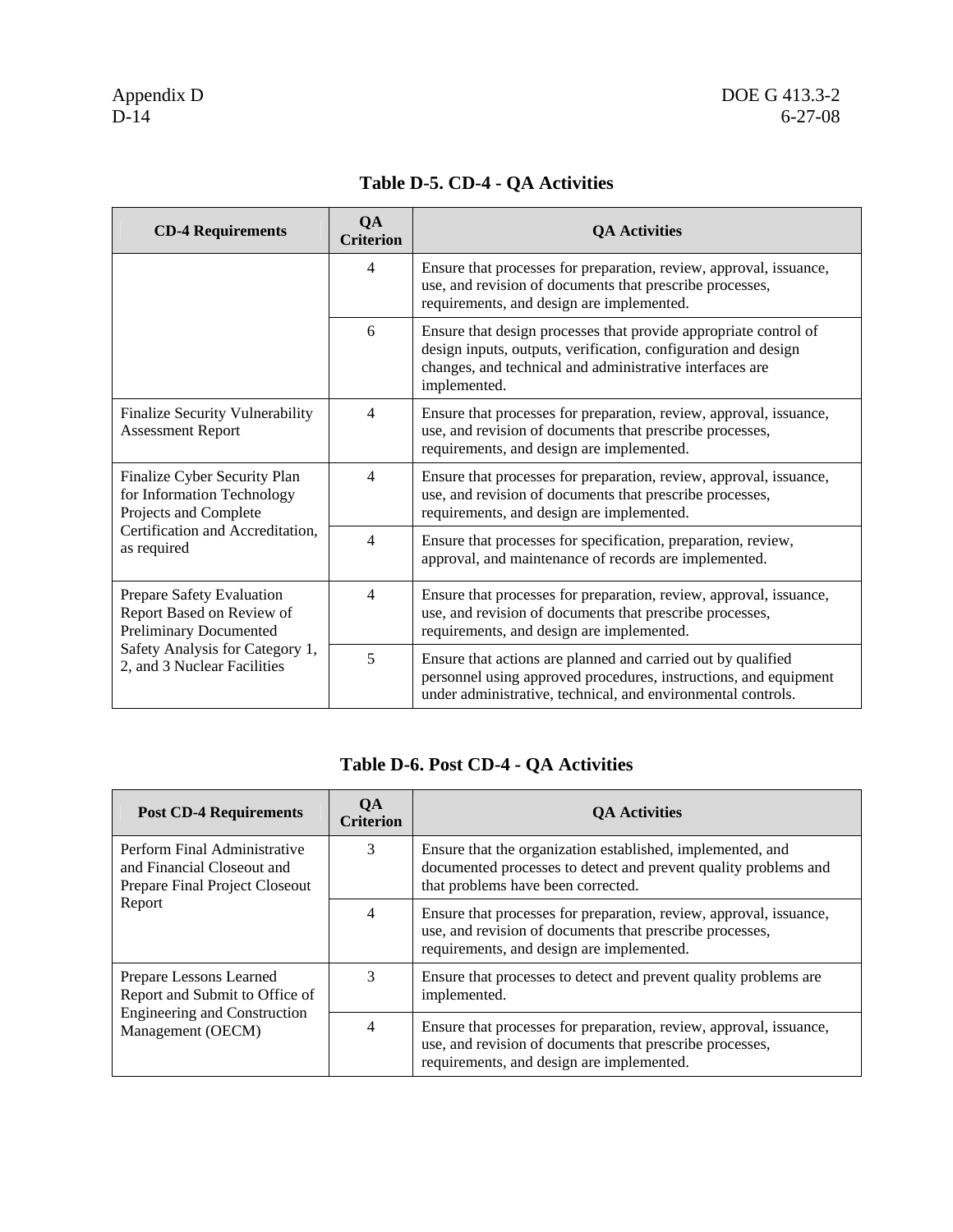$\mathbf{r}$ 

 $\overline{a}$ 

| Table D-7. Post CD-4 - QA Activities                                                       |                               |                                                                                                                                                                              |  |  |
|--------------------------------------------------------------------------------------------|-------------------------------|------------------------------------------------------------------------------------------------------------------------------------------------------------------------------|--|--|
| <b>Post CD-4 Requirements</b>                                                              | <b>OA</b><br><b>Criterion</b> | <b>QA Activities</b>                                                                                                                                                         |  |  |
| Complete Project Required<br><b>Operational Documentation</b>                              | 4                             | Ensure that processes for preparation, review, approval, issuance,<br>use, and revision of documents that prescribe processes,<br>requirements, and design are implemented.  |  |  |
|                                                                                            | 4                             | Ensure that processes for specification, preparation, review,<br>approval, and maintenance of records are implemented.                                                       |  |  |
| <b>Conduct Post Implementation</b><br>Review for Information<br><b>Technology Projects</b> | 9                             | Ensure that processes to plan and conduct reviews to measure item<br>and service quality and the adequacy of work performance and to<br>promote improvement are implemented. |  |  |